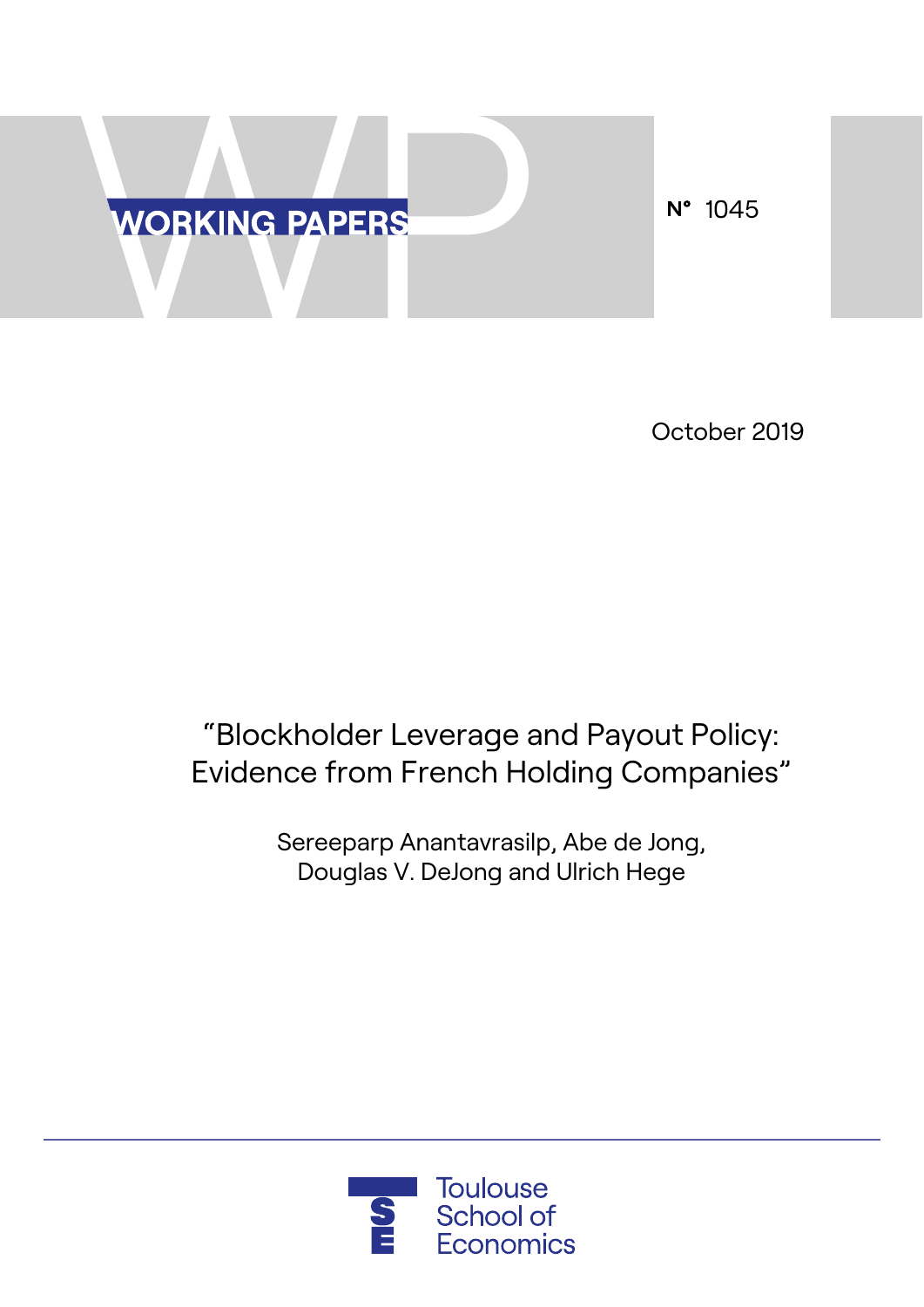# **Blockholder Leverage and Payout Policy: Evidence from French Holding Companies**

Sereeparp Anantavrasil $p<sup>1</sup>$ Abe de  $Jong<sup>2</sup>$ Douglas V. DeJong $3$ Ulrich Hege<sup>4</sup>

October 2019

### **Abstract**

This paper focuses on dominant owners' use of leverage to finance their blockholdings and its relationship to dividend policy. We postulate that blockholder leverage may impact payout policy, in particular when earnings are hit by a negative shock. We use panel data for France where blockholders have tax incentives to structure their leverage in pyramidal holding companies and study the effect of the financial crisis in 2008/2009. We find no difference in payout policy and financial behavior during the 1999 to 2008 period between firms with levered owners and other firms. However, in the years 2009 to 2011 following the crisis, dividend payouts increase in proportion to pyramidal debt of dominant owners. We inspect pyramidal entities individually and find that on average only 60% of dividends are passed through to the ultimate owners, with the rest predominantly used to meet debt service obligations of the pyramidal entities.

*Keywords:* payout policy, blockholders, concentrated ownership, leverage, blockholder private leverage, margin loans, insider pledging, pyramids, financial crisis.

*JEL classification:* G32, G34, G35.

 $\overline{a}$ 1 EY and Department of Finance, Rotterdam School of Management, Erasmus University, PO Box 1738, 3000 DR Rotterdam, Netherlands.

<sup>2</sup> Department of Banking and Finance, Monash University, 900 Dandenong Road, Caulfield East, 3145 Victoria, Melbourne, Australia and Department of Finance, Rotterdam School of Management, Erasmus University, PO Box 1738, 3000 DR Rotterdam, Netherlands.

<sup>3</sup> Tippie College of Business, University of Iowa, Iowa City, IA 52242, USA, e-mail: douglasdejong@uiowa.edu

<sup>4</sup> Department of Finance, Toulouse School of Economics, 21 Allee de Brienne, 31015 Toulouse Cedex 6, France, e-mail ulrich.hege@tse-fr.eu.

<sup>\*</sup> The authors are grateful for helpful comments from Nittai Bergman, Eli Berkovitch, Henrik Cronqvist, Ingolf Dittmann, Edith Ginglinger, Ronen Israel, Meziane Lasfer, Erik Lie, Roni Michaely, Giovanna Nicodano, Urs Peyer, Kristian Rydqvist, T.J. Wong, and Yishay Yafeh and from an anonymous referee, as well as from seminar participants at Aalto, CUHK, ESMT, HEC Paris, IDC Herzliya, Tilburg University, and at various conferences. An earlier version (based on a different sample period prior to the global financial crisis) was circulating under the title "Blockholders and Leverage: When Debt Leads to Higher Dividends". The authors acknowledge excellent research assistance from Mounir Bendouch. Douglas DeJong thanks the Rotterdam School of Management, Erasmus University and CentER, Tilburg University for their support. Ulrich Hege thanks the European Research Council, ERC FP7 grant No. 312503-SolSys, the ANR, grant ANR-17-EURE-0010 under the Investissements d'Avenir program, and TSE-P for funding.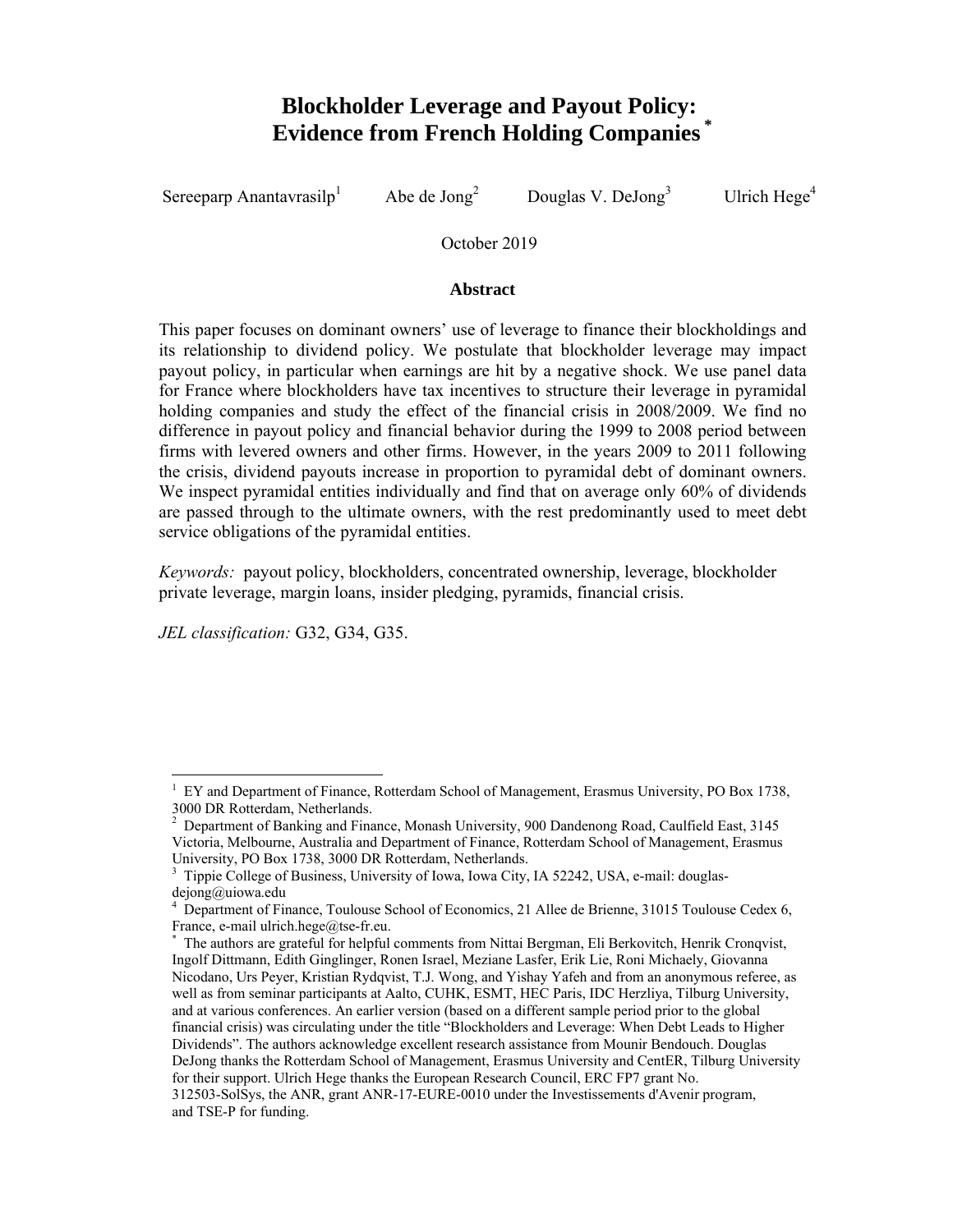### **1. Introduction**

 $\overline{a}$ 

Blockholders sometimes use leverage to finance their dominant equity stake in publicly listed companies. This paper explores the use of private leverage by controlling shareholders and the effects of this leverage on company policies, dividends and investment. To the best of our knowledge, this question has not been addressed before.<sup>5</sup> The extensive literature on the role of blockholders implicitly assumes that owners use deep pockets to finance their controlling share blocks; blockholders, however, use debt financing for a number of reasons, such as wealth limitations or tax optimization.<sup>6</sup> The use of blockholder leverage, in hidden or transparent form, has recently come under scrutiny in a number of high-profile cases. For example, Casino, one of the largest French food retailers, was under attack by short sellers since 2018 over concerns about high leverage in its pyramidal holding companies, forcing it to sell assets and to seek limited bankruptcy protection in May 2019 (Financial Times, 31 July 2019). Other French groups also made headlines in recent years over blockholder leverage,<sup>7</sup> as did companies in other jurisdictions including the U.S., even though the institutional context is often substantially different from that explored in our paper.<sup>8</sup>

In our investigation, we focus on the link between blockholders' debt exposure and the dividend payout policy in times of crisis, when the need of the dominant owner for cash dividends to service debt may influence corporate decisions. We find that, in difficult times, companies exposed to blockholder leverage are reluctant to cut dividends.

Data availability presents a major challenge given the privacy of information on personal debt, despite a renewed regulatory interest to understand the consequences of debt financing (Financial Stability Board, 2015). We focus on France because much of the leverage of large shareholders is in fact structured in holding vehicles. France's specific institutions and personal tax rules convey considerable advantages if levered owners organize their leverage in these holding companies. Tax costs of using holding companies are negligible, and tax rules discourage the use of

 $<sup>5</sup>$  Dou, Masulis, and Zein (2019) show that insider share pledging may lead to reduced risk-taking.</sup>

<sup>&</sup>lt;sup>6</sup> For example, according to court filings, Ronald S. Lauder, the owner of a large block in cosmetics and fashion group Estée Lauder Companies, uses debt apparently for tax motives: "Nearly \$400 million of that stock [worth \$600 million] is pledged to secure various lines of credit. Many financial planners consider it imprudent for principal shareholders in a company to borrow against their stock. But it remains a popular way for wealthy taxpayers to get cash out of their holdings without selling and paying taxes" (New York Times, Nov. 26, 2011).

 $^7$  In August 2019, the controlling blockholder's shares in publishing and retail conglomerate Lagardère were reportedly worth less than the personal bank loans secured by them (Financial Times, 27 August 2019). When Carrefour, a large multinational retailer, experienced floundering sales in 2011, observers urged it to cut its dividend, but Nomura analysts cautioned: "Since Carrefour's core shareholders' (Blue Capital) investment in Carrefour is 80 percent debt financed, we question whether they can accept a sharp reduction in dividend." (Reuters November 17, 2011, http://www.reuters.com/article/2011/11/17/uscarrefour-analysis-idUSTRE7AG0M220111117). Telecom operator Altice, owner of Cablevision and other US assets, came under duress in 2017 over concerns about its leverage and the use of blockholder leverage by its founder.

<sup>&</sup>lt;sup>8</sup> Examples include Steinhoff International of South Africa, engulfed in an accounting scandal in 2017 that led to a 90% share price drop and a fall in the value of the largest shareholder's equity to 25% of the blockholder loan; WorldCom whose CEO Bernie Ebbers had repeatedly used margin loans on his personal equity before the company collapsed in 2001; Portuguese bank Espirito Santo that similarly collapsed in 2014; and Chinese manufacturer Geely when it acquired a large equity block in Daimler-Benz in early 2018 on margin loans.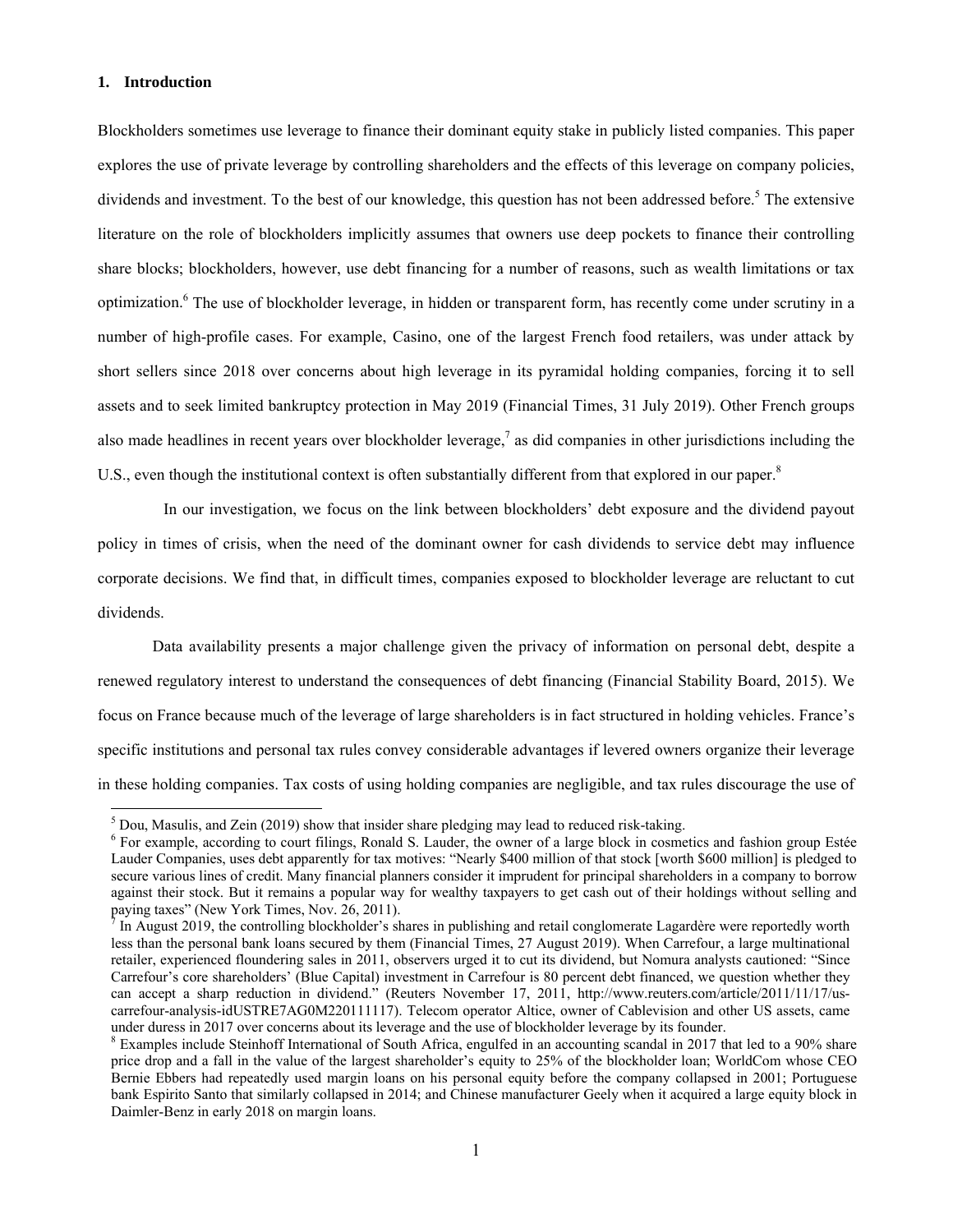pyramidal mixed companies that combine financial holdings with operating investments. Furthermore, holding companies are quite transparent, i.e., we observe ownership structure, financial structure and payout policy of privately-owned as well as publicly listed companies, including holding companies. Thus, while we cannot observe the use of private leverage comprehensively, fiscal incentives and the relative transparency of holding vehicles provide a starting point to investigate its consequences. In France, a large majority of listed firms are controlled by dominant owners, as is the case in a majority of countries (e.g., LaPorta, Lopez-di-Silanes, Shleifer, 2000; this observation does not hold for the U.S., the UK, and certain other countries).

We begin by carefully mapping the use of pyramids and pyramidal leverage in France, our proxy for the use of private leverage by controlling blockholders. A majority of listed companies are characterized by shareholder concentration. We find that a majority of publicly listed companies are organized as pyramids. We show the phenomenon of pyramidal debt to be wide-spread: a majority of pyramidal holding companies use some (albeit moderate) leverage, and pyramids lead to a mean increase of the dominant owner's leverage exposure by 12.1% or 35.2%, depending on which of our two measures of pyramidal leverage is used. On the whole, we find that the use of pyramidal debt is wide-spread, but that blockholder leverage on average is moderate.

We then investigate the impact of blockholder leverage on dividend payouts. We do so in two steps. We first analyze dividend payouts in our panel by focusing on the cross-sectional comparison, controlling for all the usual variables that are known to influence payout, and then look at the shock of the financial crisis starting in 2008. In our first investigation, the cross-sectional panel study prior to the financial crisis, we find no difference in payouts between companies with levered blockholders and those without blockholder leverage. This finding may be due to the fact that French holding companies overall make a relatively conservative use of leverage, according to our data. From a strict econometric point of view, this finding offers reassurance that we are looking at similar sets of firms in the treatment and control sample when exploring the crisis impact. An important caveat is that controlling blockholders could also use other sources of personal income (that we do not observe) to pay for holding company debt or their consumption, and not just the dividends received from the companies they control; we do not observe, however, equity injections in holding companies that would indicate such substitution effects.

However, we find strong support for the hypothesis that blockholder leverage affects payout policy in difficult times. The 2008/2009 financial crisis was an exogenous shock affecting the global economy in almost all developed economies that led to severe cuts in dividend payouts in listed companies worldwide and also in France (David and Ginglinger, 2016). Crucially, however, the shock should affect companies differently according to the dominant blockholder's exposure to private blockholder leverage; we use this heterogeneous intensity of reaction to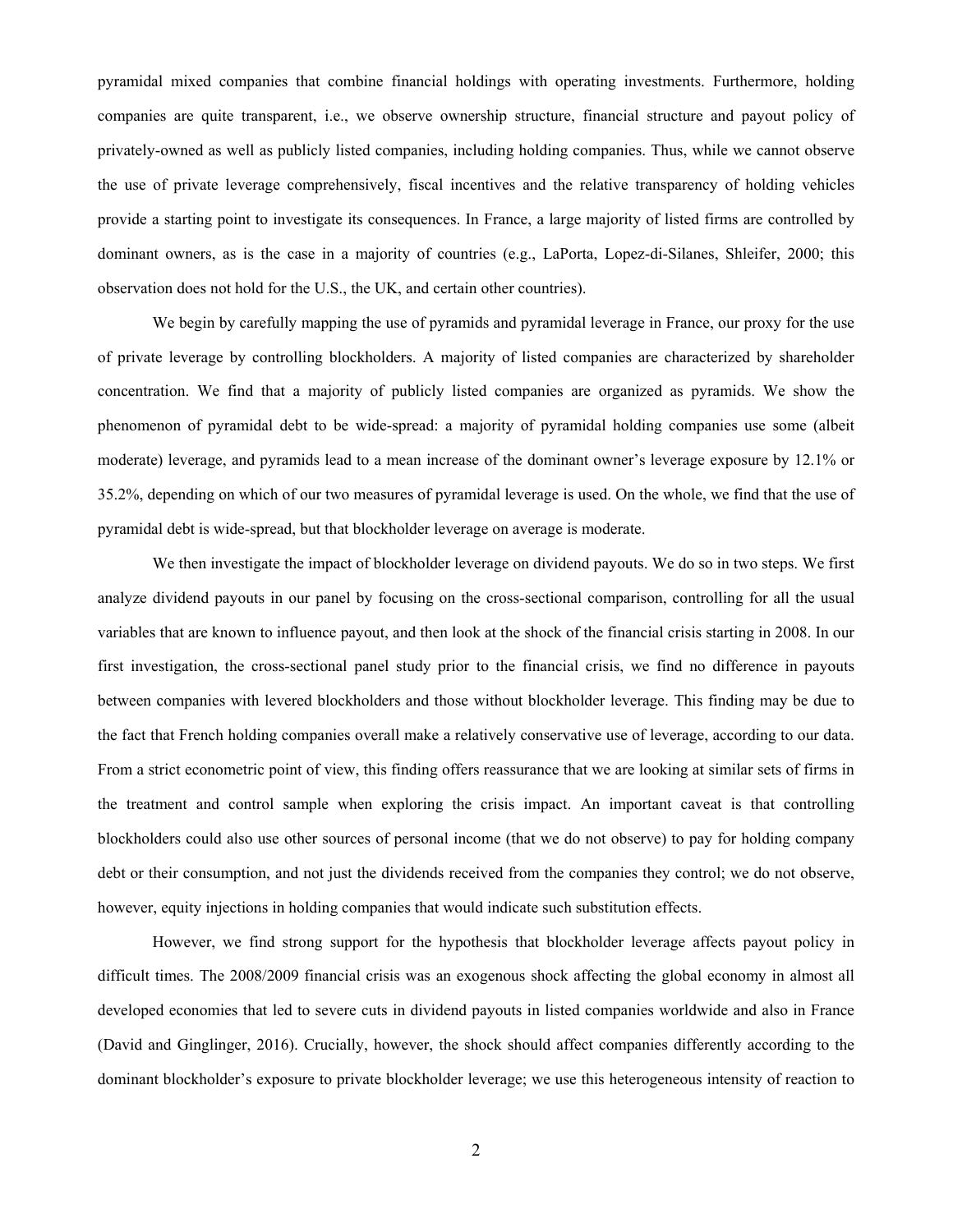the treatment (the financial crisis) for our identification. We find that firms with pyramidal leverage maintain high dividend payouts even when cash flows are plummeting and peers are cutting their payouts.

To look for additional evidence on the causal link between blockholder leverage and the difference in crisisinduced payout behavior, we take a closer look at the flow of funds within pyramids for additional evidence that payout decisions are explained by pyramidal debt. Inspecting pyramids on an entity-by-entity basis, we find that the fraction of dividends consumed in each holding company and not passed on to the next entity increases strongly in our measures of the importance of debt service in that holding company. Dominant owners ultimately receive less than 60 percent of the cash that operating companies make available to them, a fraction that decreases strongly in our measures of pyramidal debt.

Finally, we consider the robustness of our finding and extensions. We analyze the consequences of blockholder leverage for the real policies of the company, but do not find that a dividend increase triggered in times of duress by a blockholder's leverage has a measurable effect on corporate investments or risk-taking. We also demonstrate the robustness when using more conservative measures of pyramidal debt, explore Almeida and Wolfenzon's (2006) theory of dividend payouts in pyramids, and take into account double voting rights that in France may considerably enhance the discrepancy between voting and cash flow rights. None of these robustness checks alter our main findings.

To the best of our knowledge, our paper is the first to attempt to study the impact of the private leverage of dominant shareholders via holding company debt or similar vehicles. A similar issue arises when dominant owners use margin loans where the equity stake serves as collateral (also known as insider pledging of company stock), as our introductory examples show; unlike holding company debt, however, these loans are rarely observable to researchers. Our paper is related to various strands of the literature that we discuss in more detail in the next section. It is obviously related to the large literature on payout policy, in particular to work on payout policy in companies with dominant blockholders. This literature is characterized by two conflicting hypotheses, expropriation vs. substitution. Our paper adds to this literature with its analysis of the role of blockholders' private leverage. Our paper is also related to literature on payout policy and shareholder-bondholder conflicts, in particular for firms close to financial distress. Our paper contributes to this literature with the insight that the private leverage of blockholders may exacerbate shareholder-bondholder conflicts in times of financial distress. Finally, we contribute to the papers on financial structure and payout policy in pyramidal structures with the insight that blockholder leverage may be an important determinant of payout decisions in times of financial distress.

 The paper is organized as follows. Section 2 presents the literature and discusses our hypotheses. Section 3 describes the study's design and data. Section 4 outlines our main results. Section 5 presents further evidence on how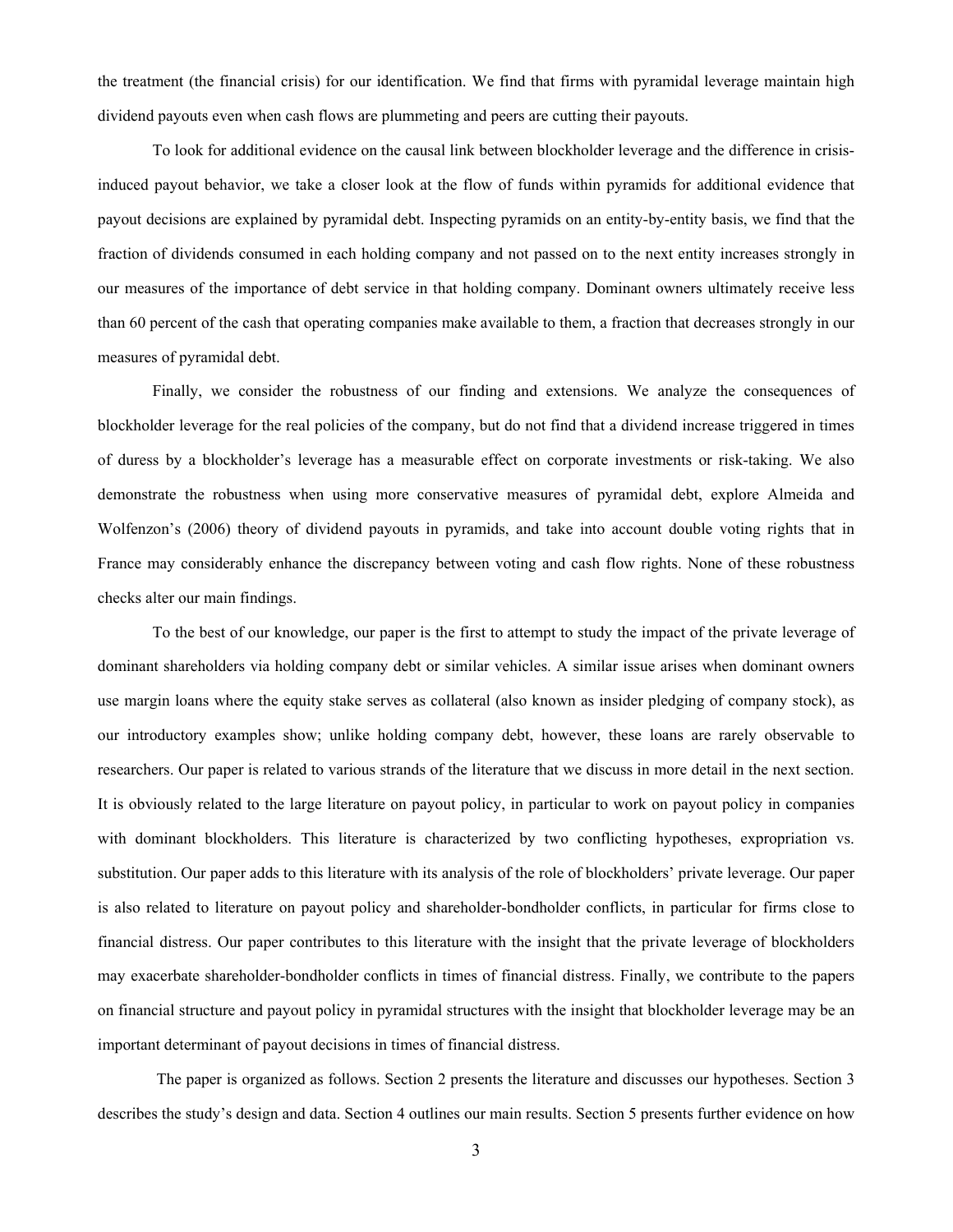dividends are passed through pyramidal entities. In Section 6, we look at various robustness tests and extensions, and Section 7 concludes.

### **2. Literature and Hypotheses**

We briefly discuss the various strands of the literature to which our paper is related, on payout policy and blockholders, on shareholder-creditor conflicts under financial duress, and on pyramids.

Regarding the role of blockholders in corporate payout policy, existing work supports two contrasting views on the question whether the presence of large owners should lead to lower or to higher dividend payouts compared with widely held companies. The first view (sometimes referred to as the expropriation hypothesis) argues that the level of payouts is lower since the dominant shareholder gets only a fraction of the cash benefits compared with her exclusive benefits of control over retained earnings. This effect should increase in the discrepancy between control and cash flow rights (Burkart and Lee, 2008; Claessens et al., 2002; Adams and Ferreira, 2008). There is substantial evidence supporting this view (e.g., La Porta et al., 2000). In the alternative view, dominant owners commit to a stable dividend level in order to offset market doubts about expropriation risk. According to this view (dubbed the substitution hypothesis by La Porta et al., 2000), the positive stock market value effect dominates the potential benefits from retained earnings. Faccio, Lang, and Young (2001) present empirical evidence supporting this view. In light of these ambiguous hypotheses and tests, it seems fair to summarize that there is no dominant explanation on the impact of ownership concentration on payout policy.

Our paper is also related to the literature on payout policy and shareholder-creditor conflicts. According to standard capital structure arguments, dividend payments can be used to expropriate wealth from debt holders by increasing a firm's net debt and hence making its debt riskier (Allen and Michaely, 2003). DeAngelo and DeAngelo (1990) show empirical evidence that firms in financial distress are reluctant to cut dividends. Chu (2017) finds that firms reduce dividend payouts when blockholders and important lenders internalize the negative value effects that dividend payouts create for lenders and, hence, mitigate shareholder-creditor conflicts.<sup>9</sup> Chu (2017) also finds that this mitigation is particularly pronounced when firms are in financial distress. Gilje (2016) presents evidence, using exogenous leverage shocks following commodity price jumps in the oil and gas industry, in particular, for purposes of identification, that firms with heightened shareholder‐creditor conflicts following sudden leverage increases take less risk in their capex spending.

<sup>9</sup> See also Brockman and Unlu (2009) for international evidence.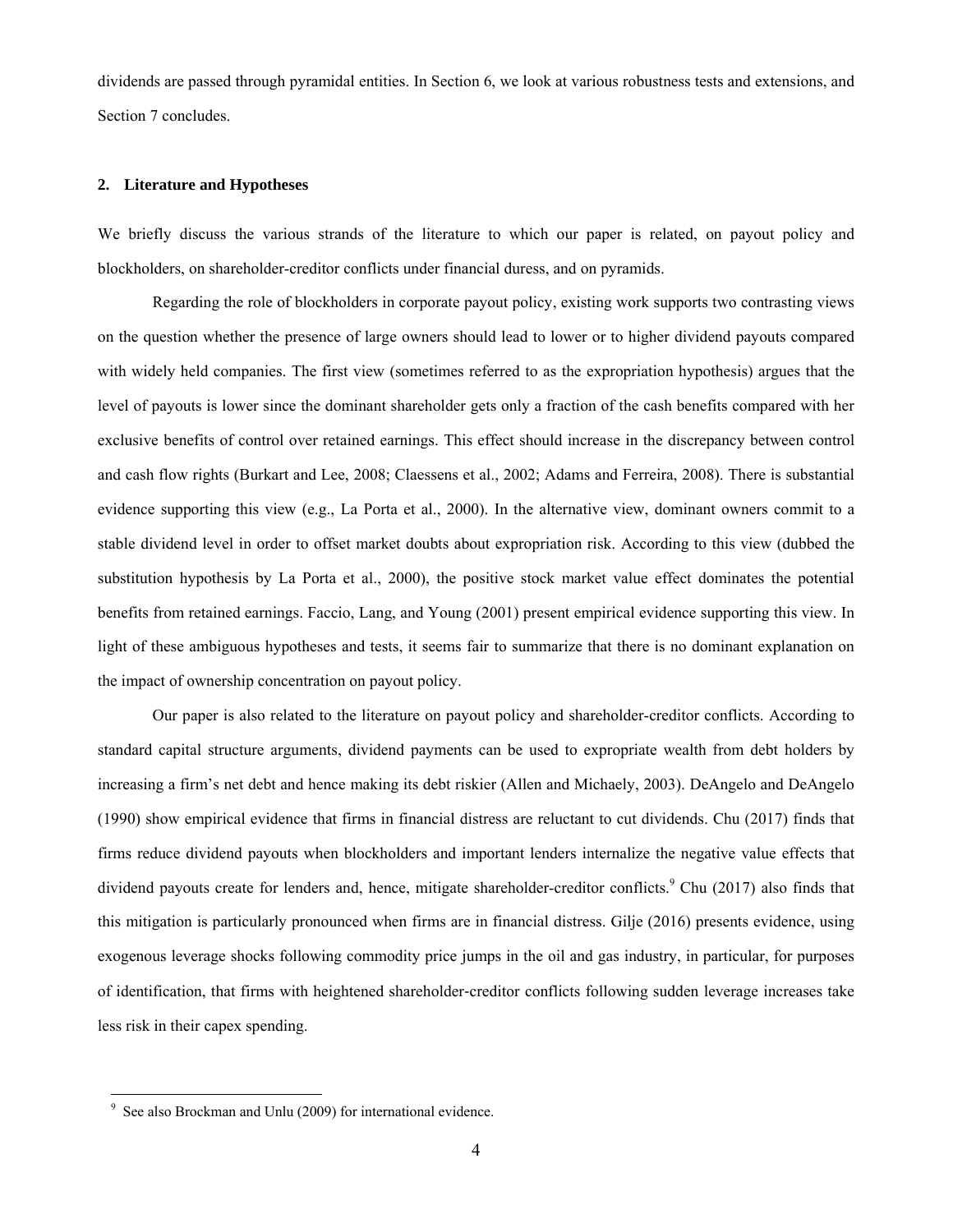In spite of our focus on corporate holding companies, the relationship of our paper to the literature on pyramids is rather limited. In France, holding companies are typically private vehicles of blockholders with assets dominated by the equity stake in a single listed company; they exist for reasons mainly based on taxes (see the next section) that seem to suggest that the presence of a holding company can lead to higher dividend payouts.<sup>10</sup> By contrast, the literature on pyramids mainly focuses on diversified business groups or conglomerates organized under umbrella holding vehicles. For example, Almeida and Wolfenzon (2006) argue that diversified business groups organize capital accumulation through a listed holding company as a substitute for capital markets with frictions, and argue that listed companies in such pyramidal structures are likely to have lower payouts and retained earnings funding investments in other business ventures. $^{11}$ 

Besides the various strands of the literature discussed above, prominent general theories on capital structure and corporate payouts provide guidance when formulating hypotheses for our analysis of the payout consequences when dominant owners use private leverage to fund their equity stakes, in particular theoretical arguments on the role of debt to force companies to disgorge cash (e.g., Jensen, 1986) and the conflicts surrounding and consequences of financial distress (e.g., Myers, 1977). The dominant shareholder must assure the solvency of her holding vehicles, and she will use the dividend payout as a source of funding to service her debt. As long as the dividends paid by the operating company are sufficient to cover the owner's pyramidal debt, pyramidal debt should not affect payout policy. However, if the level of pyramidal debt is high, then we expect the dominant owner to push for higher dividends. While this effect should be present only for highly levered owners, we expect it be more widely observable in the case of an adverse financial shock to the operating company. Then, leveraged ownership creates a disparity between the dominant owner's use of cash and the needs of the company and other shareholders and potentially heightens shareholder-creditor conflicts. Therefore, we postulate that dividend payouts should increase in the use of pyramidal debt by dominant owners: *Pyramidal debt has a positive effect on dividend payouts when operating company cash flow is hit by an adverse financial shock.* 

<sup>&</sup>lt;sup>10</sup> Holding companies can be used as a tax shelter shielding dividends from personal income tax. Given tax neutrality of pyramids (as is the case in France), pyramidal structures can then accommodate diverging dividend preferences: dividends can be paid to cater to dispersed shareholders, while dominant owner with lower cash preferences can avoid immediate taxation.

 $11$  There is relatively little prior work on payouts and capital structure in pyramids. Gopalan, Nanda, and Seru (2007) show that in Korean business groups dividends are used to finance investments in new subsidiaries. A small number of papers address the question how business groups allocate debt between parent firms and subsidiaries (Bianco and Nicodano, 2006; Luciano and Nicodano, 2014) from the perspective of the internal capital market of the group. Bertrand, Mehta, and Mullainathan (2002) document that in business groups wealth is transferred to controlling shareholders. None of these papers investigates the link between pyramidal debt and dividends.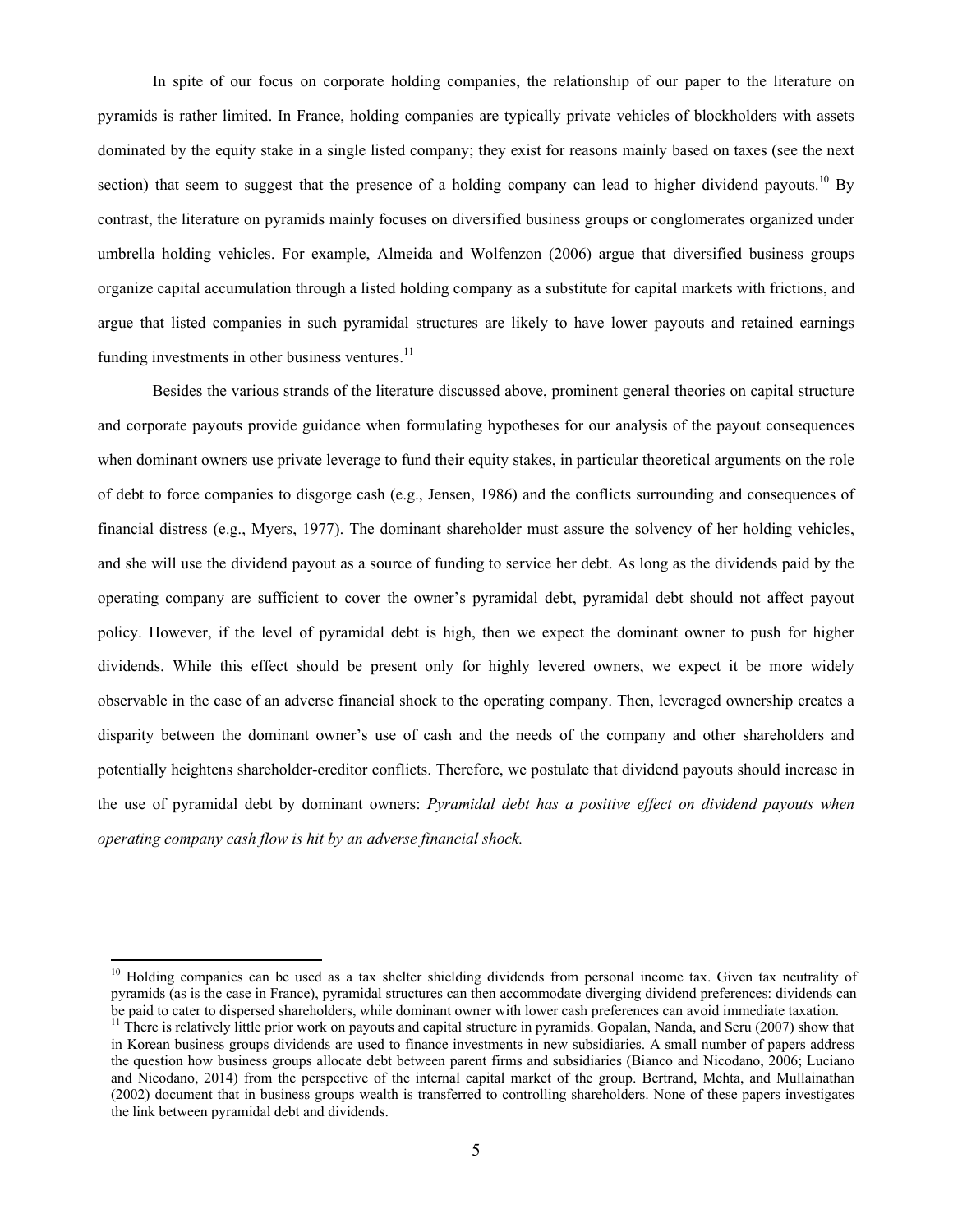### **3. Holding Companies in France: Background, Methodology and Summary Statistics**

### **3.1 Institutional Background on Holding Companies in France**

France presents an ideal laboratory to investigate the role of pyramidal leverage in the relationship between large and small shareholders. France is a developed market, with the largest percentage of foreign stock ownership among the large European economies, and with a high degree of ownership concentration in listed firms. Structuring a large equity block in a holding vehicle, i.e. creating a pyramid, offers several potential benefits for blockholders but entails little administrative cost. As this institutional set-up suggests, pyramids are widely used and deeply embedded.

According to the tax regime that has essentially been stable since 1965, a holding company receives almost full tax credit for the corporate income tax paid by the operating company or a subordinate holding vehicle, meaning that pyramids in France are essentially tax neutral (so-called "régime des sociétés mères"). This corporate tax credit, however, is conditional on holding the share block for at least two years<sup>12</sup> and on holding at least 5% of the equity (10% until 2000); thus, only long-term investors that are significant shareholders benefit from the avoidance of double taxation. The tax credit is only approximately complete because the administration costs of a holding company remain taxable, at a level of the true administrative cost of the entity or 5% of its revenue, whichever is smaller. This creates a tax incentive to keep the true administrative costs of holding vehicles at a minimum and to structure them as pure financial holding entities unencumbered by any real assets or activities that would lead to higher administrative costs and a smaller tax credit. Thus, tax reasons can explain why holdings companies do not typically consist of a portfolio of equity blocks and operating assets as is the case in business groups that are prevalent in other countries.

Using a pyramid to structure an equity block offers several advantages in France. First, if the large shareholder has issued some debt, structuring the debt in a holding company allows the interest expense to be deducted against the dividend payouts that are subject to personal income taxes. Thus, the prevailing tax regime suggests that large share blocks financed with debt will be organized in pyramids. Second, pyramids decouple the decision of a listed operating company to pay dividends from the decision of a large blockholder to receive the dividend. That is, blockholders can use pyramidal holdings as a tax shelter; they will only incur the corresponding personal income tax on dividends when the dividends received by the holding company are later transferred to the ultimate owner. Therefore, since holding companies are neutral regarding corporate taxes, increasing the use of debt

 $12$  A declaration of intent to hold the shares for more than two years is considered sufficient. Breach of the declaration of intent through an earlier sale carries no other penalty besides back taxes. Thus, the tax neutrality of a new blockholder is in practice effective immediately and not after a two-year waiting period.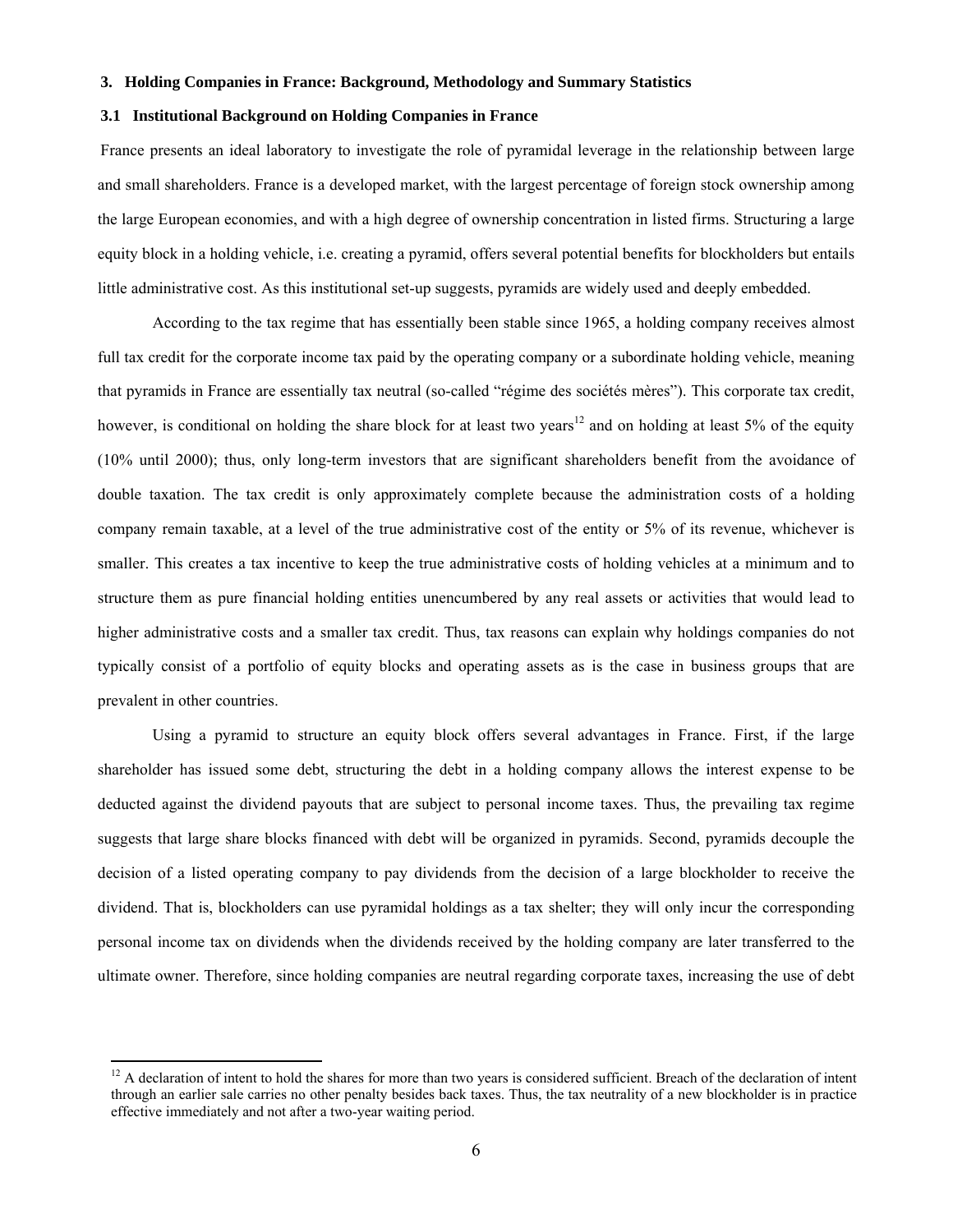in a pyramid procures no tax savings, neither for personal nor corporate taxes.<sup>13</sup> Third, holdings are the only practicable way in France to engineer a disparity between voting and cash flow rights. For all practical purposes, dual class shares are not allowed. France allows double voting rights for long-term investors, but their role is different and their impact limited, as our robustness results for double voting rights show (see Section 6.4). In addition, holding companies jointly held by multiple blockholders, such as family members, provide a vehicle for the multiple blockholders to vote as one block in corporate decisions.

Finally, French regulations require all companies, public and private, to file their *un*consolidated financial statements on an annual basis. French regulations also require all companies, public and private, to register their list of important shareholders and listed companies to disclose important changes in shareholdings and their holding structure.<sup>14</sup> Thus, the ownership structure, financial structure and payout policy of privately-owned as well as publicly-listed companies, including holding companies, are accessible.

### **3.2 Measures of Pyramidal Leverage and Control**

l

In this section, we present a simple example to introduce our key variables for debt and control. Pyramids can be complex and France is no exception. Appendix A presents a full description of the design and algorithms that address cross-holdings and parallel ownership chains.

The Figure 1 example features an operating company, two holding companies and a dominant owner. All entities in the pyramid are vertically aligned, and the two holding companies have no other assets. Ms. *X* dominates the company *OpCo* by controlling 30% of its equity by means of two holding companies: *HoldCo1* owns 30% of *OpCo*; *HoldCo2* owns 60% of *HoldCo1*; and Ms. X owns 70% of *HoldCo2*. Ms. *X*'s cash flow rights are conventionally measured by the product  $0.7 \cdot 0.6 \cdot 0.3 = 0.126$ , her claim on *OpCo*'s dividends. In measuring control rights, we apply the same product rule but convert majority stakes, 0.6 and 0.7, to full control, i.e. 1.0. Thus, her control rights are  $1.0 \cdot 1.0 \cdot 0.3 = 0.3$ . The measure of the disparity between control rights and cash flow rights that we call the *control wedge* is the ratio of control rights/cash flow rights, calculated as 0.3/0.126 = 2.38.

<sup>&</sup>lt;sup>13</sup> That is, the same tax advantage can be achieved by simply sheltering dividends in holdings, without using debt. On the other hand, conditional on using personal debt, it is tax-efficient to structure it as pyramidal debt.

<sup>&</sup>lt;sup>14</sup> Per French corporate laws, the following key thresholds give rise to discontinuous changes in control rights: 1) 33%: This level of control grants veto rights. It also triggers the mandatory bid rule, i.e. any owner passing through the 33% threshold is required to launch a full and unrestricted takeover offer; 2) 40%: Control is presumed if one shareholder has at least 40% of voting rights, directly or indirectly, and is the largest shareholder (according to article 355-1 of French securities law per Bloch and Kremp, 2001); 3) 50%: This level constitutes majority voting rights (or legal control) and triggers notification to the French authorities; 4) 67%: Reverse of the 33% rule, i.e. the ability to block any veto rights by other shareholders. This level is also the highest conditional takeover offer allowed under French law (restricted offers are not allowed in France).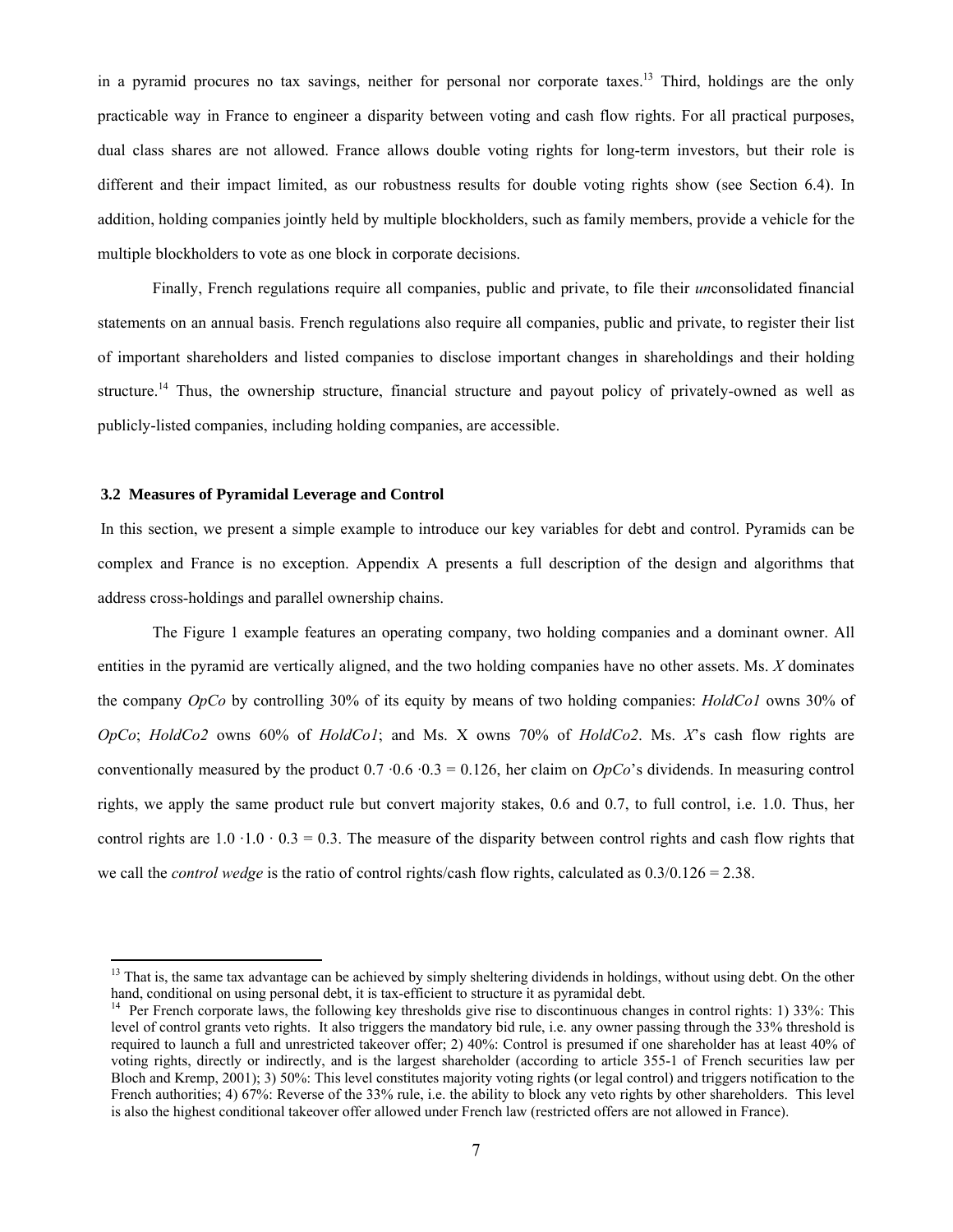Our focus is on the dominant owner's exposure to leverage in the various entities of the pyramid. We use two measures to aggregate the leverage throughout the various entities of the pyramid. We explain the two measures using our example. *HoldCo1* is financed with 35% debt and 65% equity and *HoldCo2* is financed with 20% debt and 80% equity. *OpCo* itself is 10% debt-financed. We denote the leverage ratio in pyramidal entity *k* by *lk*, so that in our example  $l_0 = 0.1$ ,  $l_1 = 0.35$  and  $l_2 = 0.2$ . In this setting, *OpCo* needs to pay a sufficient dividend so that *HoldCo1* and *HoldCo2* can service their debt. Ms. *X*'s effective claim on *OpCo'*s cash flows is reduced as a consequence.

Focusing on holding company debt, our first measure of pyramidal leverage, which we call *average leverage*, is just the mean leverage ratio of all the holding entities in the pyramid. In the example, we have an average leverage of  $(0.35 + 0.2)/2 = 0.275$ . More generally, if the pyramid consists of *n* holding companies,  $k = 1$ ,

2, ..., *n*, average leverage is defined as  $\frac{1}{n} \sum_{k} l_k$  $\frac{1}{\sum l_{k}}$ .

 $\overline{a}$ 

Our second measure, *equivalent leverage,* is motivated by the concern that average leverage may underestimate the dominant owner's true debt exposure. Such is the case when several levered holding companies are vertically superimposed on the operating company, as in our example. Ms. *X*'s cash flow profile from her stake in *OpCo* is successively exposed to the leverage in the pyramidal layers. Equivalent leverage determines the leverage ratio that would give Ms. *X* the same cash flow profile if she were to hold her stake in *OpCo* and her pyramidal debt in a single levered holding company. In our example, equivalent leverage is calculated as  $l_0 + (1 - l_0)l_1 + (1 - l_0)(1 - l_0)l_2$  $l_1$ ) $l_2$  = 0.1 + (1 - 0.1) · 0.35 + (1 - 0.1) · (1 - 0.35) · 0.2 = 0.532.<sup>15</sup> Thus, this computation aggregates Ms. *X*'s full leverage exposure in the entire pyramid. More generally, if the pyramid consists of *n* vertically stacked holding companies,  $k = 1, 2, ..., n$ , equivalent leverage is defined as  $l_0 + (1 - l_0) l_1 + (1 - l_0) (1 - l_1) l_2 + (1 - l_0) (1 - l_1) (1 - l_2) l_3 +$  $\ldots$  +  $(1 - l_0)(1 - l_1) \cdot \ldots \cdot (1 - l_{n-1})l_n$ . Equivalent leverage collapses the dominant owner's pyramidal leverage to a single leverage ratio, by hypothetically reallocating all debt in the pyramid at the operating company level (and assigning zero leverage to all holding companies), in such a way that the ultimate owner's effective exposure to leverage is measured equivalently to the actual combined leverage of the pyramid structure (or of the dominant chain of control in case of multiple chains).

We have missing information on the capital structure for 32.7% of the reported pyramidal holding companies, with a marked increase in the second half of the sample period, due to an increase in foreign-based holding companies and lower compliance. When calculating the values for the two measures of pyramidal debt, we

<sup>&</sup>lt;sup>15</sup> For an intuition for the logic behind equivalent leverage, let  $r<sub>D</sub>$  be the cost of debt (assume  $r<sub>D</sub>$  is the same for all entities in the pyramid). If *OpCo* pays a dividend yield of *x*, then *HoldCo1* receives 0.3 · *x* and, after paying interest, has earnings (ROE) of  $0.3(x - l_1r_D)$ . If *HoldCo1* pays out all of its earnings as dividends, then *HoldCo2* receives  $0.6*0.3(x - l_1r_D)$  and, after paying interest, has earnings (ROE) of  $0.6 \cdot 0.3(x - l_1r_0 - (1 - l_1)l_2 r_0)$ . If all of it is paid out, the dominant owner receives  $0.7 \cdot 0.6$  $0.3(x - l_1r_D - (1 - l_1)l_2 r_D)$ , whereas she would receive  $0.7 \cdot 0.6 \cdot 0.3 \cdot x$  if there was no pyramidal debt.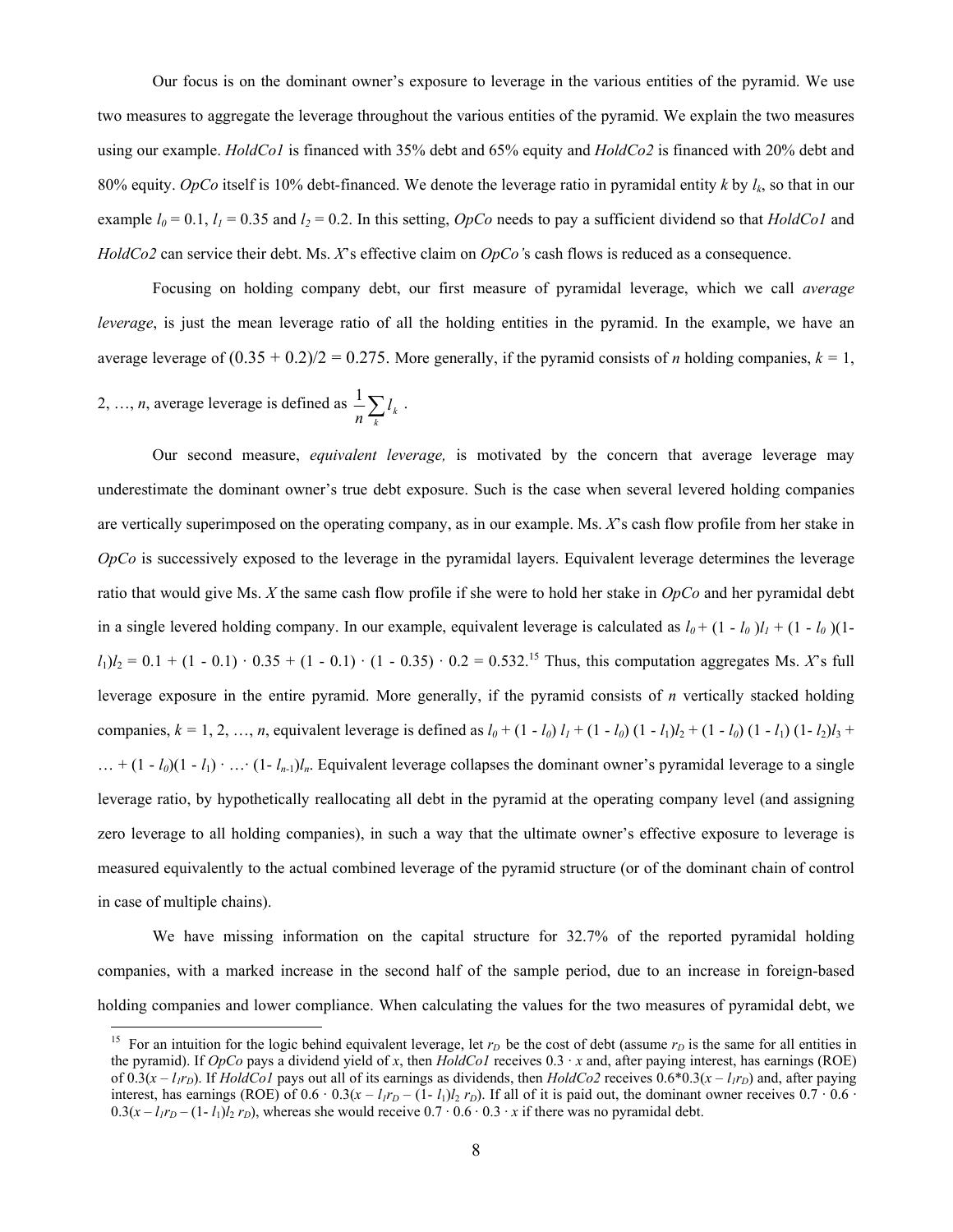assume that the leverage in a holding company in the pyramid corresponds to the average of the holding companies in the same pyramid when no such data is available. Thus, our procedure ensures that the treatment of missing observations is neutral for our estimates of both leverage measures, average and equivalent.

#### **3.3 Data and Variables**

Our starting point is the set of all publicly listed companies on Euronext Paris as of December 31, 2012. Our initial sample includes firms from all three tiers of the Paris market, about 1,170 companies. We then impose the filter that each company be continuously included in the WorldScope database over the period 1999-2011. This criterion substantially reduces our sample; the final sample consists of 240 firms. We refer to each of these publicly listed companies as an operating company. Next, we collect the complete ownership information in every year for all holding companies, public and private. This information is available from the Dafsaliens database that also documents validation dates (Dafsaliens was set up by large French financial institutions to provide precise ownership information). Starting from the operating company, we use Dafsaliens to trace the ownership of the owners of the operating company and continue this process until we have traced the entire ownership structure to the dominant owners. We trace ownership across all ownership classes, individual/family, public company, unlisted private company and state.

In accordance with La Porta, Lopez-de-Silanes, and Shleifer (1999), Claessens, Djankov, and Lang (2000), Faccio and Lang (2002) and others, we require that a shareholder possess a substantial level of control (i.e. voting rights) in order to qualify as a dominant owner. The typical threshold used in the literature is 20%. To be consistent with the literature and allow comparisons with prior findings, we use the same 20% threshold in our baseline. In each operating company, we verify whether the largest ultimate owner exceeds this threshold. If no shareholder has a control right stake of 20% or more, the company is considered as widely held. Otherwise, we identify the ultimate owner with the largest control right stake and we refer to this ultimate owner as the dominant owner.

We capture the discontinuous character of control rights by using concepts similar to those adopted in Almeida et al. (2011) and assume the dominant shareholder has absolute control over the operating company if she has a majority of votes. That is, we convert effective control rights of greater than 50% in any entity into full control of 100%. The other stakes are then allocated zero control rights. Again, more complex cases with several control chains are discussed in the Appendix A.

From the Diane database (the French component of Bureau van Dijk's Amadeus database), we collect the unconsolidated financial statements for private unlisted and for listed companies in the ownership chain for 1999 to 2011. The *un*consolidated financial data provided by Diane eliminates the effect of group debt and focuses the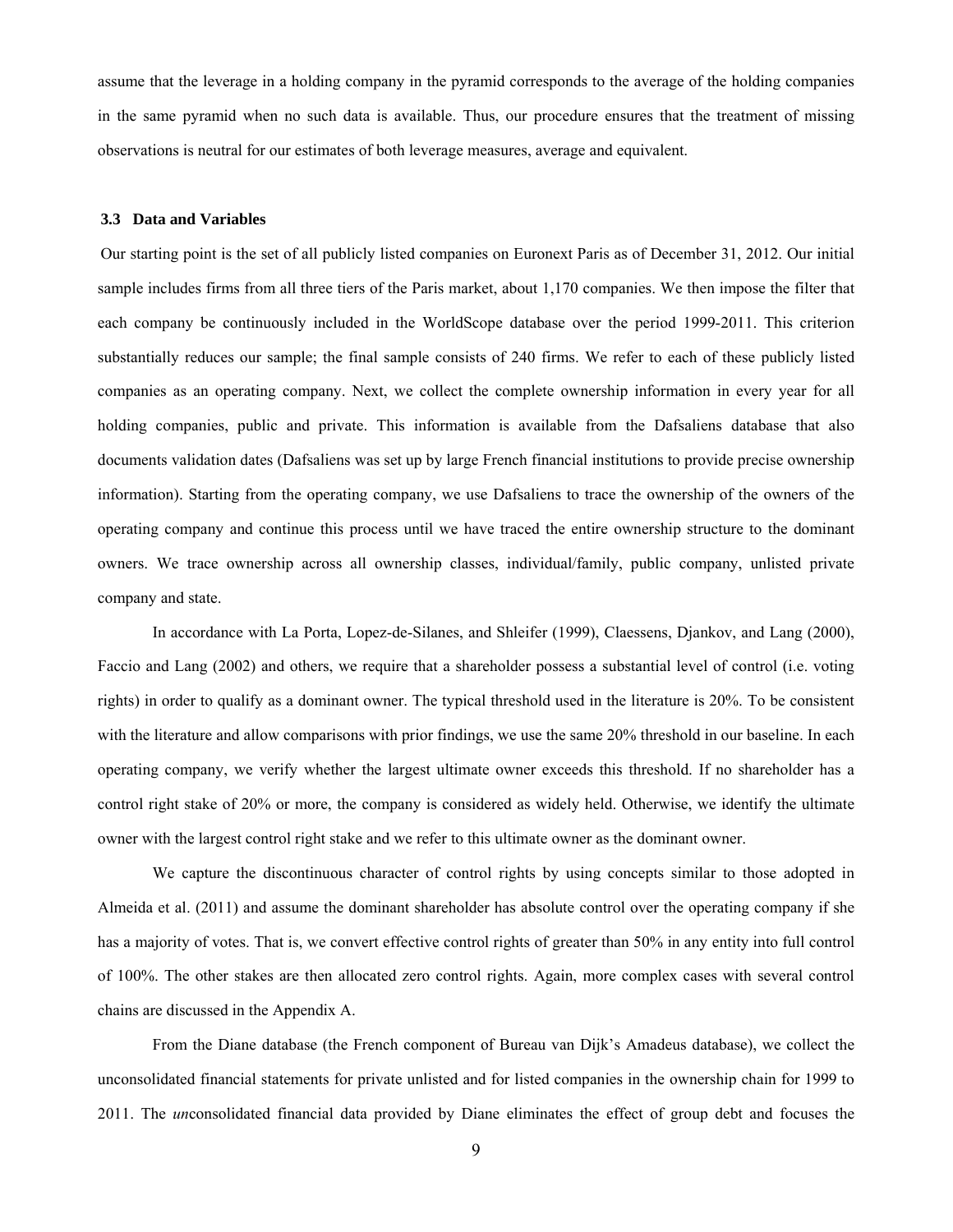analysis on the capital structure of the firm itself. For the sample of 240 operating companies, we use their consolidated financial statement information from WorldScope.16

The richness of the Dafsaliens and Diane information offers an important advantage over annual reportbased data and company handbooks used in most previous works such as La Porta, Lopez-de-Silanes, and Shleifer (1999) and Faccio and Lang (2002), which cover only ownership information of public companies.

### **3.4 Firm Characteristics, Ownership Structure and Pyramids**

Table 1 describes summary statistics of ownership structure and firm characteristics of the 240 French operating companies, yielding 2,880 observations in our 2000-2011 window (dropping 1999 as the regressions use lagged variables), of which 2,160 before the crisis and 720 after the outbreak of the crisis.<sup>17</sup> We find that in the pre-crisis period 2000-2008, only 26.1% of operating companies are widely-held, and 73.9% of the firms have a blockholder who satisfies the inclusion threshold of 20%. Moreover, in 44.9% of our pre-crisis sample, dominant shareholders use pyramids to control the operating company. This high frequency of pyramid-controlled firms, substantially higher than the 26% frequency that La Porta, Lopez-de-Silanes, and Shleifer (1999) and Faccio and Lang (2002) report for France, is explained by the inclusion of private holding companies. By contrast, earlier studies on pyramids in France classify firms as pyramids only if at least one of the holding companies in the pyramidal structure was a public company.<sup>18</sup> We find that only less than one quarter of pyramidal structures contain a public company (not reported in tables). While perhaps an inevitable restriction in cross-country studies, limiting the pyramid definition to only structures with listed holding entities leads to a substantial undercount of the use of pyramids in at least the case of France.

Dominant owners are classified by type in Table 1 (individual/family, firm, and state and others). Approximately forty-eight percent of operating companies are controlled by either a family or an individual, roughly in line with earlier studies. Corporate owners comprise 17.2% of dominant owners in the pre-crisis sample.

Table 1 also provides an overview of key financial characteristics for the companies in our sample, broken down by type of control and owner, that allows us to see whether firms are comparable across ownership types. In terms of size, measured by total assets, widely-held firms are only slightly larger than firms with dominant owners, and they have about the same sales growth rate as block-owned firms, whereas companies in pyramids have slower

 $\overline{a}$ 

<sup>&</sup>lt;sup>16</sup> If any of the 240 companies control subsidiaries, the net financial position of the subsidiaries and operating company is reflected in the operating company's consolidated financial information.

<sup>&</sup>lt;sup>17</sup> In order to describe the longer term developments after the crisis, Table 1 also includes the 2012-2014 and 2015-2017 descriptives of the 720 firms in the post-crisis sample.<br><sup>18</sup> La Porta, Lopez-de-Silanes, and Shleifer (1999); Faccio and Lang (2002); Ginglinger and Hamon (2012).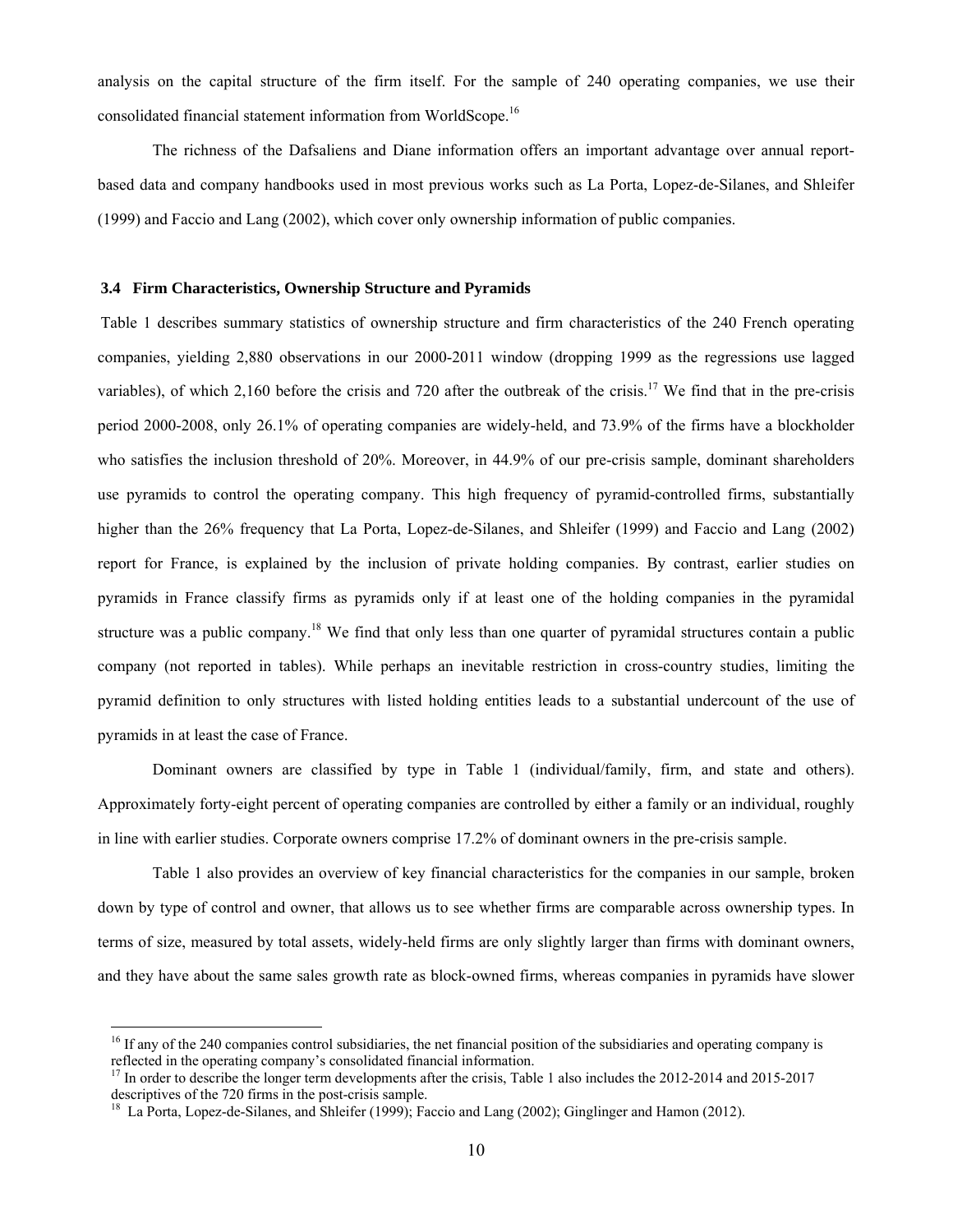growth. Widely held firms have somewhat higher operational risk and a higher frequency of loss years. Capex spending and Tobin's Q are comparable across all categories, as are cash flows and return on assets. Leverage is defined as total debt obligations, scaled by book value of total assets, with operating companies in pyramids having marginally higher ratios. Sales growth is the two-year growth rate of sales. We measure dividends relative to cash flow.<sup>19</sup> Relative to the full sample, operating companies with pyramidal ownership pay dividends comparable to those of widely-held firms, slightly above the full sample means, and blockholder-controlled firms without pyramids have lower dividend payouts. Comparing the average dividends before and after the crisis for blockholder and pyramidal ownership, Table 1 shows that the dividends scaled by firm size have decreased, while a large fraction of cash flows have been paid out. The frequency of loss firms and the level of operating risk are comparable across the crisis subsamples, with operating companies in pyramids slightly lower. Pyramidal blockholder-controlled firms are not different from other firms in terms of financial constraints and their position in the firm life cycle (DeAngelo et al. (2006)'s variable retained earnings/equity), but their stock market liquidity is lower (unsurprisingly for concentrated ownership). The industry breakdown shows a wide mix of industries in the full sample as well as in the subsamples of block owner-controlled and pyramid-controlled operating companies. Overall, widely held firms, firms with blockowners, and firms with blockowners using pyramids are roughly comparable.

### **3.5 Summary Statistics of Pyramidal Leverage**

l

In Table 2, we present summary statistics for pyramid-controlled operating firms (i.e., firms with a dominant blockholder exceeding 20% of ownership and a pyramidal structure), for the pre-crisis and the post-crisis periods, and an analysis of changes due to the onset of the crisis. We continue our analysis with a sample of 970 firm-years in block-owned pyramids, for which we calculate the control wedge as well as the two debt measures for the pyramidal structure. For this sample, 34.4% of holding companies on average have missing data, and the median holding company has no missing data.

We report an expansion of the summary statistics for the financial characteristics shown in Table 1 for pyramid-controlled operating firms, showing average, median, and standard deviation. Not surprisingly, sales growth, capex, Tobin's Q, cash flows all fall, and the frequency of losses rises substantially and significantly with the onset of the crisis. As a consequence, dividends as a fraction of total assets (our main measure) also fall, albeit with weak significance, but not dividends when scaled by cash flows. Table 2 also shows the dominant owner holds on average 37.5% of the equity (direct ownership) in the operating company (median: 32.8%). Pyramidal structures

<sup>&</sup>lt;sup>19</sup> We follow common practice and set payout ratios to unity when dividends are paid but cash flows are negative or less than the dividend (e.g. Megginson and Von Eije, 2008).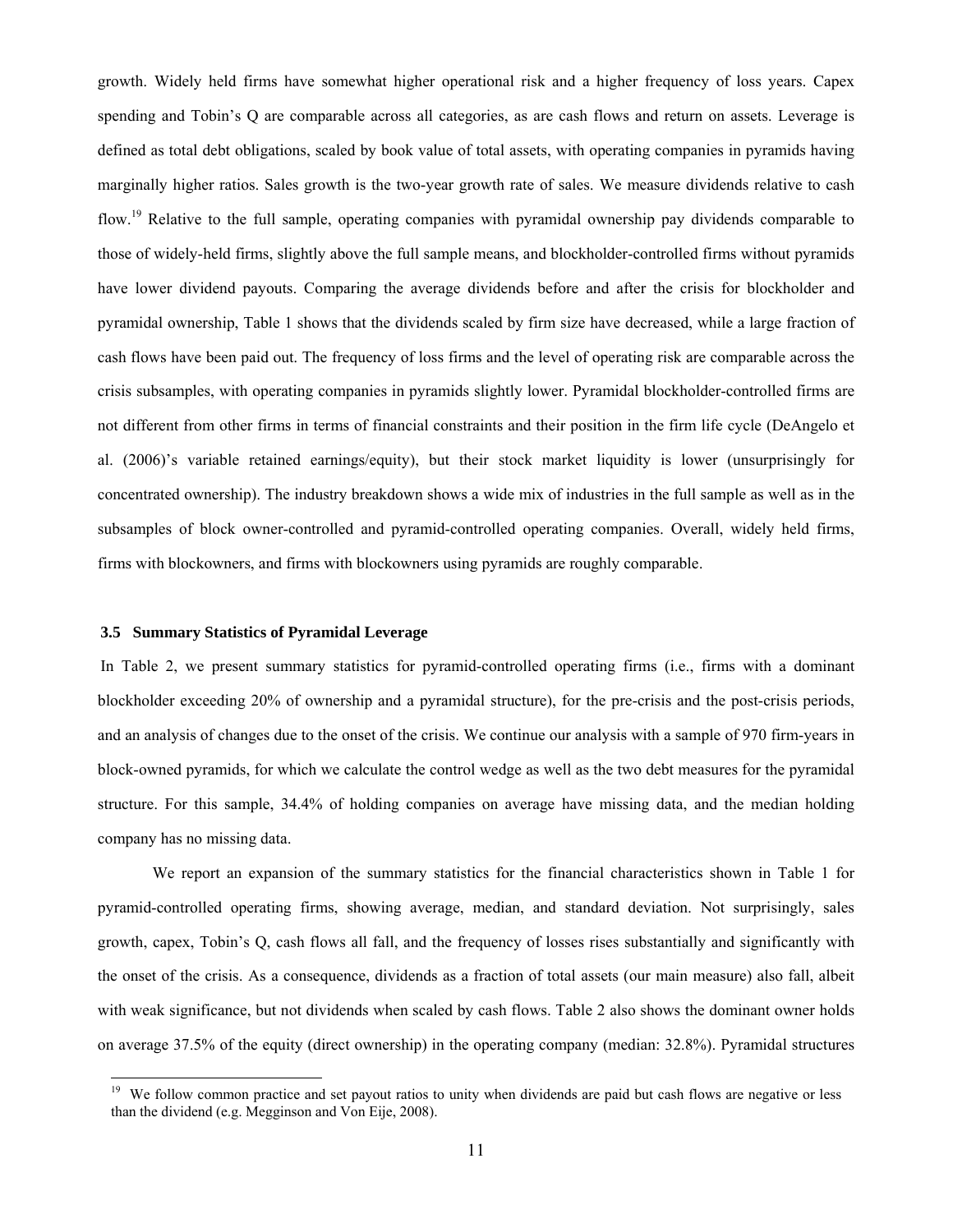contain 2.64 layers on average with a median of 2. This measure includes the operating company as a layer. The control wedge with a pre-crisis mean of 2.07 (median: 1.667) measures the control-enhancing effect of pyramids as follows: considering only equity stakes in the pyramidal structure, dominant owners own 1.07 times more voting rights on average than they hold cash flow rights, and it changes little in the post-crisis period. Financial leverage increases with the crisis, both as the standard leverage ratio (financial debt/total assets), and when measured as Net debt/EBITDA.

Our two measures of pyramidal leverage consistently show that pyramidal debt is wide-spread in France, but moderate in size on average. In line with the leverage increase of the operating companies, we also find an increase from the pre-crisis to the post-crisis period. Average pyramidal leverage, which measures the mean debt-asset ratio in all holding companies across a pyramid, has a pre-crisis mean value of 13.5% (16.7% post-crisis) but a pre-crisis median value of only 2.1% (post-crisis 2.4%), reflecting a conservative capital structure. The dominant owner's total exposure to pyramidal leverage, however, is larger than indicated by average leverage if several holding companies are vertically stacked. This is the case in a large fraction of pyramidal firms (the average pre-crisis number of layers of holding companies is 1.64, after subtracting the operating company from the mean of 2.64 layers in total, increasing to 1.83 after the crisis). Equivalent pyramidal leverage, our second measure, transforms debt to an equivalent exposure, and provides a better view of the consolidated leverage exposure of the dominant owner throughout the bottom company and vertical chain of holding entities. The mean (median) pre-crisis equivalent leverage is 39.6% (36.7%), increasing to 45% (41.4%) post-crisis. In untabulated numbers, we find that 25% of the controlling owners of pyramidal firms have a pre-crisis equivalent pyramidal leverage measure of 57.9% or more. These numbers show the use of leverage in pyramids is significant for some pyramid-controlled firms in France. The distribution for our financial constraints, stock market liquidity and firm life cycle variables among pyramidal firms does not reveal any striking patterns.

### **3.6 Stability of Pyramids and Pyramidal Debt**

l

We investigate whether pyramids and pyramidal debt are persistent over time. We start by collecting the evidence on the time variations in the presence of dominant blockholders. If block ownership is endogenous it should dynamically adjust when the firm's conditions change.<sup>20</sup> We inspect the rate of change in block ownership by looking at the two-year changes and find that the ownership classification (widely held, block-non pyramid, blockpyramid) does not change from one year to the next for close to 90% of firms.

<sup>20</sup> See e.g. Demsetz and Lehn (1985), Agrawal and Knoeber (1996), Cronqvist and Fahlenbrach (2009).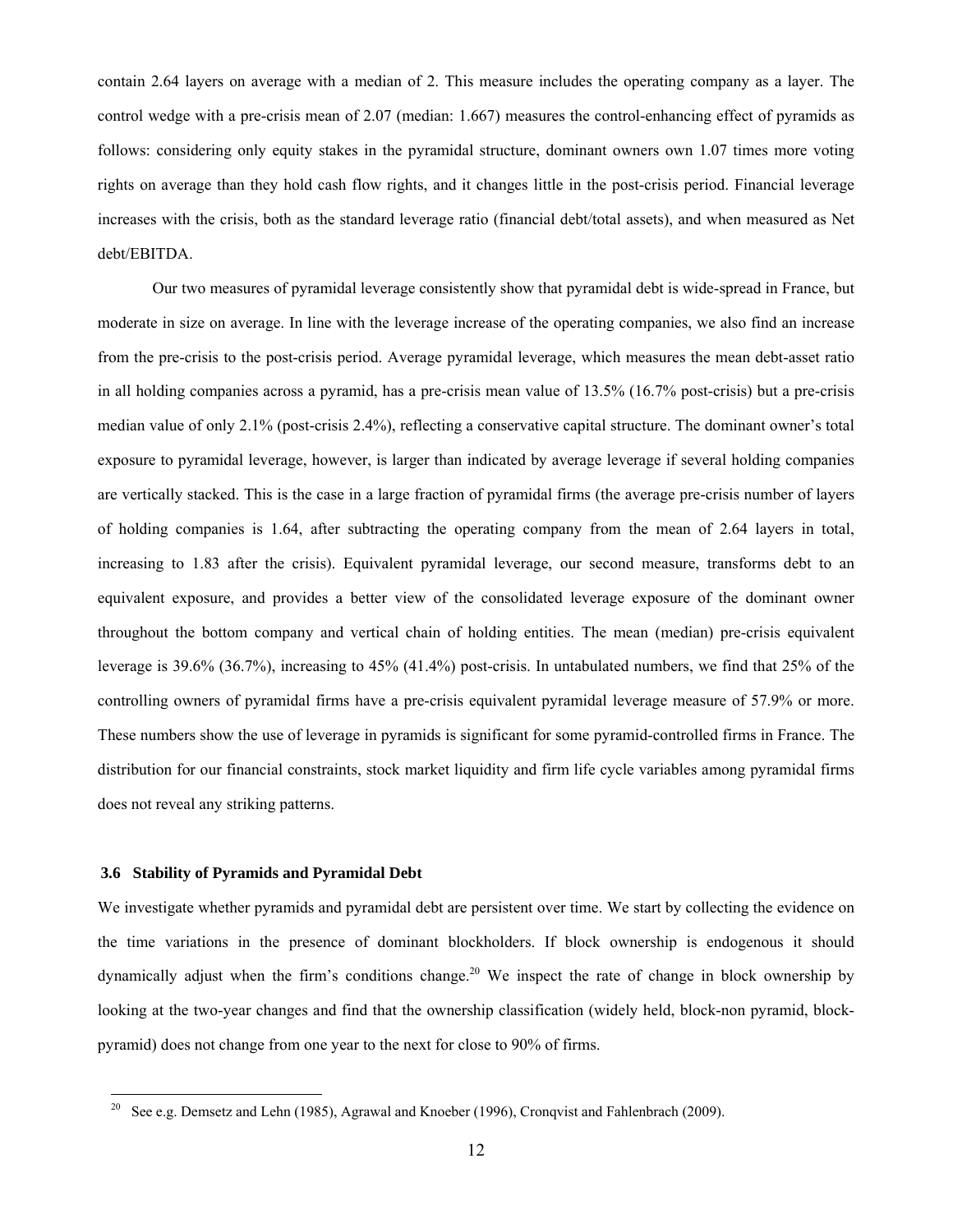We also investigate whether pyramidal structures exhibit the same persistence that we find for the dominant owners and their blockholdings. We find that pyramids and their holding vehicles are stable over time. We draw a random sample of 100 holding companies and investigate the year they were founded. On average, the holding companies at the beginning of the sample period in 1999 are already more than 30 years old, less than 10% were founded in 1990 or later, and the oldest holding company was founded in 1865. The large number of companies controlled by families (54.9% of the pyramidal firms versus 37.7% for the non-pyramidal firms with a controlling blockholder, see Table 1) is one of the main drivers of the longstanding nature of the relationship between dominant blockholders and listed operating companies.

As a final verification, we consider the stability of pyramidal debt*.* While the leverage ratio of pyramidal entities fluctuates from one year to the next, we find that the debt exposure of firms with high pyramidal leverage compared to firms with little pyramidal leverage is persistent. To analyze the autocorrelation of pyramidal debt, we sort our sample of firms with pyramid control into quartiles according to their pyramidal leverage, using our two leverage measures. When analyzing the persistence of their position relative to all pyramidal firms, we find that, measured by equivalent leverage, 86% of firms remain in the same quartile of pyramidal leverage exposure from one year to the next (73% when we consider average leverage). This high persistence of firms' pyramidal debt exposure is useful for our identification strategy during the financial crisis.

### **3.7 Operating Company Debt and Pyramidal Debt**

l

Finally, we explore the relationship between operating company debt and pyramidal debt. While there is no literature on the capital structure of holding companies with pyramidal debt, we do not expect pyramidal leverage and company leverage to be correlated in a predictable way.<sup>21</sup> We investigate the correlation between operating company debt and pyramidal debt. We determine the correlation coefficients between the company leverage and our two measures of pyramidal debt (not tabulated in tables), and find no correlation of the company's leverage ratio with average leverage ( $\rho = -0.06$ ) and a low but reasonable positive correlation with equivalent leverage ( $\rho = 0.36$ ), consistent with our findings for operating company leverage in Table 3, Panel B. This result holds also in untabulated regressions trying to explain the presence of pyramidal leverage, in particular when including variables

<sup>&</sup>lt;sup>21</sup> Standard arguments suggest that if operating company debt is optimized, optimal pyramidal debt should be zero if the dominant owner faces no wealth constraints. Wealth constraints or other motives for pyramidal debt, however, are not obviously correlated with operating company characteristics. Also, dominant owners in our sample are unlikely to self-select to companies according to their risk characteristics or leverage, considering that our blockholders are overwhelmingly families, corporations or government that typically cannot be dissociated from the company history. We cannot rule out that the decision whether to place debt in the operating company or in the pyramidal entities can make a difference for some types of ultimate owners.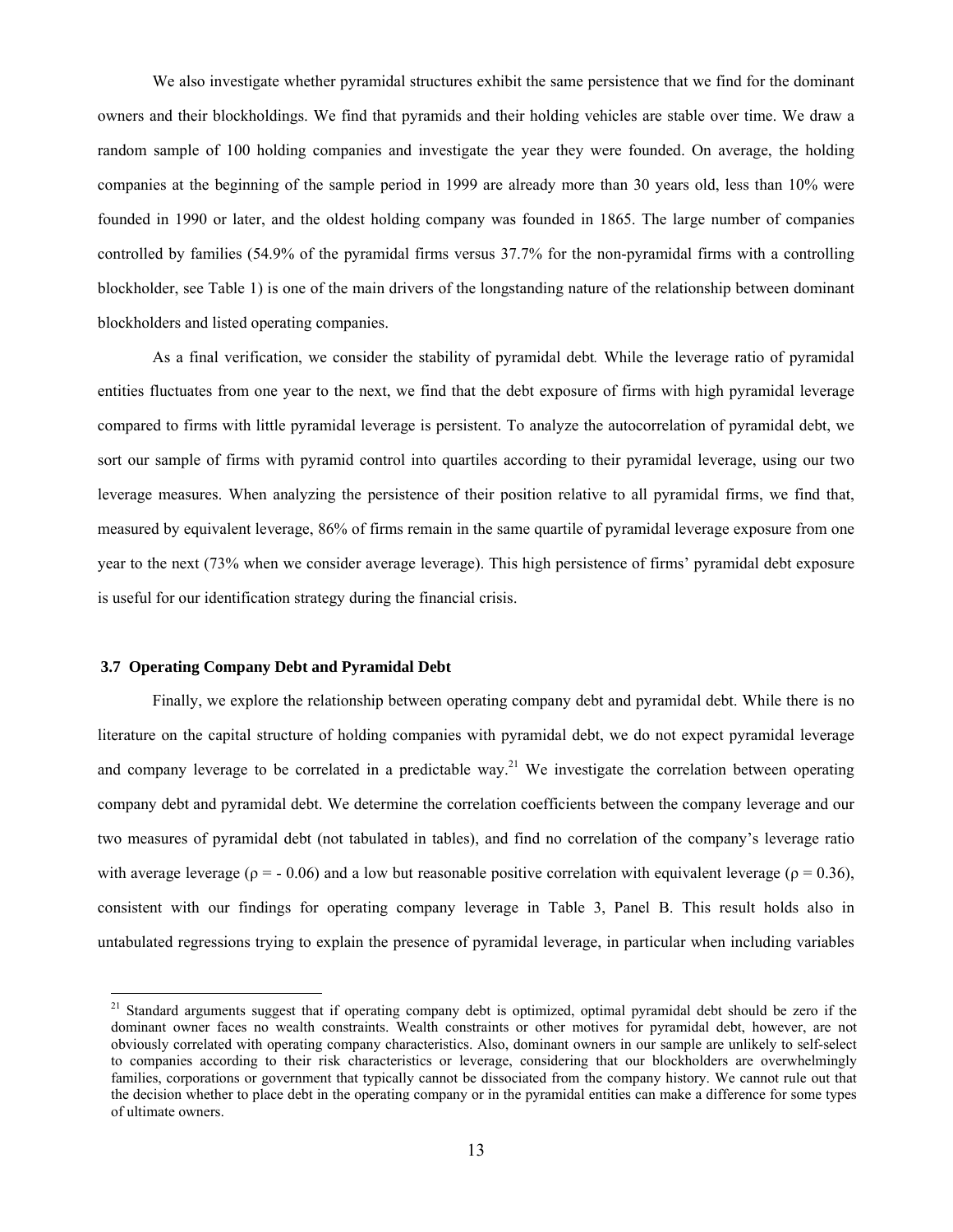that typically explain leverage, such as size, age, tangible assets or past profitability. To conclude, we are unable to explain the choice of pyramidal debt from observable company characteristics. That leaves only unobserved company characteristics, or characteristics of the dominant owners themselves and their choices, as possible determinants of an endogenous relationship between pyramidal debt and dividends.

### **4. Pyramidal Leverage and Payout Policy**

### **4.1 Identification Strategy**

l

Our main identification strategy relies on the crisis shock of the financial crisis of 2008/2009 as the basis for a difference-in-difference estimation with expected heterogeneous local average treatment effects, using methodology formally introduced by Imbens and Angrist (1994). The crisis was unexpected and pervasive but firms, when classified according to their exposure to pyramidal debt, are expected to differ in their likely dividend response according to their degree of exposure to pyramidal leverage. In other words, we exploit the fact that the shock (the treatment) incurred during the financial crisis varies according to the heterogeneous pyramidal leverage.

The fact that pyramidal holding companies and their debt levels are stable over time and exhibit a low correlation with company leverage or other company characteristics, is reassuring news from an econometric point of view: it allows us to view the blockholder's private leverage exposure as given and as quasi-randomly assigned (conditional on all controls that we include) when the crisis arrives. Thus, the stickiness of pyramidal debt and the lack of correlation with operating company characteristics appear to validate our approach.<sup>22</sup>

### **4.2 Ownership Structure and Dividend Payouts Before and After the Crisis**

Table 3 presents the regression analysis for the dividend policy for all firms over the entire sample period, 2000- 2011. The purpose of this table is to investigate whether the type of ownership structure matters for payout policy, and whether the financial crisis of 2008 has an impact on this relationship. When analyzing the impact of the financial crisis, we take into account that the crisis had an effect on payout policy in France with a delay (David and Ginglinger, 2016), often attributed to the importance of automatic stabilizers; by some measures, the depth of the crisis was only reached in conjunction with the European sovereign debt crisis starting in 2010. Therefore, we consider that the full impact of the crisis was only felt in 2009 and sometimes even later. Indeed, dividends paid in Spring 2009 were still at relatively high levels. We define the dummy variable *d*PostCrisis that takes a value of one for the years 2009, 2010 and 2011 (company earnings in year *t* are reflected in dividends in year *t+*1, and hence

 $22$  The conditions of Imbens and Angrist (1994) for the validity of local average treatment effects (relevance, exclusion restriction, (conditional) random assignment, monotonicity) are satisfied.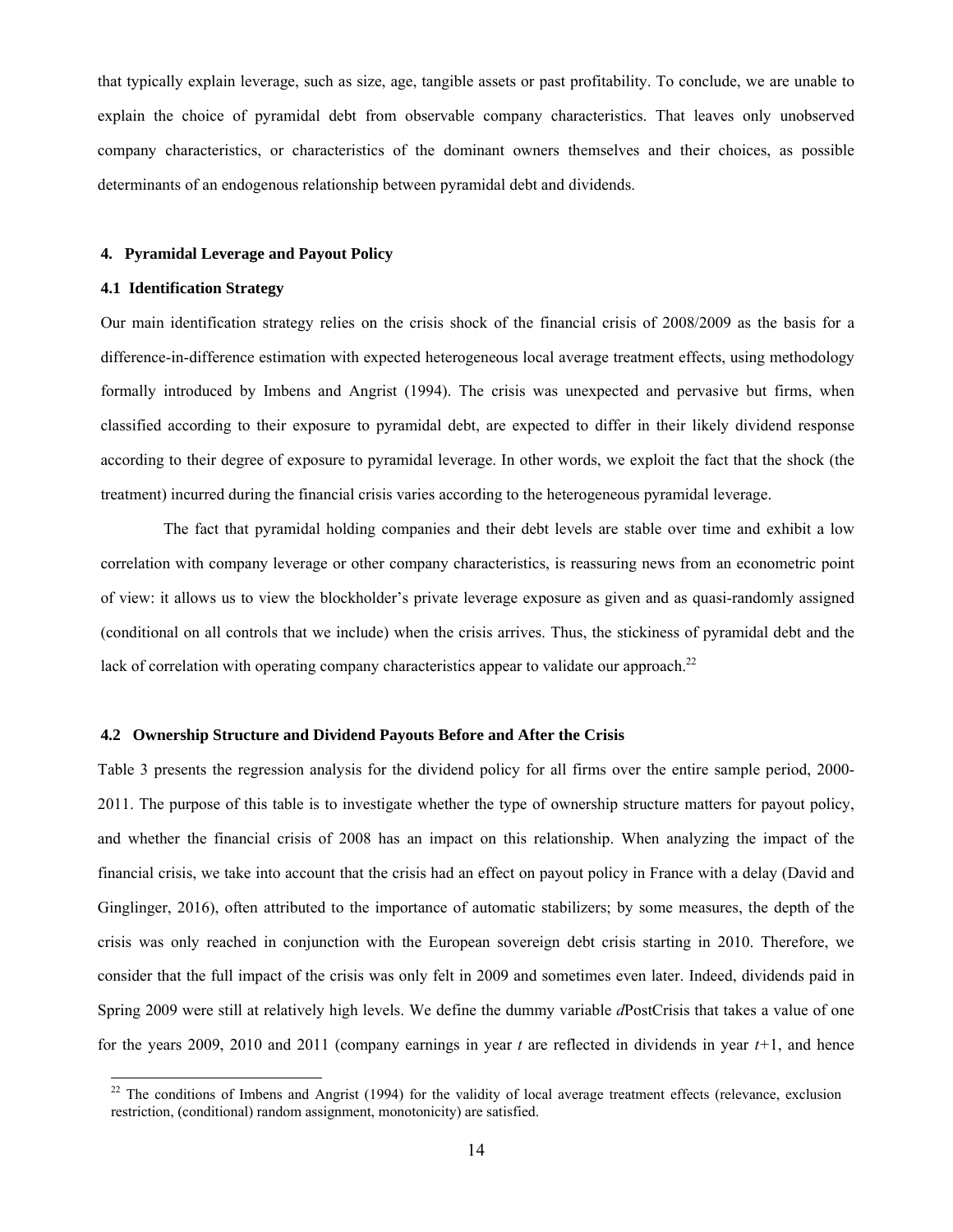dividends are measured in the following year). We focus on dividends scaled by total assets (Div/TA) as our dependent variable. Our main findings are robust when using alternative measures of dividend policy (see Table IA.2 in the Internet Appendix).

Panel A of Table 3 shows in the first two lines that the dividend policy of pyramid-controlled firms does not significantly differ from that of widely held firms, whereas firms with blockholders but no pyramidal structure pay less dividends, consistent with the expropriation hypothesis of LaPorta et al. (2000) (the prefix *d* denotes dummy variables in this and the following tables). When we interact the *d*PostCrisis dummy with our variables for the presence of blockowners or pyramids, we find that the dividend policy does not change between the pre-crisis and the post-crisis period for the three ownership structures. This means that companies with concentrated shareholdings or holding companies adjust their dividend policies in reaction to the crisis in exactly the same way as do widely held companies.<sup>23</sup>

We also consider whether there is a different dividend reaction to the crisis event for firms exposed to financial distress. In Panel B of Table 3, we use three different measures of financial constraints: the interest coverage ratio used in Chu (2017), the leverage ratio used in Hoshi, Kashyap and Scharfstein (1990), as well as the variable net debt/EBITDA. We define firms to be in financial distress if they belong to the most exposed quartile of sample firms for each of the financial constraint measures (bottom quartile for the interest coverage ratio, and top quartile for leverage ratio and net debt/EBITDA). The results are reported in Table 3, Panel B. Our focus is again on pyramidal firms with a blockholder. We find that the triple interaction variable *d*Constraint × *d*Block-owned pyramid  $\times$  *dPostCrisis*, our measure of the post-crisis impact of the presence of financial constraints, is not significant for any of our three financial constraint variables; we conclude that pyramidal block ownership per se does not lead to a different adjustment in dividend payouts after the crisis, even for firms that show signs of financial distress.

To complete the discussion, the regressions in Table 3 (Panel A and B) confirm that dividend policy depends on other variables: unsurprisingly, firms with higher Tobin's Q and higher profitability (ROA) pay higher dividends, and firms with higher sales growth pay less dividends. We also confirm DeAngelo et al. (2006)'s finding that dividends increase for firms capable of financing equity from retained earnings rather than raised capital when including their suggested life cycle variable retained earnings/total equity. Dividend payouts do not depend on our measure of stock market liquidity (we report results using Banerjee et al. (2007)'s first liquidity measure of annual stock turnover), or other control variables included in the regression. Company leverage is not significant when we

<sup>&</sup>lt;sup>23</sup> The regression include year and industry fixed effects, so the dummy *dPostCrisis* as a primitive term would be redundant and hence is not included.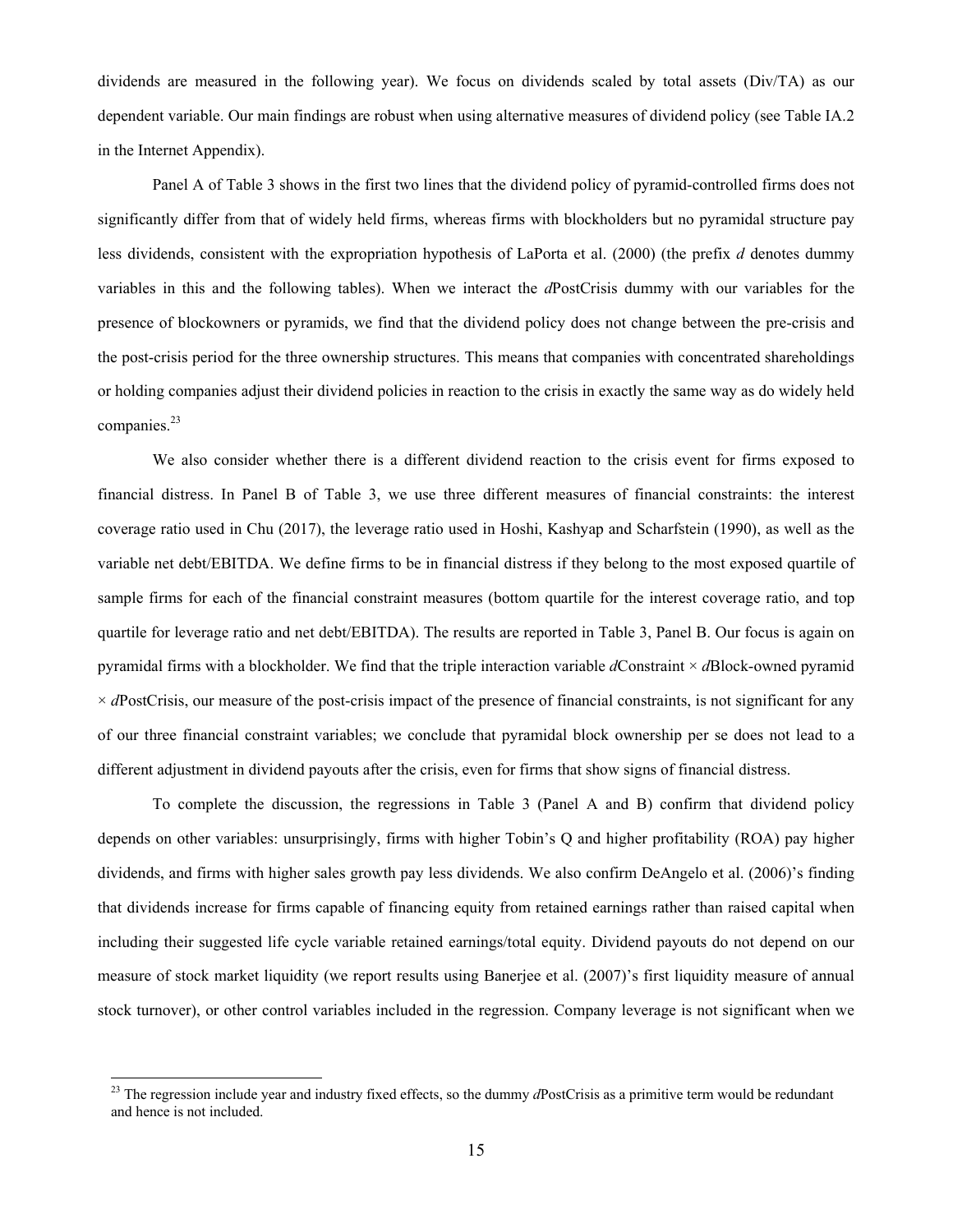control for post-crisis leverage (regressions (4) to (6)). Though not shown, the regressions in the two tables load the same on our industry categories.

### **4.3 Pyramidal Debt and Dividend Payouts Before and After the Crisis**

We consider the impact of pyramidal debt on payout policies in Table 4, presenting our main result that companies relying heavily on pyramidal debt maintain substantial dividend payment levels after the crisis. We are particularly interested in the question whether the crisis, as measured by the dummy variable *d*PostCrisis, had an impact on the relationship between pyramidal debt and dividend policy. Since we want to take a closer look at the financial structure of the holding companies in pyramids, this table limits the attention to pyramid-controlled operating firms, in contrast to Table 3 that looks at all firms. We show results for our two measures of pyramidal leverage, average leverage (regressions (1) to (3)) and equivalent leverage (regressions (4) to (6)). Table 4, Panel A, documents that pyramidal debt per se, whether measured by average or equivalent leverage, has no clearly significant effect for the dividend policy of the operating company. The coefficient is slightly negative, but essentially insignificant (with significance at the 10% level in only one out of six regressions). In these as in all following regressions, we assume that the leverage in holding entities for which we do not observe financial information is the same as for the observed entities of the same companies (see Table 7 for the robustness when altering this assumption).

Our identification exploits the fact that there should be a predictable heterogeneous response to the crisis shock according to the exposure to pyramidal leverage. While the shock affects all firms, the dividend response to the shock should be more mitigated for firms with blockholders exposed to pyramidal leverage. Our approach is a difference-in-difference estimation of this differential response to the crisis shock, measured by the interaction term between *d*PostCrisis and our two measures of pyramidal leverage. The interaction term Pyramidal leverage  $\times$ *d*PostCrisis in Table 4, Panel A, is our main variable of interest.

We find a uniformly significant positive relationship between the interaction term Pyramidal leverage  $\times$ *d*PostCrisis in Panel A of Table 4 and dividend policy in all specifications, with significance at the 5% level in 3 out of 6 specifications, and at 10% in the 3 remaining equations. This is the main answer to our research question; it says that, in order for dominant owners to be able to service their private debts, companies with levered blockholders are willing to maintain dividends in reaction to the crisis. For the interpretation, it should be kept in mind that the financial crisis hit France with a delay.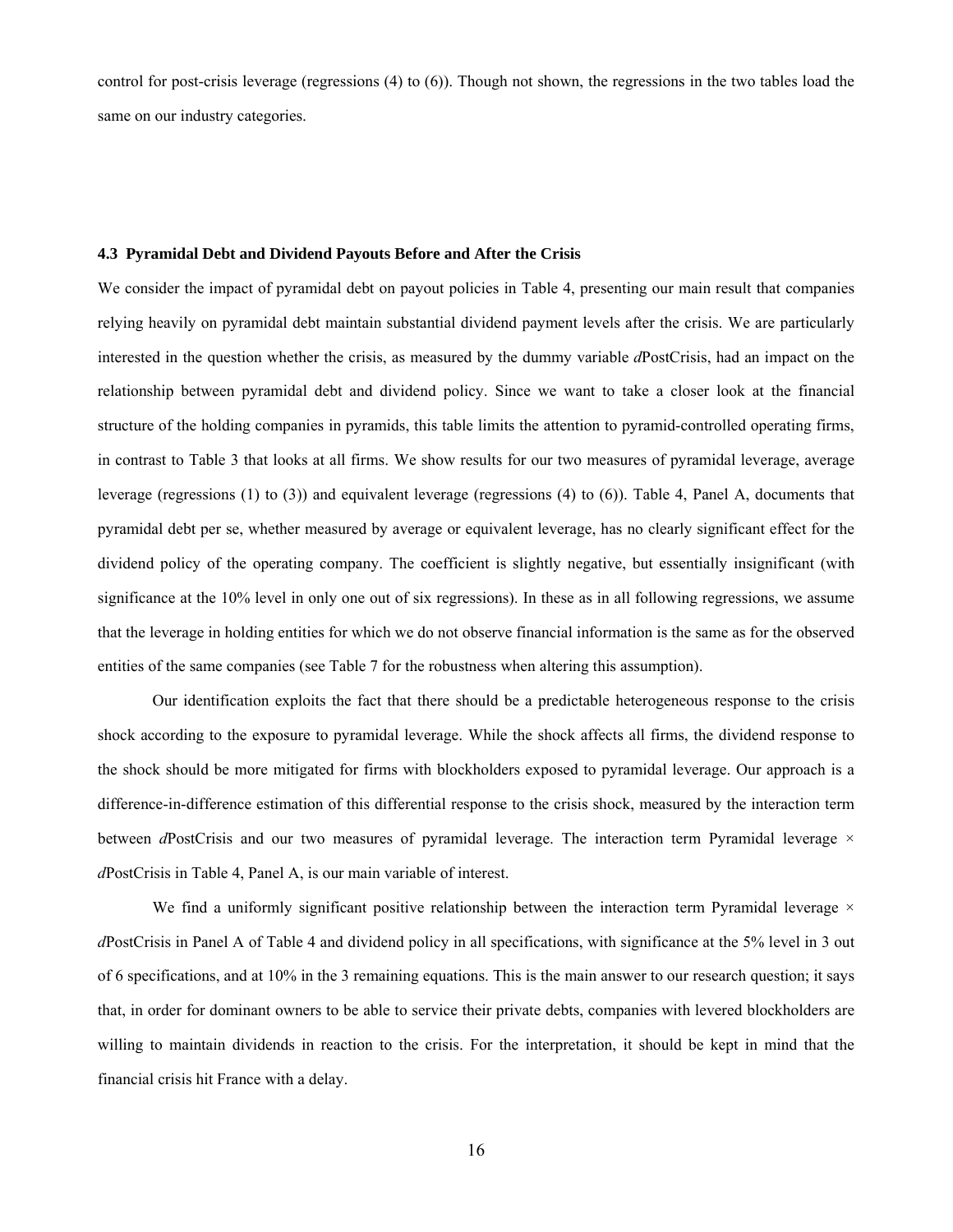We also consider whether the post-crisis dividend adjustment is different for firms exposed to financial distress. In Table 4, Panel B, we report the results when we interact the variable of interest Pyramidal leverage  $\times$ *d*PostCrisis with our three variables of financial distress, Interest coverage ratio, Leverage ratio and Net debt/EBITDA. The triple interaction coefficient is negative as we would expect (meaning that firms more likely exposed to financial distress concerns are less likely to maintain pre-crisis levels of dividends) but it is significantly negative only for Net debt/EBITDA. Crucially, our main variable of interest Pyramidal leverage × *d*PostCrisis remains positive and significant, meaning that companies with leveraged blockholder cut their dividends by a significantly smaller amount compared with other firms even when we explicitly include financial distress.

As a robustness check, we repeat all regressions in Tables 3 and 4 with two-year lagged ownership measures instead of the one-year lagged ownership measures that we use in all regressions reported in these tables. The results (not reported in tables) are robust to this two-year  $\log^{24}$  The stability of the ownership structure and these extended lags imply that endogeneity of this variable is not likely to induce biased estimates.

### **5. Anatomy of Dividend Pass-Through in Pyramidal Structure**

l

For additional evidence on the transmission mechanism, we disaggregate and investigate information for the flow of funds within pyramids. We inspect directly the financial situation of each holding company, in particular its capital structure and dividends. We consider specifically the utilization of the dividends that each entity receives, and in particular focus on the fraction passed on to the next layer in the pyramidal chain. Following our hypothesis, we postulate that this fraction decreases in the entity's debt. Thus, the fraction of dividends that is ultimately passed on to the beneficial owner should decrease in the pyramidal debt exposure.

Specifically, we investigate the behavior and determinants of the dividend pass-through, the dividends ultimately received by the dominant shareholder as a fraction of the operating company's dividends made available to him. Formally, by *dividend pass-through* of the dominant owner, we refer to the fraction of the dividends that the operating company makes available to the dominant shareholder (through direct and indirect ownership links) that the dominant owner actually receives. Thus, this fraction excludes the part of dividends absorbed somewhere in the pyramidal chain.

Table 5 shows summary statistics for the holding companies of pyramid-controlled companies, encompassing all holding companies for which we observe financial information. We base our analysis on this sample (we present the statistics for the smaller subsample of holding entities and associated operating companies for

 $24$  In a few instances the significance of the results becomes weak; this is a consequence of the loss of power in our tests because we cannot use the first two years of our panel.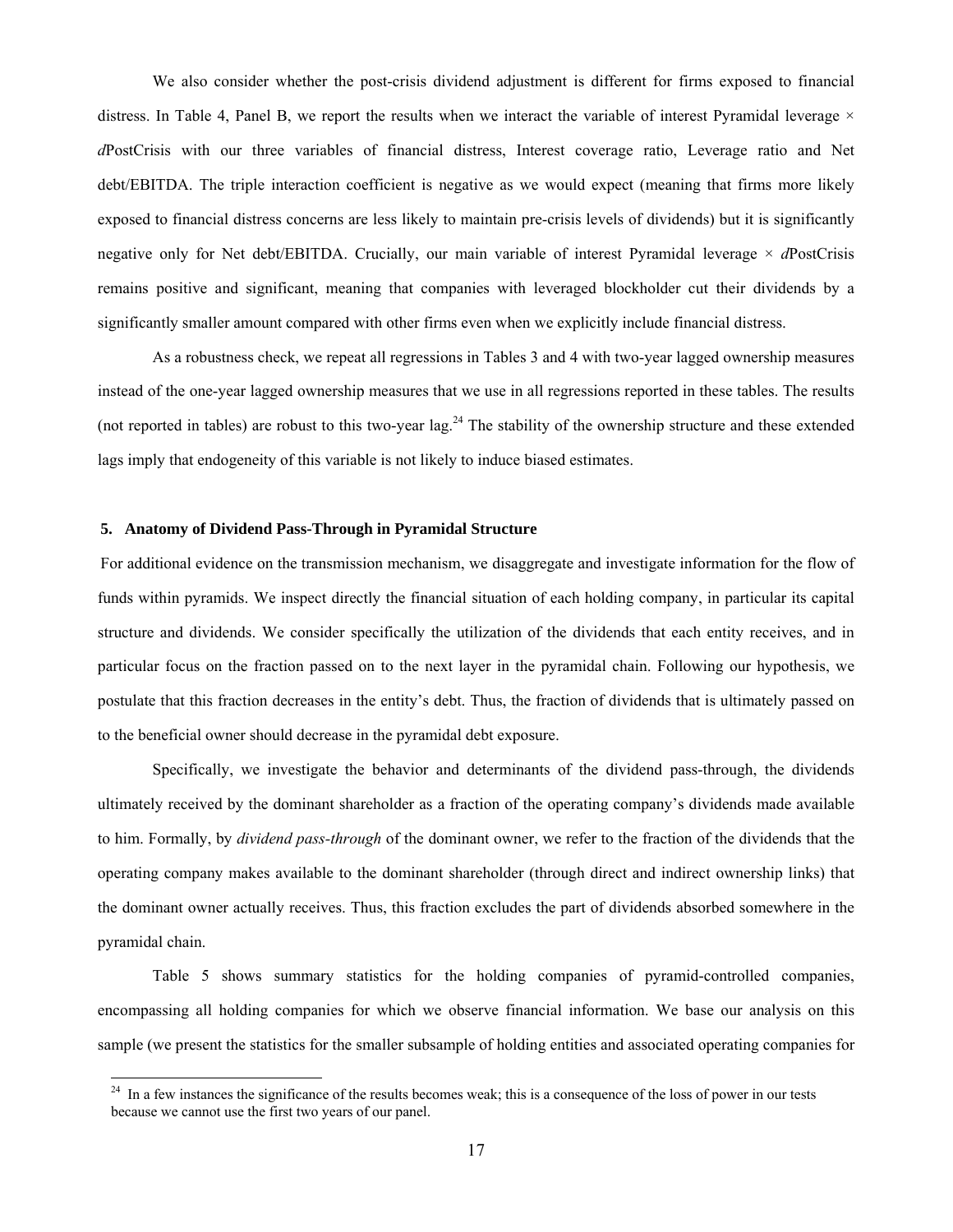which we have complete financial information on all holding entities in the pyramid in the Internet Appendix, Tables IA.3 and IA.4). Again, we show values for the pre-crisis and post-crisis period separately. Panel A presents the summary statistics for all holding companies with observable financial information. Total assets and the investment ratio (the fraction of the holding entity's assets that consists of its stake in the listed operating company) of the holding companies remain stable between the pre-crisis and post-crisis period, but debt and interest expenses rise whereas dividends received fall, measured as a fraction of total assets, albeit mostly not significantly, indicating the potential for heightened tension in the ability to service pyramidal debt. Indeed, the last two lines of Panel A show a precipitous fall in the mean coverage of interest obligations through dividend receipts: when we express dividends received as a fraction of the proportional debt service obligation of the holding entity (interest expense  $\times$  investment ratio), we find that the fraction decreases by 43% from the pre-crisis to the post-crisis period in our preferred version where outliers are capped (investment ratio capped between 0 and 1, last line), and by 61% in the raw data. However, this coverage ratio remains at relatively comfortable median levels of 3 (mean above 30) even after the crisis. Thus, we expect tensions to be concentrated among companies at the top end of pyramidal debt.

Indeed, the picture changes when we split the sample to focus on companies with the highest pyramidal leverage exposure. In Panel B, we consider the top quartile of pyramidal holding companies by leverage (financial debt/total assets) separately from the rest of the sample. We find that the coverage ratio dividends received/(interest expense  $\times$  investment ratio) is much lower for highly levered firms, at median levels between 1.28 and 1.56 before the crisis (mean levels above 5). This indicates a clear potential for tensions for the most levered blockholders. Remarkably, it remains stable or even increases (in the raw data) with the arrival of the crisis, in strong contrast to the rest of the sample of moderately levered pyramidal holding companies where the coverage ratio is much higher and falls with the crisis. We find similar differences when we split the sample by other measures of pyramidal leverage (not reported in tables).

Table 6 considers the determinants of dividend pass-through. Panel A presents summary statistics, separate for the pre-crisis years 2000-2008 and the post-crisis period starting in 2009. It shows that the mean (median) of the dividend pass-through in our sample is 59.6% (66.4%), i.e. ultimate owners receive on average less than 60% of the dividends made available to them. This proportion increases to 70.7% on average (median: 83.4%) after the financial shock arrives, perhaps indicating that the ultimate owners have additional cash needs after the crisis that are not captured by the pyramidal debt in our sample, but the difference is not significant.

Panel B presents the regression results. The dependent variable is the dividend pass-through to the ultimate owner as a fraction of the dividends made available to him. Our variable of interest is the measure of pyramidal leverage (average leverage in regressions (1) and (3) and equivalent leverage in regressions (2) and (4)), either as a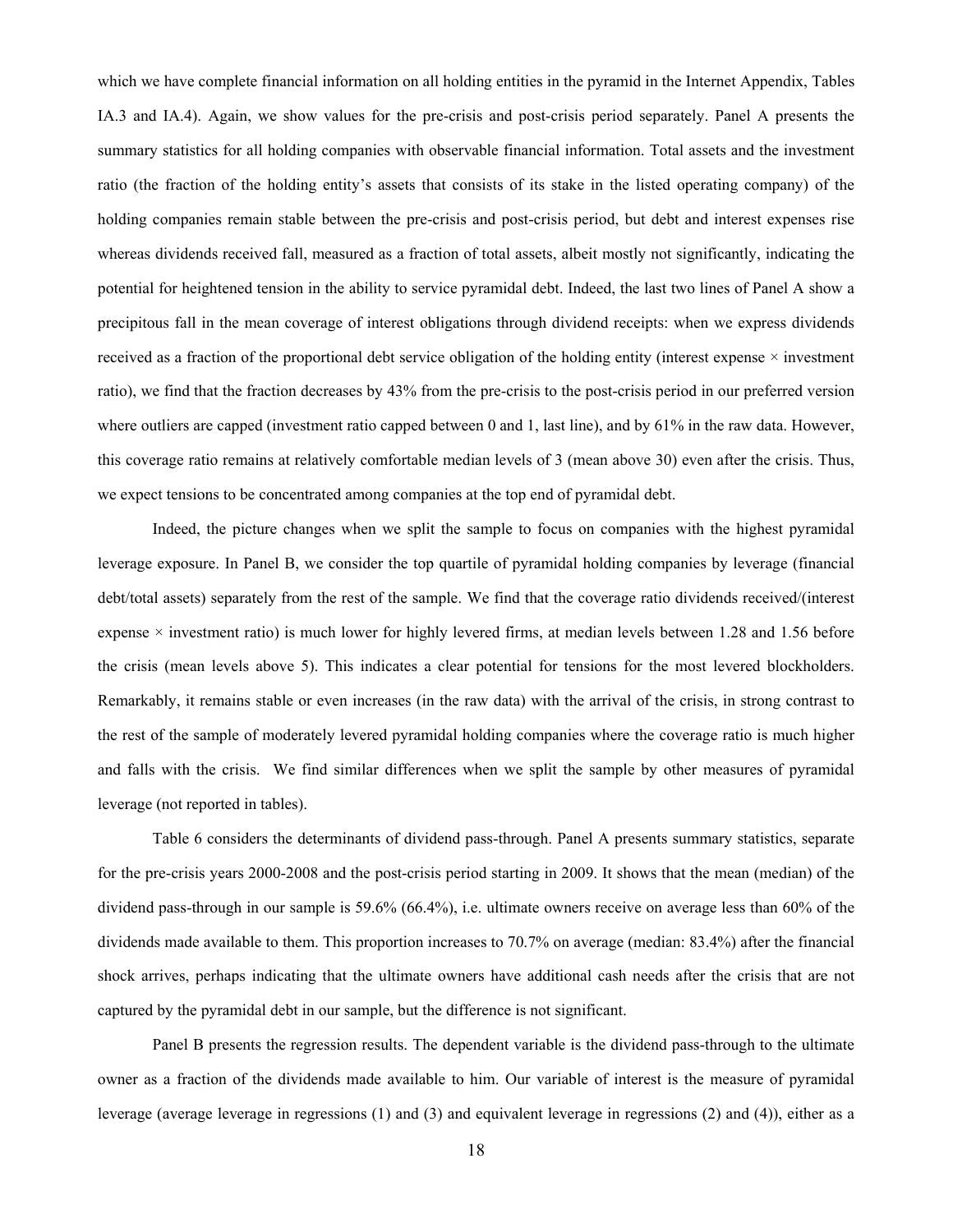contemporaneous measure (regressions (1) and (2)) or as a lagged measure (regressions (3) and (4)). We focus on the number of pyramidal layers and one of our two pyramidal leverage measures. In the pre-crisis period, both measures of pyramidal leverage are significantly negative: a smaller fraction of dividends received is passed through to the ultimate owner if the pyramid is indebted (as a substantial part of dividends received by intermediate entities are used to service the debt). When we use lagged pyramidal leverage terms (in regressions (3) and (4)) to be more certain about the direction of causality, we find the same result.

To gauge the impact of the crisis shock, we consider the interaction terms of pyramidal debt with the dummy *d*PostCrisis. Since Table 4 shows that dividends are increasing in pyramidal leverage, we expect that dividend policy may remain the same and hence the relationship between pass-through and pyramidal leverage may remain constant. Indeed, we find that the interacted terms are not significant, meaning that the adjustment does not come at the ultimate owner's expense; ultimate owners seem to be able to receive payouts that are uncorrelated with their pyramidal debt exposure.

Overall, our anatomy of the pass-through of dividends demonstrates that ultimate owners receive on average only 60% of the dividends that the operating company makes available to them, using the remainder mostly for debt service payments along the pyramidal chain. These relationships hold in normal times. The fact that the passthrough does not vary with pyramidal debt after the financial crisis shock appears to be consistent with our earlier results in Table 4: if companies do not cut their dividends because they cater to the needs for cash of the dominant owner's pyramidal leverage, then the use of those unchanged dividends in the pyramid should not change, either. This finding is also consistent with the hypothesis that pyramidal debt reinforces the pressure on operating companies to increases their payout ratios when hit by adverse shocks.

### **6. Extensions and Robustness**

### **6.1 Real Effects of Blockholder Leverage Under Duress**

When companies with levered owners increase dividends during times of financial duress, negative real effects such as a cut in investments could be the consequence. We investigate whether pyramidal debt has such a negative impact on investments. We look at the full sample, and we also look at the subsample of pyramid-controlled firm, where we focus on the impact of pyramidal leverage, before and after the financial crisis. We find that neither before nor after the crisis is there any significant change in investment that can be attributed to pyramidal leverage. We do not tabulate these results, but include representative regressions in the Internet Appendix (Table IA.1).

Also in untabulated regressions, we investigate the determinants of various measures of operational risk. We use the standard deviation of ROA, beta, and the standard deviation and semi-deviation of market return, all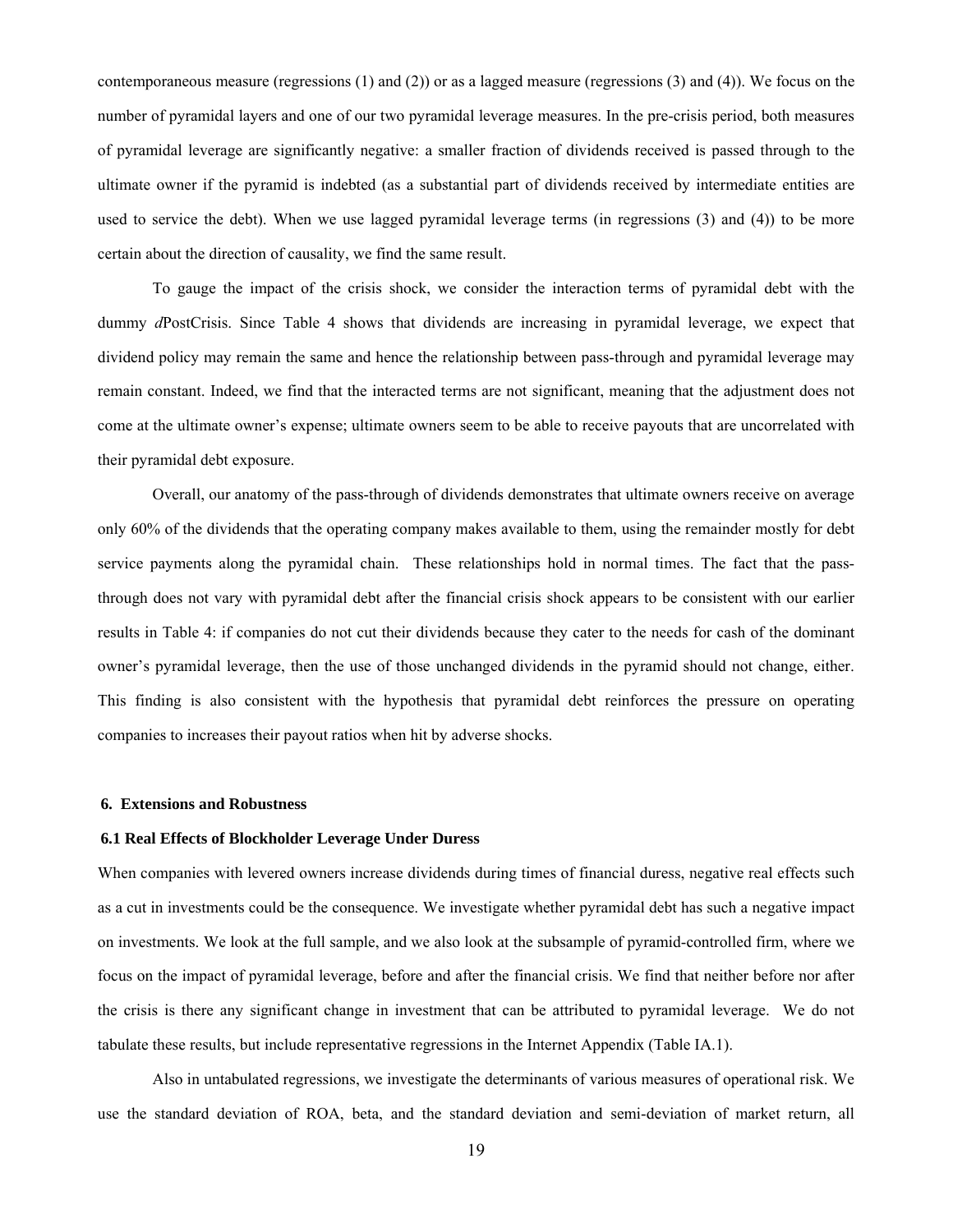measured over a rolling 5-year window (*t-*4 to *t*). While one of our four measures, the volatility of ROA, shows some association with pyramidal debt in the pre-crisis period, none of the four measures of operational risk shows any change as a function of pyramidal debt under the shock from the financial crisis. Our findings for investments and risk appear to be consistent: overall, pyramidal leverage is probably too conservative, and the effect leading to higher dividends too small to lead to a measurable reduction in investment or change in risk.

#### **6.2 Alternative Measures for Pyramidal Debt**

We have no capital structure information for 34.4% of the reported pyramidal holding companies, posing a challenge for the construction of our measures of pyramidal debt. We investigate the robustness of our results when using the most conservative assumption available for the capital structure of those holding entities with missing information. We now assume that, when calculating the values for the two measures of pyramidal debt, there is zero debt in a holding company in the pyramid when such data is not available, thereby presenting conservative estimates for our two leverage measures, average and equivalent. By contrast, in our main analysis, we assume that the leverage of those holding companies with missing capital structure observation corresponds to the average of the holding companies in the same pyramid when no such data is available.

 Tables 7 and 8 present the result, reproducing our estimates of the dividend model (Table 4) and the dividend passthrough (Table 6). Importantly, the significance of the variables of interest, the interacted terms with the post-crisis dummy, and the explanatory power of the regressions are robust to this use of the most conservative measure of pyramidal leverage.

### **6.3 Alternative Explanations for Dividend Levels in Pyramids**

Regarding alternative explanations, we consider first Almeida and Wolfenzon's (2006) theory stipulating that pyramids are used to create new businesses from retained earnings, thereby taking minority investors hostage in the interest of capital accumulation. Inspecting the asset base of holding companies, we find that on average the investment in the company one layer below comprises 60% of the total assets of the pyramidal entity (see Table 5, Panel A). With the stake in the company below constituting over half of a typical holding company's assets, it is unlikely that French holding companies are predominantly used to accumulate new investments in other subsidiaries. Further evidence emerges when we analyze the relationship between dividends received and the uses for those dividends. If a holding company absorbs dividends, i.e. receives dividends but does not pass them on to the next layer, it will put them to one of three uses: (1) to pay debt service; (2) to make investments; and (3) to save by increasing cash or paying down debt. Performing correlation analyses with these three variables, we find that the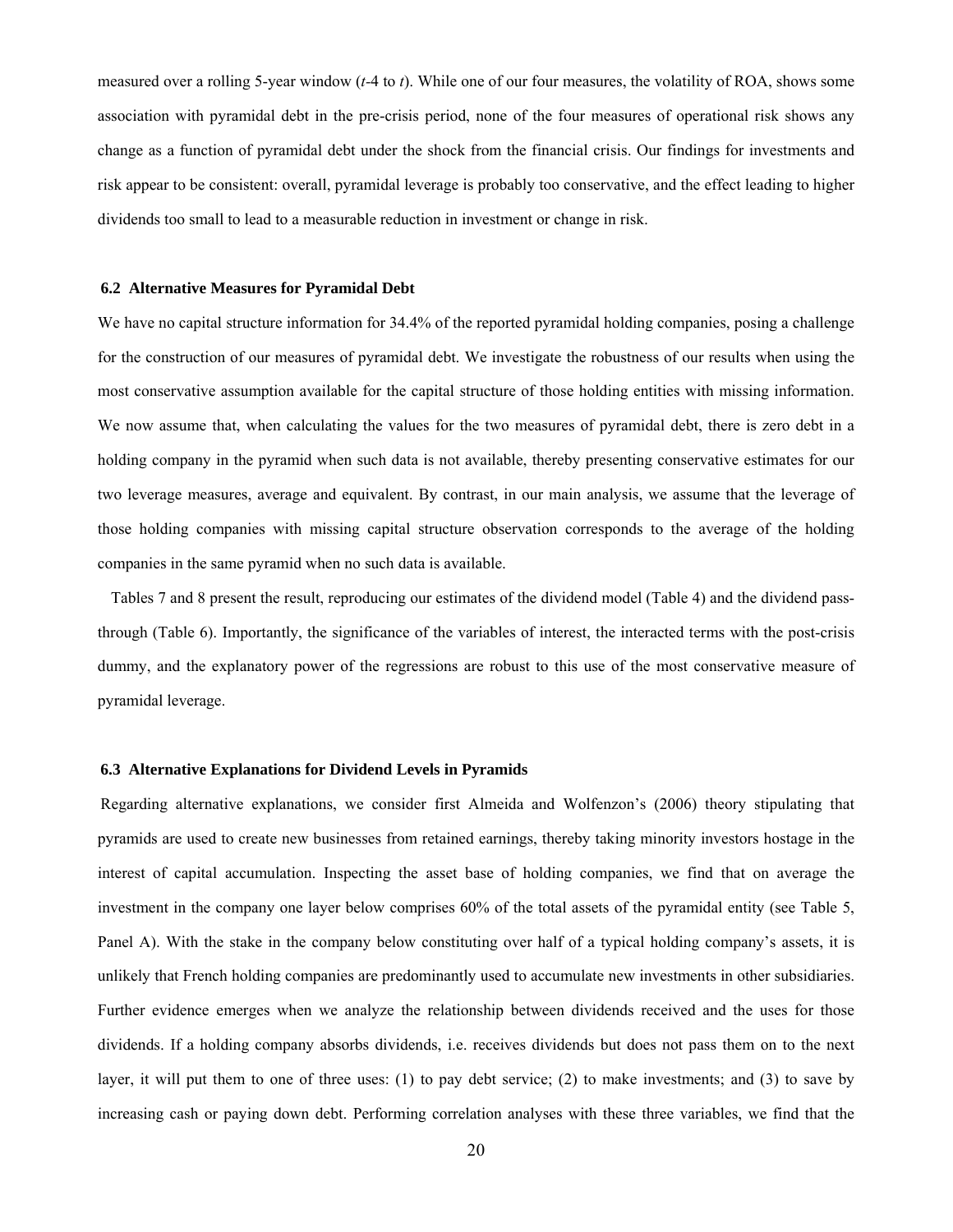correlation between dividends received and interest rate obligations is very high, at  $\rho \geq 0.6$  for various variable definitions. This is in contrast to the absence of any correlation between dividends received and the two other possible dividend uses, the increase in total assets between year *t* and year *t*+1 and the increase in cash.

Multivariate regressions show evidence consistent with this correlation. We recall that the coefficients for the two pyramidal debt measures are highly significant and negative in Table 6, Panel B, and that this relationship does not change after the crisis. By contrast, we find no evidence (in untabulated regressions) that dividends passed through are determined by a holding vehicle's value or a change in its total assets. In conclusion, our findings suggest that debt service considerations are the major determinant of payout decisions in the pyramid.

### **6.4 Double Voting Rights and Share Repurchases**

l

Pyramidal leverage also has an impact on the disproportionality between voting and cash flow rights. In France, pyramids are the only available control-enhancing mechanism, besides double voting rights. One final possibility we explore is that owners might choose pyramidal leverage mostly as a means to magnify their effective control wedge.

To investigate this possibility, we explicitly analyze double voting rights, which are a widely used controlenhancing mechanism in France.<sup>25</sup> According to French law, the company's charter can convey a double voting right to each share if the share is held for a specified period, which must be between 2 and 4 years. Thus, double voting rights are distinct from dual-class shares as they are a premium for loyalty that is non-exclusive (*every* share acquires the right after satisfying the holding requirement) and is lost when the share is sold. Controlling owners who adopt double voting rights are those most likely to be driven by control motives, and the use of pyramidal leverage will magnify the control wedge most for those owners.

To assess the role played by double voting rights, we trace the actual voting rights (including double voting rights) of the dominant owner in our 2003 sample from annual reports and disclosure statements obtained from the AMF, the French stock market regulator. We find that for operating firms, double voting rights make no difference to the control rights allocation – either because the dominant owner already holds more than 50% of the votes, or because the firm remains widely held after accounting for double voting rights. We calculate a modified measure for the control wedge taking into account double voting rights, and rerun our relevant regressions with this modified

<sup>&</sup>lt;sup>25</sup> Ginglinger and Hamon (2012) report that about two thirds of listed French companies adopt double voting rights and that they are most popular among smaller and family companies; our numbers are comparable. Two other control-enhancing devices are in principle available but rarely used: non-voting shares are used by less than 2% of blockholder-controlled firms; voting caps are used by only about 1% (Ginglinger and Hamon, 2012). In 2014, the French law changed and the grant of double voting rights was made the legal default status, leading to a considerably increase of their use, even though companies could opt out (so-called Florange law, see Becht, Kamisarenka, Pajuste, 2018). This law change, however, occurred after our sample period.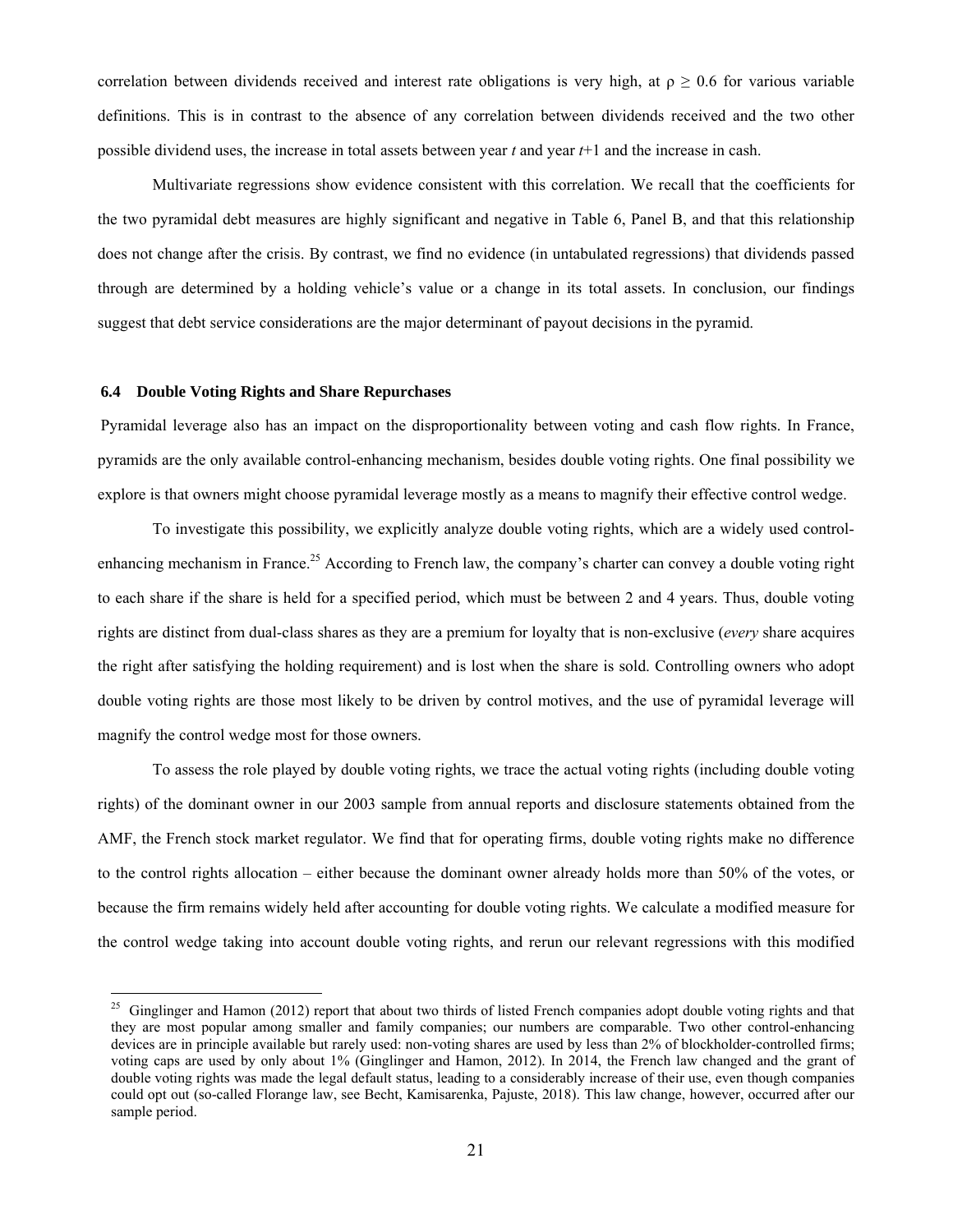measure. Our results are unchanged by this modification (not reported in tables): the control wedge variable remains insignificant, whereas the variables for pyramidal leverage remain strongly significant.

We do not explicitly include stock repurchases in our study. Stock repurchases in France are relatively small in value: David and Ginglinger (2016) report a ratio of buybacks to dividends of about 1:5 for the 2003-2012 period for French companies, and report that the ratio is the same for firms that drastically cut dividends during the postcrisis period after 2008 and firms that do not. These proportions make it unlikely that including stock buybacks would alter our results. Also, David and Ginglinger (2016) find that stock repurchases in the 2003-2007 period are unrelated to firms' decision whether to drastically cut dividends during the post-crisis period. In addition, in a preliminary test of the early years of our sample period (years 2000-2003), we include data on actual stock repurchases and find that their inclusion does not alter our findings on dividend payouts in this subsample. For these reasons, we are confident that our main results would not be altered when adding the value of stock repurchases to our dependent variables.

### **7. Conclusions**

We investigate the use of leverage by dominant owners by analyzing the case of France where blockholders have tax incentives to structure their leverage in holding vehicles, and holding companies are relatively transparent. We suggest that debt in pyramidal holdings increases the need for dividend payouts such that the controlling owner can meet the debt service obligations. These predictions are borne out in our empirical investigation around the 2008/2009 financial crisis. We find the use of debt in holding companies leads to increased dividend payouts during the crisis years. We use different metrics to aggregate the leverage of pyramids and find that in each case the dividend payouts of the listed holding company are largely determined by the debt service obligations in the holding companies.

We analyze the actual dividend payouts to dominant owners along the pyramidal chain. We find that on average, leveraged owners ultimately receive only about 60% of the dividends made available to them, with the rest being absorbed in pyramids mainly to service debt. Thus, while many leveraged blockholders probably have the capacity to service their pyramidal debt by reducing their dividend income, our results show that they prefer on average to pass on at least parts of the required adjustment to the companies they control via a change in the payout policy.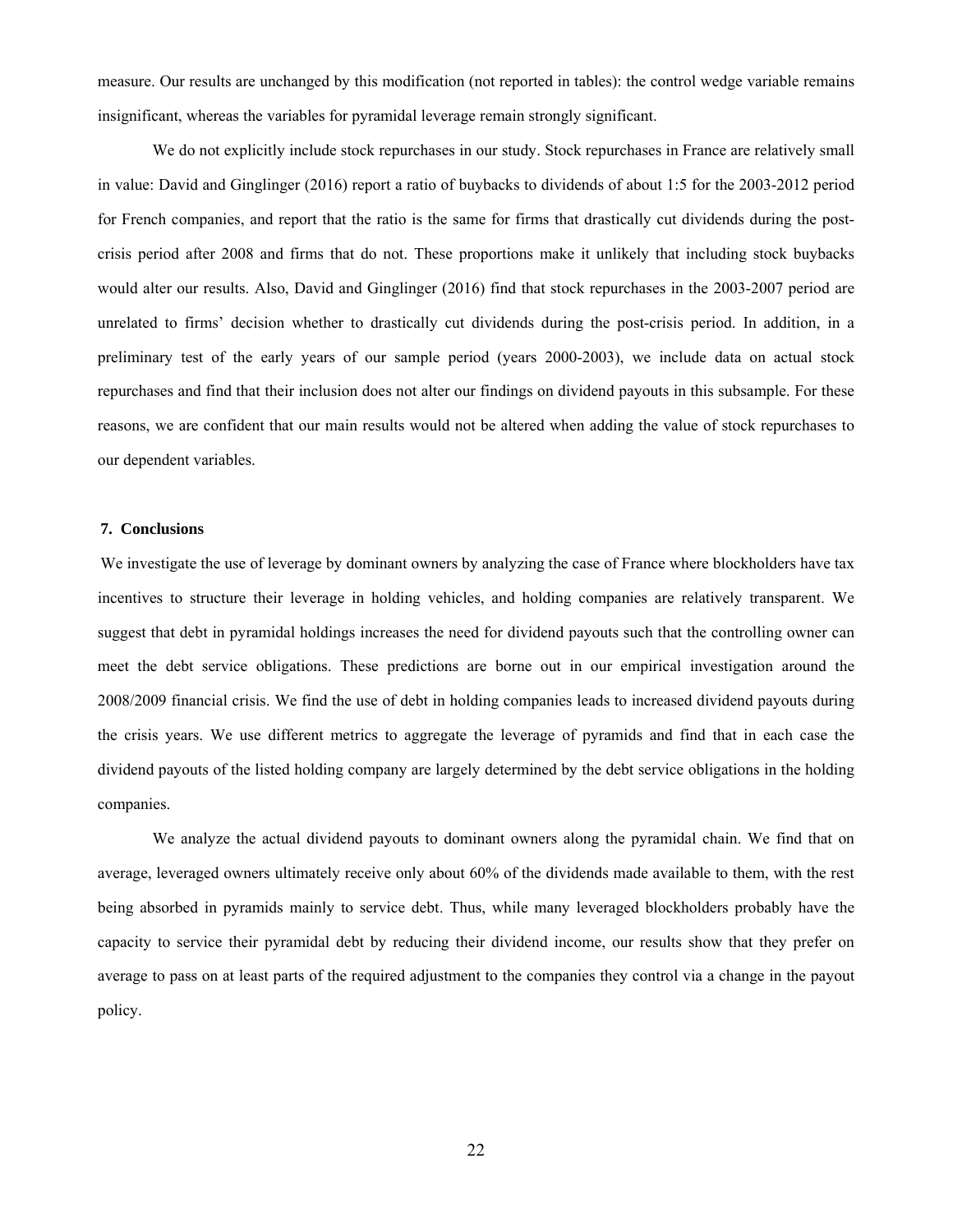### **References**

Adams, R. and D. Ferreira, 2008, "One share, one vote: The empirical evidence," Review of Finance 12, 51-91.

- Agrawal, A. and C.R. Knoeber, 1996, "Firm performance and mechanisms to control agency problems between managers and shareholders," Journal of Financial and Quantitative Analysis 31, 377 – 397.
- Allen, F., and R. Michaely, 2003, "Payout policy". Handbook of the Economics of Finance Handbook of the Economics of Finance, ed. by G. M. Constantinides, M.Harris, R.M. Stulz, Elsevier:North Holland, Vol. 1, 337-429.
- Almeida, H. and D. Wolfenzon, 2006, "A theory of pyramidal ownership and family business groups," Journal of Finance 61, 2637-2680.
- Almeida, H., S. Park, M. Subramahnyam, and D. Wolfenzon, 2011, "The Structure and Formation of Business Groups: Evidence from Korean Chaebols," Journal of Financial Economics 99, 447-475.
- Banerjee, S., V.A. Gatchev, and P.A. Spindt, , 2007, "Stock market liquidity and firm dividend policy." Journal of Financial and Quantitative Analysis 42, 369‐397.
- Becht, M., Y. Kamisarenka, and A.Pajuste, 2018, "Loyalty Shares with Tenure Voting Does the Default Rule Matter? Evidence from the Loi Florange Experiment." ECGI Working Paper 398/2018.
- Bertrand, M., P. Mehta, and S. Mullainathan, 2002, "Ferreting out tunnelling: an application to Indian business groups," Quarterly Journal of Economics 117, 121-148.
- Bianco, M. and G. Nicodano, 2006, "Pyramidal groups and debt," European Economic Review 50, 937-61.
- Bloch, L. and E. Kremp, 2001, "Ownership and voting power in France," in: The Control of Corporate Europe, F. Barca and M. Becht (Eds), Oxford Press, UK.
- Brockman, P. and E. Unlu, , 2009, "Dividend policy, creditor rights, and the agency costs of debt," Journal of Financial Economics 92, 276‐299.
- Burkart, M. and S. Lee, 2008, "One share, one vote: The theory," Review of Finance 12, 1-49.
- Chapelle, A. and A. Szafarz, 2005, "Controlling firms through majority rule," Physica 355, 509-529.
- Claessens, S., S. Djankov, and L. Lang, 2000, "The separation of ownership and control in East Asian corporations," Journal of Financial Economics 58, 81-112.
- Claessens, S., S. Djankov, J. Fan, and L. Lang, 2002, "Disentangling the incentive and entrenchment effects of large shareholdings", Journal of Finance 57, 2741-2771.
- Cronqvist, H. and R. Fahlenbrach, 2009, "Large shareholders and corporate policies," Review of Financial Studies 22, 3941-3976.
- Chu, Y., 2017, "Shareholder‐creditor conflict and payout policy: Evidence from mergers between lenders and shareholders," The Review of Financial Studies 31, 3098‐3121.
- David, T. and E. Ginglinger, 2016, "When cutting dividends is not bad news: The case of optional stock dividends", Journal of Corporate Finance 40, 174-191.
- DeAngelo, H. and L. DeAngelo, 1990, "Dividend Policy and Financial Distress: An Empirical Investigation of Troubled NYSE Firms," Journal of Finance 45, 1415-1431.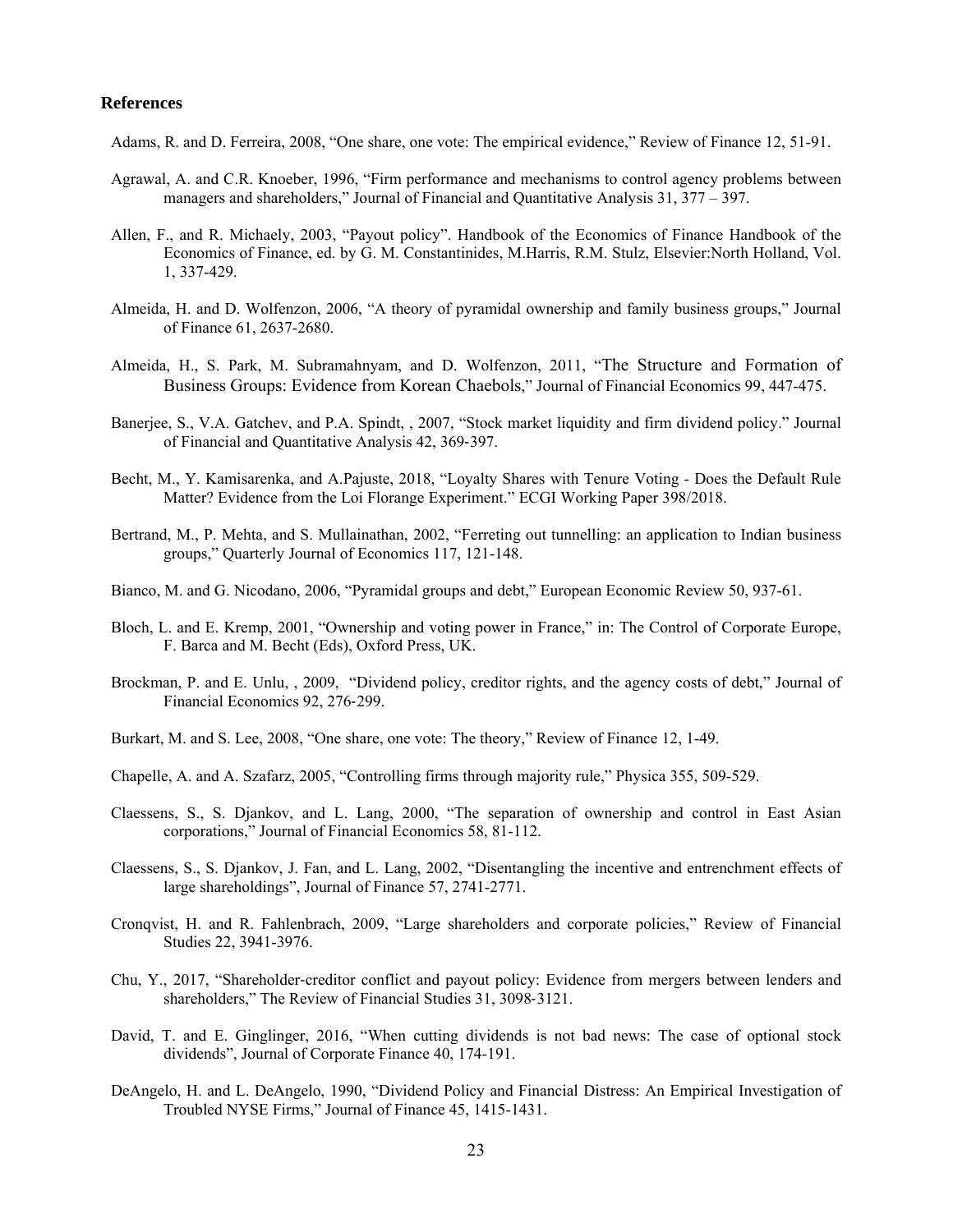- DeAngelo, H., L. DeAngelo and R.M. Stulz, 2006, "Dividend policy and the earned/contributed capital mix: a test of the lifecycle theory," Journal of Financial economics 81, 227‐254.
- Demsetz, H. and K. Lehn, 1985, "The structure of corporate ownership: Causes and consequences," Journal of Political Economy 93, 1155-1177.
- Dou, Ying, R.W. Masulis and J. Zein, 2019, "Shareholder Wealth Consequences of Insider Pledging of Company Stock as Collateral for Personal Loans," ECGI Working Paper 592/2019.
- Faccio, M. and L. Lang, 2002, "The ultimate ownership of Western European corporations," Journal of Financial Economics 65, 365-395.
- Faccio, M., L. Lang, and L. Young, 2001, "Dividends and expropriation," American Economic Review 91, 54- 78.
- Financial Stability Board, 2015, Corporate Funding Structures and Incentives, Reports to the G20 2015/09, available at http://www.fsb.org/2015/09/corporate-funding-structures-and-incentives.
- Gilje, E. P., 2016. "Do firms engage in risk‐shifting? Empirical evidence," Review of Financial Studies 29, 2925–2954.
- Ginglinger, E. and J. Hamon, 2012, "Ownership, control and market liquidity," Finance 33, 61-99.
- Gopalan, R., V.K. Nanda, and A. Seru, 2007, "Do business groups use dividends to fund investments?," Working paper, Washington University, http://ssrn.com/abstract=967328.
- Hoshi, T., A. Kashyap and D. Scharfstein, 1990, "The role of banks in reducing the costs of financial distress in Japan," Journal of Financial Economics 27, 67‐88.
- Imbens, G. and J. Angrist, 1994, "Identification and estimation of local average treatment effects," Econometrica 62, 467–475.
- Jensen, M., 1986, "Agency costs of free cash flows, corporate finance and takeovers," American Economic Review 76, 323-329.
- La Porta, R., F. Lopez-de-Silanes, and A. Shleifer, 1999, "Corporate ownership around the world," Journal of Finance 54, 471-517.
- La Porta, R., F. Lopez-de-Silanes, A. Shleifer, and R.W. Vishny, 2000, "Agency problems and dividend policies around the world," Journal of Finance 55, 1-33.
- Luciano, E. and G. Nicodano, 2014, "Guarantees, Leverage, and Taxes", Review of Financial Studies 27, 2736– 2772.
- Megginson, W. and H. Von Eije, 2008, "Dividends and share repurchases in the European Union," Journal of Financial Economics 91, 347-374.
- Myers, S. C., 1977, "Determinants of Corporate Borrowing," Journal of Financial Economics 5, 147-175.
- Data Set: https://www.refinitiv.com/en/financial-data, https://www.dafsaliens.fr, and https://www.bvdinfo.com/en-gb/our-products/data/national/diane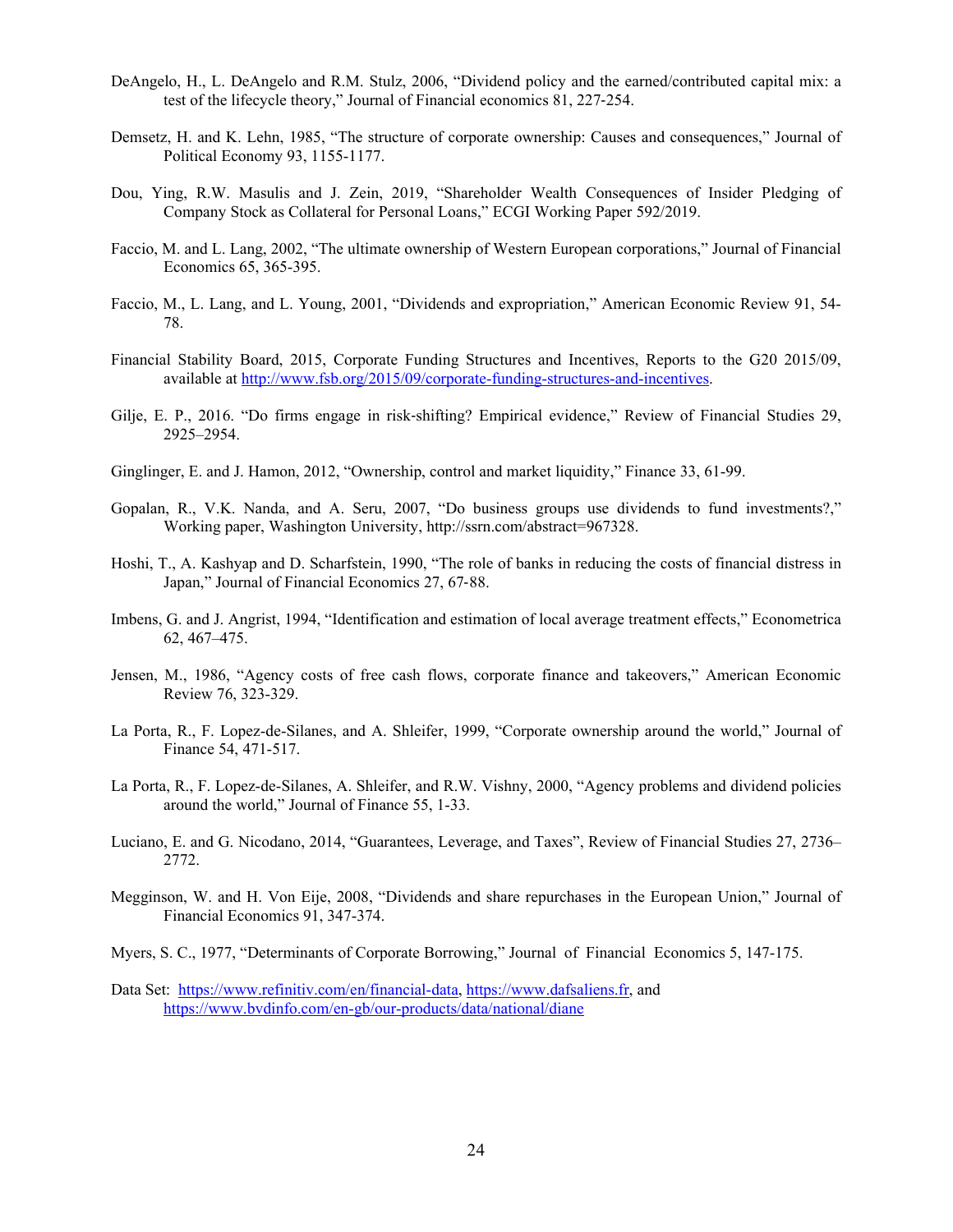# **Definition of Variables**

| Dividend / Total assets         | Cash dividend divided by total assets, with dividend measured in year $t+1$ .                                                                                                                                                                                                                                                                              |
|---------------------------------|------------------------------------------------------------------------------------------------------------------------------------------------------------------------------------------------------------------------------------------------------------------------------------------------------------------------------------------------------------|
| Dividend / Cash flows           | Cash dividend divided by net income plus depreciation, with dividend measured at $t+1$ ;<br>set to one when cash flows are negative or when the ratio exceeds one.                                                                                                                                                                                         |
| $Ln(Total$ assets)              | Natural logarithm of book of value total assets.                                                                                                                                                                                                                                                                                                           |
| Sales growth                    | Two-year growth rate of sales.                                                                                                                                                                                                                                                                                                                             |
| Operational risk                | Standard deviation of return on assets measured over five years $(t-4$ to t).                                                                                                                                                                                                                                                                              |
| Loss                            | Dummy variable equal one when net income is negative and zero otherwise.                                                                                                                                                                                                                                                                                   |
| Capex                           | Capital expenditure.                                                                                                                                                                                                                                                                                                                                       |
| Tobin's Q                       | Market capitalization divided by book value of assets.                                                                                                                                                                                                                                                                                                     |
| Cash flow                       | Net income plus depreciation.                                                                                                                                                                                                                                                                                                                              |
| <b>ROA</b>                      | Return on assets.                                                                                                                                                                                                                                                                                                                                          |
| Direct ownership                | Proportion of common shares held by the dominant owner (largest owner when<br>controlling more than 20% of voting rights). See Section 3.2 for details.                                                                                                                                                                                                    |
| Control wedge                   | Discrepancy between voting and cash flow rights. See Section 3.2 for details.                                                                                                                                                                                                                                                                              |
| Interest coverage ratio         | EBIT / Interest expense, similar to Hoshi et al. (1990).                                                                                                                                                                                                                                                                                                   |
| Leverage ratio                  | Total financial debt over total assets.                                                                                                                                                                                                                                                                                                                    |
| Net debt / EBITDA               | Total financial debt minus cash and cash equivalents, as a fraction of EBITDA.                                                                                                                                                                                                                                                                             |
| Retained earnings/ Total equity | Aggregate of (cumulative) retained earnings as a proportion of total equity.                                                                                                                                                                                                                                                                               |
| Annual share turnover           | Annual volume / number of shares outstanding. Annual volume is the cumulative daily<br>trading volume over the calendar year; number of shares the number of common shares<br>outstanding at fiscal-year end.                                                                                                                                              |
| Widely held                     | Dummy variable equal to one if the company has no dominant owner, controlling more<br>than 20% of voting rights.                                                                                                                                                                                                                                           |
| Block owned pyramid             | Dummy variable equal to one if the company has a dominant owner, controlling more<br>than 20% of voting rights, who controls the company using at least one holding vehicle.                                                                                                                                                                               |
| Block owned no pyramid          | Dummy variable equal to one if the company has a dominant owner, controlling more<br>than 20% of voting rights, who does not make use of holding vehicles.                                                                                                                                                                                                 |
| Investment ratio                | Part of all assets of a holding company that is constituted by the ultimate owners' equity<br>stake in the pyramidal entity directly below, or in the listed operating company if the<br>listed operating company is placed immediately below the holding entity (investment<br>ratios are lagged by one period, and capped within the interval $[0, 1]$ . |
| Interest expense                | Total of interest expenditure by a holding vehicle.                                                                                                                                                                                                                                                                                                        |
| Dividends received              | Amount of dividends received by the holding entity (in euros).                                                                                                                                                                                                                                                                                             |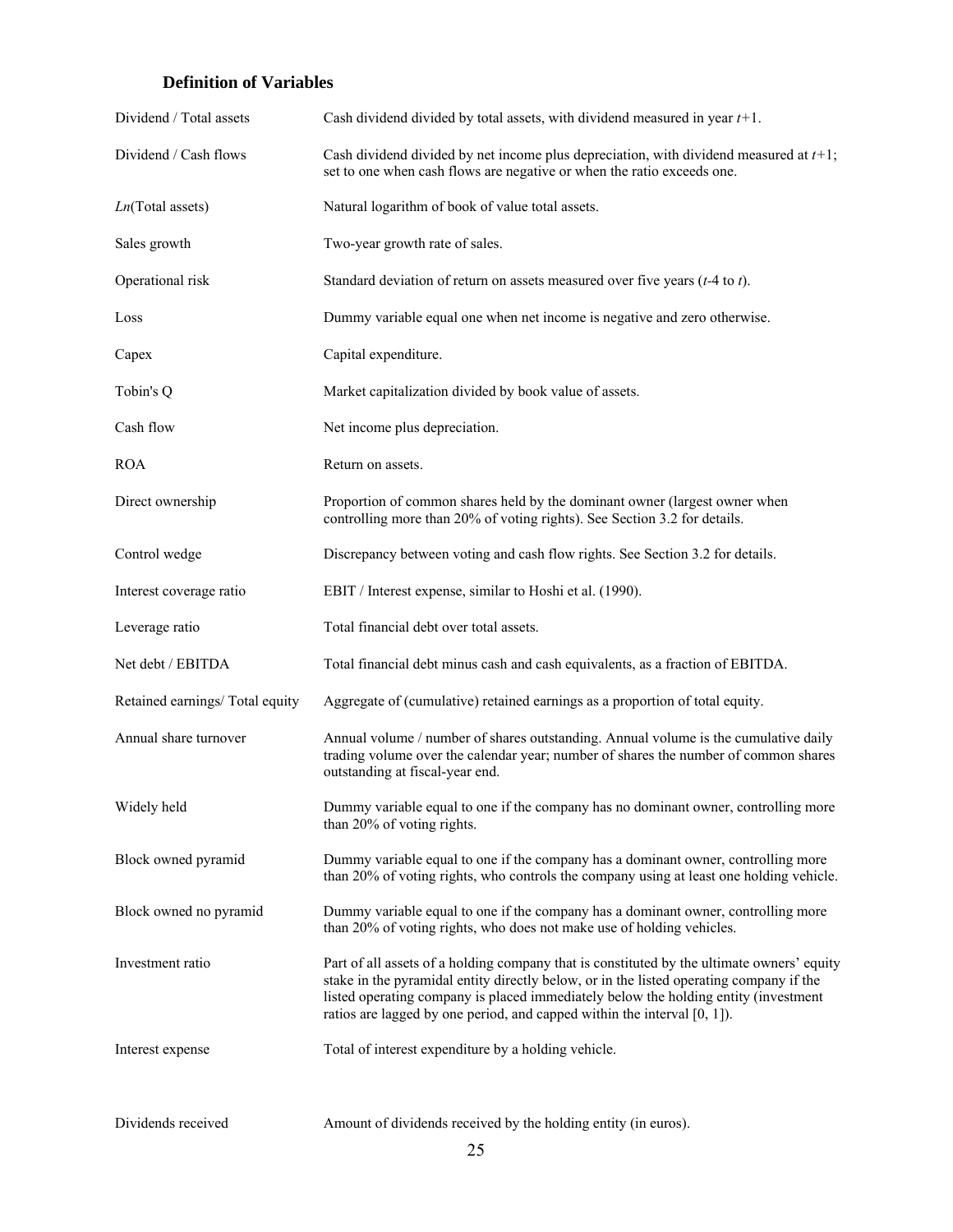| Dividends received/Total assets                                                    | Dividends received, divided by the total assets of the holding entity.                                                                                                                                                                                                                                             |
|------------------------------------------------------------------------------------|--------------------------------------------------------------------------------------------------------------------------------------------------------------------------------------------------------------------------------------------------------------------------------------------------------------------|
| Div. received / (Interest expense<br>$\times$ Investment ratio)                    | Dividends received, divided by Interest expense $\times$ Investment ratio.                                                                                                                                                                                                                                         |
| Div. received / (Interest expense<br>× Investment ratio capped<br>between 0 and 1) | Dividends received, divided by Interest expense $\times$ Investment ratio. The value of this<br>ratio is fixed at zero if the calculation yields a negative value, and fixed at one if the<br>calculation yields a value larger than one.                                                                          |
| Pyramidal leverage (average)                                                       | Mean leverage ratio of all observed pyramidal entities in the pyramidal structure. See<br>Section 3.2 for details.                                                                                                                                                                                                 |
| Pyramidal leverage (equivalent)                                                    | Aggregate leverage exposure of the ultimate owner through all pyramidal entities<br>including the bottom company in the pyramidal structure. See Section 3.2 for details of<br>its calculation.                                                                                                                    |
| Number of layers                                                                   | Longest chain of companies linking the ultimate owner to the operating company,<br>including the operating company, so the number of holding companies between ultimate<br>owner and operating company is number of layers $-1$ .                                                                                  |
| Proportion of missing entities                                                     | Fraction of holding companies for which we do not observe the capital structure.                                                                                                                                                                                                                                   |
| $d$ PostCrisis                                                                     | Dummy variable equal to one for the post-crisis year 2009, 2010, 2011.                                                                                                                                                                                                                                             |
| dNext is Ultimate Owner                                                            | Dummy variable equal to one if the owner of a holding vehicle controlling more than<br>20% of its voting rights is the ultimate dominant owner of the operating company.                                                                                                                                           |
| DivPassThrough                                                                     | Fraction of the dividends that the operating company makes available to the dominant<br>owner that is eventually received by the dominant owner, i.e. dividends received by the<br>dominant owner / (dominant owner's combined ownership in the operating company $\times$<br>dividend paid by operating company). |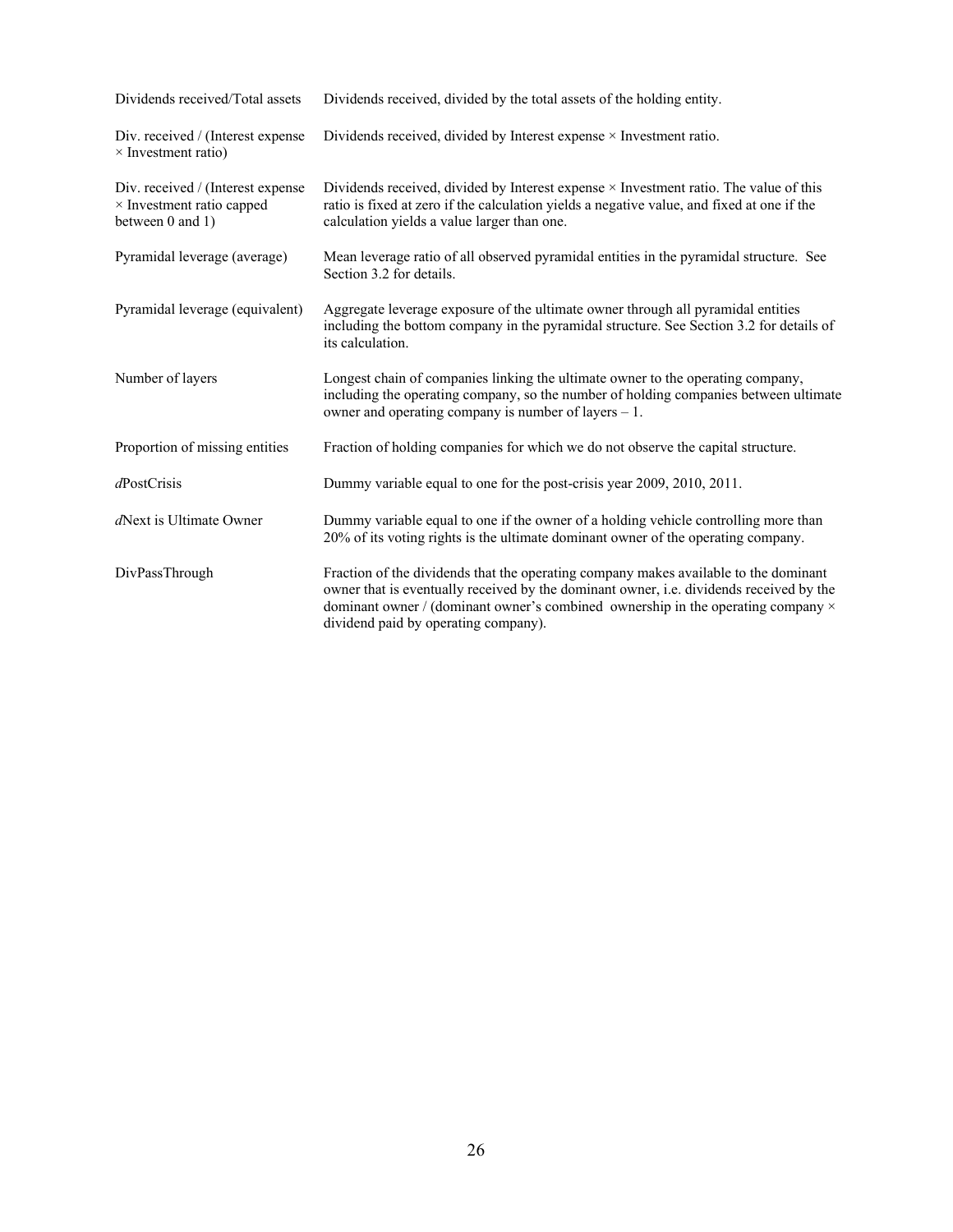### **Table 1: Summary statistics operating companies**

|                                                                |                |                        |                                  | Pre-crisis period (2000-2008) |                                |                         |                                 | Post-crisis period (2009-2011)    |                                       | Period         | Period<br>2012-2014 2015-2017 |
|----------------------------------------------------------------|----------------|------------------------|----------------------------------|-------------------------------|--------------------------------|-------------------------|---------------------------------|-----------------------------------|---------------------------------------|----------------|-------------------------------|
|                                                                |                | Full<br>sample         | Widely<br>held                   | Block<br>owned<br>pyramids    | Block<br>owned, no<br>pyramids | Full<br>sample          | Widely<br>held                  | <b>Block</b><br>owned<br>pyramids | <b>Block</b><br>owned, no<br>pyramids | Full<br>sample | Full<br>sample                |
| <b>Financials</b>                                              |                |                        |                                  |                               |                                |                         |                                 |                                   |                                       |                |                               |
| Dividend / Total assets                                        | mean           | 0.016                  | 0.015                            | 0.018                         | 0.014                          | 0.014                   | 0.017                           | 0.014                             | 0.011                                 | 0.017          | 0.016                         |
|                                                                | median         | 0.010                  | 0.011                            | 0.010                         | 0.009                          | 0.008                   | 0.010                           | 0.008                             | 0.007                                 | 0.010          | 0.010                         |
| Dividend / Cash flows                                          | mean           | 0.179                  | 0.188                            | 0.194                         | 0.147                          | 0.193                   | 0.209                           | 0.198                             | 0.161                                 | 0.226          | 0.198                         |
|                                                                | median         | 0.129                  | 0.138                            | 0.136                         | 0.110                          | 0.126                   | 0.159                           | 0.123                             | 0.106                                 | 0.149          | 0.147                         |
| $Ln(Total$ assets)                                             | mean           | 6.045                  | 6.623                            | 6.113                         | 5.429                          | 6.513                   | 6.791                           | 6.766                             | 5.633                                 | 6.633          | 6.852                         |
|                                                                | median         | 5.866                  | 6.598                            | 5.975                         | 5.145                          | 6.560                   | 6.796                           | 6.784                             | 5.407                                 | 6.646          | 6.847                         |
| Sales growth                                                   | mean           | 0.144                  | 0.162                            | 0.116                         | 0.170                          | 0.020                   | 0.030                           | 0.004                             | 0.035                                 | 0.112          | 0.025                         |
|                                                                | median         | 0.126                  | 0.133                            | 0.105                         | 0.140                          | 0.025                   | 0.036                           | 0.023                             | 0.021                                 | 0.092          | 0.035                         |
| Operational risk                                               | mean           | 0.039                  | 0.045                            | 0.034                         | 0.040                          | 0.043                   | 0.044                           | 0.037                             | 0.052                                 | 0.036          | 0.030                         |
|                                                                | median         | 0.022                  | 0.023                            | 0.021                         | 0.022                          | 0.024                   | 0.026                           | 0.023                             | 0.023                                 | 0.022          | 0.016                         |
| Loss                                                           | mean<br>median | 0.151<br>$\sim$ $\sim$ | 0.197                            | 0.129                         | 0.144<br>$\blacksquare$        | 0.247<br>$\blacksquare$ | 0.260                           | 0.240                             | 0.241<br>$\blacksquare$               | 0.150          | 0.142                         |
| Capex                                                          | mean           | 0.311                  | 0.333                            | 0.291                         | 0.325                          | 0.252                   | 0.276                           | 0.239                             | 0.239                                 | 0.239          | 0.256                         |
|                                                                | median         | 0.274                  | 0.290                            | 0.262                         | 0.282                          | 0.211                   | 0.246                           | 0.193                             | 0.205                                 | 0.197          | 0.218                         |
| Tobin's Q                                                      | mean           | 1.503                  | 1.651                            | 1.447                         | 1.458                          | 1.219                   | 1.268                           | 1.133                             | 1.297                                 | 1.222          | 1.318                         |
|                                                                | median         | 1.234                  | 1.332                            | 1.183                         | 1.235                          | 1.045                   | 1.084                           | 1.023                             | 1.040                                 | 1.040          | 1.141                         |
| Cash flow                                                      | mean           | 0.078                  | 0.075                            | 0.079                         | 0.077                          | 0.058                   | 0.055                           | 0.058                             | 0.063                                 | 0.072          | 0.067                         |
|                                                                | median         | 0.076                  | 0.076                            | 0.074                         | 0.081                          | 0.059                   | 0.065                           | 0.053                             | 0.061                                 | 0.064          | 0.063                         |
| <b>ROA</b>                                                     | mean           | 0.047                  | 0.046                            | 0.050                         | 0.044                          | 0.035                   | 0.032                           | 0.033                             | 0.041                                 | 0.043          | 0.040                         |
|                                                                | median         | 0.046                  | 0.045                            | 0.046                         | 0.047                          | 0.038                   | 0.039                           | 0.037                             | 0.039                                 | 0.039          | 0.038                         |
| Direct ownership                                               | mean<br>median | 0.432<br>0.399         | $\blacksquare$<br>$\blacksquare$ | 0.375<br>0.328                | 0.521<br>0.510                 | 0.439<br>0.399          | $\frac{1}{2}$<br>$\blacksquare$ | 0.391<br>0.341                    | 0.526<br>0.531                        |                |                               |
| Control wedge                                                  | mean<br>median | 1.764<br>1.470         |                                  | 2.070<br>1.667                | 1.291<br>1.006                 | 1.977<br>1.431          | $\blacksquare$                  | 2.337<br>1.628                    | 1.327<br>1.185                        |                |                               |
| Financial constraints, stock market liquidity, firm life cycle |                |                        |                                  |                               |                                |                         |                                 |                                   |                                       |                |                               |
| Interest coverage ratio                                        | mean           | 24.374                 | 16.916                           | 26.074                        | 28.398                         | 27.453                  | 21.748                          | 25.497                            | 39.854                                | 27.511         | 31.566                        |
|                                                                | median         | 5.459                  | 5.850                            | 4.702                         | 6.261                          | 5.018                   | 4.879                           | 4.656                             | 6.107                                 | 6.215          | 7.659                         |
| Leverage ratio                                                 | mean           | 0.228                  | 0.227                            | 0.243                         | 0.208                          | 0.246                   | 0.244                           | 0.260                             | 0.225                                 | 0.223          | 0.216                         |
|                                                                | median         | 0.216                  | 0.207                            | 0.234                         | 0.197                          | 0.228                   | 0.216                           | 0.243                             | 0.216                                 | 0.205          | 0.205                         |
| Net debt / EBITDA                                              | mean           | 1.999                  | 2.130                            | 2.129                         | 1.675                          | 2.358                   | 2.354                           | 2.696                             | 1.750                                 | 2.313          | 2.081                         |
|                                                                | median         | 1.096                  | 0.942                            | 1.316                         | 0.982                          | 1.250                   | 0.782                           | 1.586                             | 0.890                                 | 1.069          | 1.060                         |
| Retained earnings/                                             | mean           | 0.463                  | 0.339                            | 0.515                         | 0.492                          | 0.482                   | 0.373                           | 0.565                             | 0.500                                 | 0.541          | 0.551                         |
| Total equity                                                   | median         | 0.562                  | 0.459                            | 0.610                         | 0.604                          | 0.640                   | 0.534                           | 0.677                             | 0.699                                 | 0.676          | 0.678                         |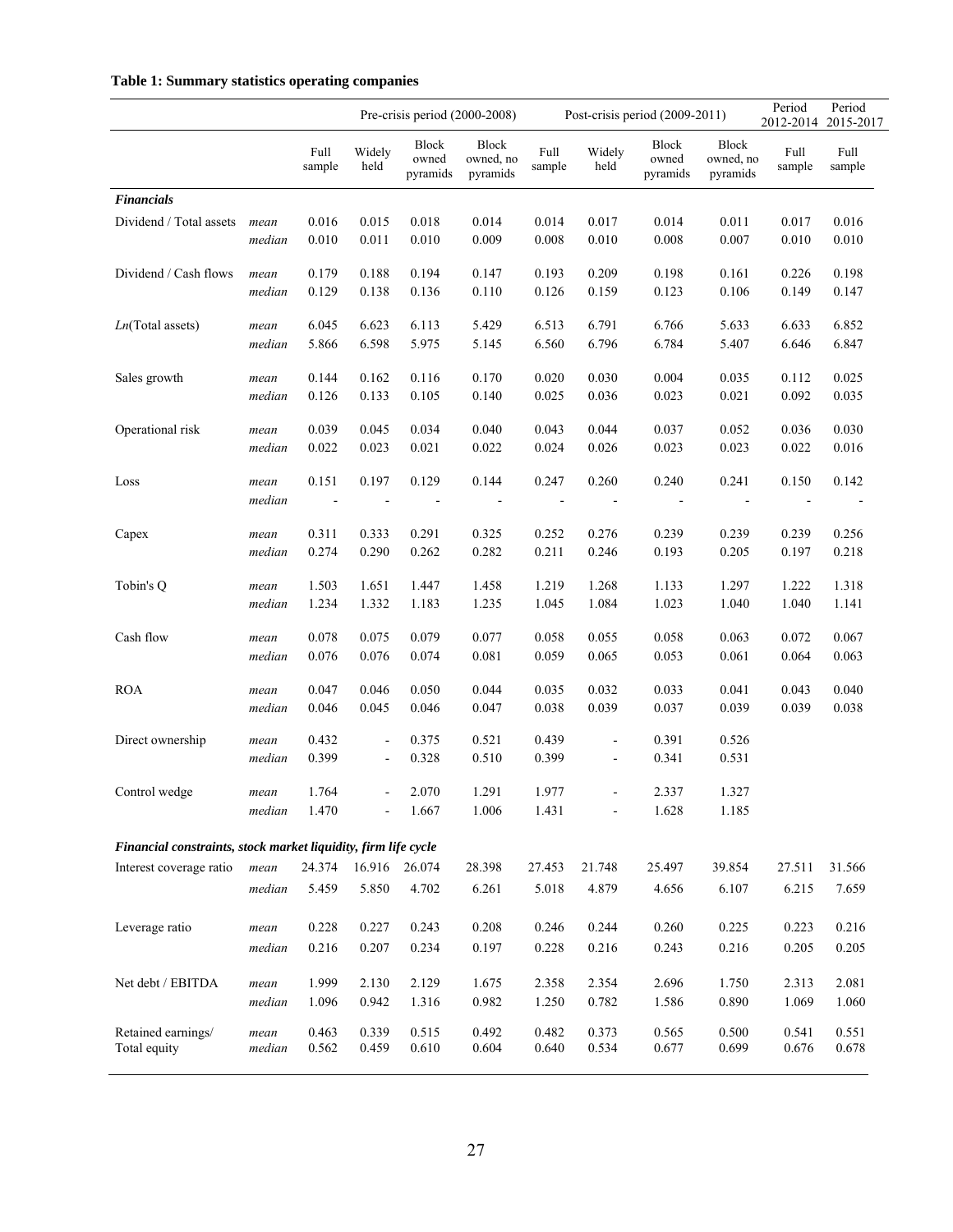### *Table 1: Summary statistics* (*continued*)

|                                           |        |                |                | Pre-crisis period (2000-2008) |                                       |                |                          | Post-crisis period (2009-2011)    |                                       | 2012-2014      | 2015-2017      |
|-------------------------------------------|--------|----------------|----------------|-------------------------------|---------------------------------------|----------------|--------------------------|-----------------------------------|---------------------------------------|----------------|----------------|
|                                           |        | Full<br>sample | Widely<br>held | Block<br>owned<br>pyramids    | <b>Block</b><br>owned, no<br>pyramids | Full<br>sample | Widely<br>held           | <b>Block</b><br>owned<br>pyramids | <b>Block</b><br>owned, no<br>pyramids | Full<br>sample | Full<br>sample |
| Annual share turnover                     | mean   | 0.332          | 0.559          | 0.219                         | 0.307                                 | 0.431          | 0.640                    | 0.288                             | 0.376                                 | 0.368          | 0.317          |
|                                           | median | 0.111          | 0.271          | 0.086                         | 0.083                                 | 0.166          | 0.348                    | 0.095                             | 0.125                                 | 0.148          | 0.147          |
| Ownership structure                       |        |                |                |                               |                                       |                |                          |                                   |                                       |                |                |
| Type of control<br>(percent of companies) |        | 1.000          | 0.261          | 0.449                         | 0.290                                 | 1.000          | 0.354                    | 0.415                             | 0.230                                 |                |                |
| <b>Dominant</b> owner                     |        |                |                |                               |                                       |                |                          |                                   |                                       |                |                |
| Company                                   |        | 0.172          | $\blacksquare$ | 0.169                         | 0.175                                 | 0.219          | $\overline{\phantom{a}}$ | 0.157                             | 0.331                                 |                |                |
| Family                                    |        | 0.225          | $\blacksquare$ | 0.266                         | 0.161                                 | 0.204          | $\blacksquare$           | 0.237                             | 0.145                                 |                |                |
| Individual                                |        | 0.256          | $\blacksquare$ | 0.278                         | 0.222                                 | 0.288          | $\blacksquare$           | 0.343                             | 0.187                                 |                |                |
| State & others                            |        | 0.348          | $\blacksquare$ | 0.287                         | 0.442                                 | 0.290          | $\overline{a}$           | 0.263                             | 0.337                                 |                |                |
| <b>Industry sector</b>                    |        |                |                |                               |                                       |                |                          |                                   |                                       |                |                |
| Energy & materials                        |        | 0.088          | 0.092          | 0.076                         | 0.100                                 | 0.088          | 0.075                    | 0.087                             | 0.108                                 |                |                |
| Industrials                               |        | 0.208          | 0.210          | 0.189                         | 0.238                                 | 0.208          | 0.220                    | 0.200                             | 0.205                                 |                |                |
| Consumer discretionary                    |        | 0.213          | 0.144          | 0.222                         | 0.260                                 | 0.213          | 0.157                    | 0.240                             | 0.247                                 |                |                |
| Consumer staples                          |        | 0.113          | 0.099          | 0.133                         | 0.093                                 | 0.113          | 0.071                    | 0.130                             | 0.145                                 |                |                |
| IT & Telecom                              |        | 0.125          | 0.171          | 0.091                         | 0.137                                 | 0.125          | 0.161                    | 0.083                             | 0.145                                 |                |                |
| Others                                    |        | 0.254          | 0.284          | 0.290                         | 0.172                                 | 0.254          | 0.315                    | 0.260                             | 0.151                                 |                |                |
| # observations                            |        | 2 1 6 0        | 563            | 970                           | 627                                   | 720            | 254                      | 300                               | 166                                   | 720            | 720            |

This table presents the summary statistics of the full sample and the three subsamples according to type of control (widelyheld firms, block-owned firms without pyramidal structures and block-owned firms with pyramidal structures), for the years 2000-2011. Presented are the mean and for continuous variables the median (in the row below).

The Financials are defined as follows. Dividend/total assets is defined as cash dividend over total assets. Dividends/cash flow is defined as cash dividend divided by net income plus depreciation. For both dividend measures the ratio is set to one when cash flows or earnings are negative and when the ratio exceeds one. The dividend variables are measured at *t+*1. Total assets is book value of total assets. Sales growth is the two-year growth rate of sales. Operational risk is the standard deviation of return on assets measured over five years (*t-*4 to *t*). The dummy variable Loss equals one when net income is negative and zero otherwise. Capex is capital expenditure, Tobin's Q is market capitalization divided by book value of assets, ROA is return on assets. Direct ownership is the proportion of common shares held by the dominant owner. The control wedge is the discrepancy between voting and cash flow rights, as described in Section 3.2.

The measures for Financial constraints, stock market liquidity, firm life cycle are defined as follows. Interest coverage ratio = EBIT / Interest expense, similar to Hoshi et al. (1990). The leverage ratio is total (financial) debt over total assets, similar to Chu (2017). Annual share turnover = Annual volume / number of shares outstanding, where annual volume represents the cumulative daily trading volume over the calendar year and number of shares outstanding the number of common shares outstanding at fiscal-year end. Retained earnings/total equity is the aggregate of (cumulative) retained earnings as a proportion of total equity, similar to DeAngelo et al. (2006).

The variables in the categories Ownership structure, Dominant owner, and Industry sector are all dummy variables. The variable for dominant owner equals one if the dominant owner is respectively, an individual or family, another firm or the state. Six dummy variables describe the industry of the firm's main activities.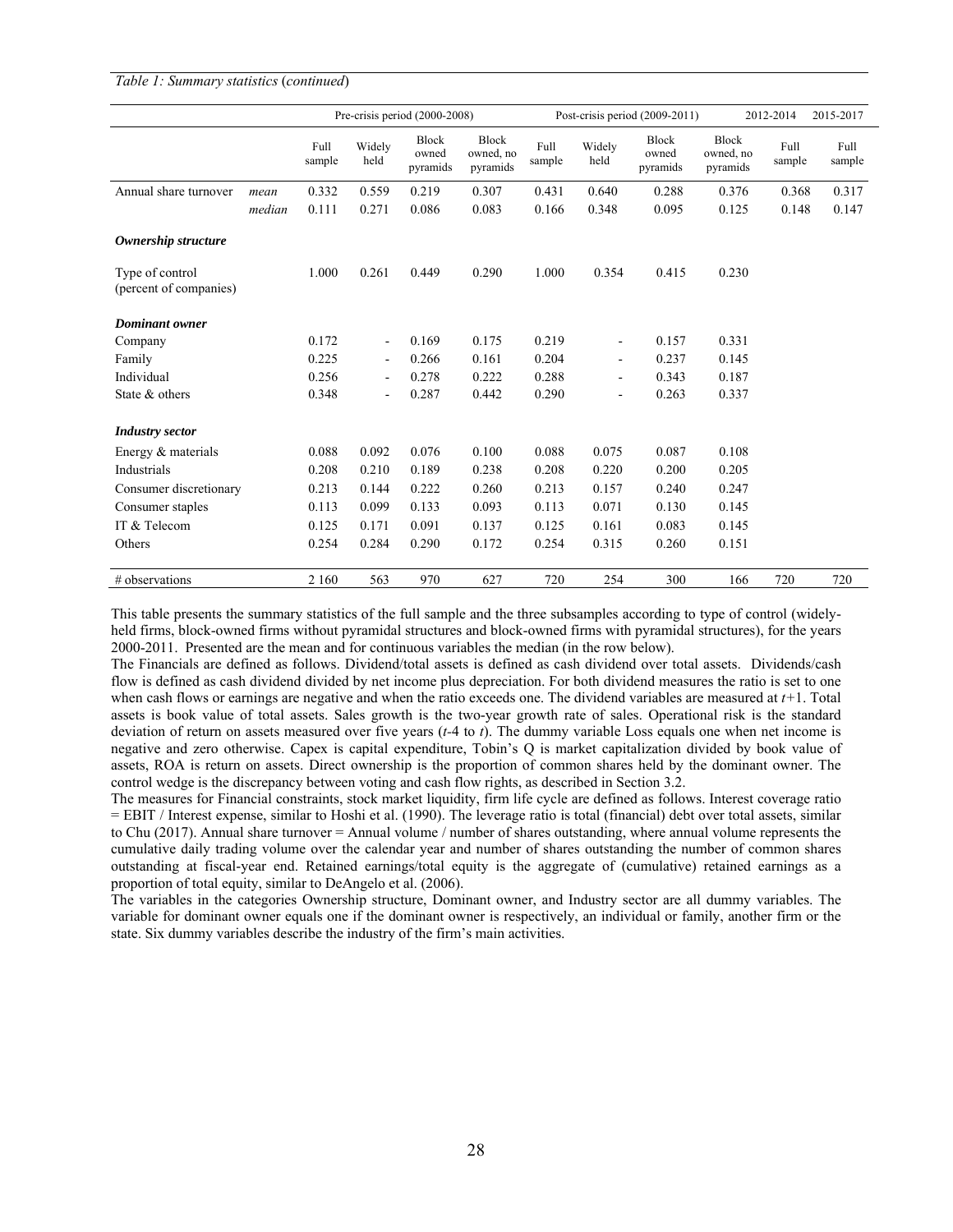|                                                                |        | Pre-crisis period $(2000-2008)$ |        |        |        | Post-crisis period $(2009-2011)$ |        |       |           | Test Pre-crisis vs. Post-crisis |        |
|----------------------------------------------------------------|--------|---------------------------------|--------|--------|--------|----------------------------------|--------|-------|-----------|---------------------------------|--------|
|                                                                | Mean   | Median                          | Stdev  | # obs. | Mean   | Median                           | Stdev  | #obs. | $t$ -test | sign rank<br>test               | # obs. |
| <b>Financials</b>                                              |        |                                 |        |        |        |                                  |        |       |           |                                 |        |
| Dividend / Total assets                                        | 0.018  | 0.010                           | 0.035  | 969    | 0.014  | 0.008                            | 0.020  | 299   | 0.055     | 0.860                           | 240    |
| Dividend / Cash flows                                          | 0.194  | 0.136                           | 0.224  | 929    | 0.198  | 0.123                            | 0.260  | 285   | 0.417     | 0.032                           | 240    |
| $Ln$ (Total assets)                                            | 6.113  | 5.975                           | 2.114  | 970    | 6.766  | 6.784                            | 2.094  | 300   | 0.000     | 0.000                           | 240    |
| Sales growth                                                   | 0.116  | 0.105                           | 0.304  | 892    | 0.004  | 0.023                            | 0.281  | 289   | 0.000     | 0.000                           | 240    |
| Operational risk                                               | 0.034  | 0.021                           | 0.038  | 970    | 0.037  | 0.023                            | 0.042  | 300   | 0.253     | 0.189                           | 240    |
| Loss                                                           | 0.129  |                                 | 0.335  | 970    | 0.240  |                                  | 0.428  | 300   | 0.000     | 0.000                           | 240    |
| Capex                                                          | 0.291  | 0.262                           | 0.251  | 852    | 0.239  | 0.193                            | 0.239  | 273   | 0.000     | 0.000                           | 240    |
| Tobin's O                                                      | 1.447  | 1.183                           | 0.902  | 965    | 1.133  | 1.023                            | 0.367  | 300   | 0.000     | 0.000                           | 240    |
| Cash flow                                                      | 0.079  | 0.074                           | 0.094  | 970    | 0.058  | 0.053                            | 0.074  | 300   | 0.000     | 0.000                           | 240    |
| Direct ownership                                               | 0.375  | 0.328                           | 0.202  | 970    | 0.391  | 0.341                            | 0.219  | 300   | 0.581     | 0.659                           | 240    |
| Control wedge                                                  | 2.070  | 1.667                           | 1.814  | 970    | 2.337  | 1.628                            | 3.187  | 300   | 0.131     | 0.117                           | 240    |
| Pyramidal Leverage (average)                                   | 0.135  | 0.021                           | 0.245  | 969    | 0.167  | 0.060                            | 0.241  | 300   | 0.014     | 0.010                           | 240    |
| Pyramidal Leverage (equivalent)                                | 0.396  | 0.367                           | 0.300  | 969    | 0.450  | 0.414                            | 0.298  | 300   | 0.002     | 0.007                           | 240    |
| Number of layers                                               | 2.640  | 2.000                           | 1.446  | 970    | 2.827  | 2.000                            | 1.620  | 300   | 0.024     | 0.262                           | 240    |
| Proportion of missing entities                                 | 0.359  | L,                              | 0.437  | 970    | 0.295  | $\blacksquare$                   | 0.413  | 300   | 0.041     | 0.413                           | 240    |
| Financial constraints, stock market liquidity, firm life cycle |        |                                 |        |        |        |                                  |        |       |           |                                 |        |
| <b>Interest Coverage Ratio</b>                                 | 26.074 | 4.702                           | 88.707 | 890    | 25.497 | 4.656                            | 90.414 | 282   | 0.262     | 0.601                           | 240    |
| Net debt / EBITDA                                              | 2.129  | 1.316                           | 2.854  | 874    | 2.696  | 1.586                            | 3.569  | 258   | 0.002     | 0.000                           | 240    |
| Leverage ratio                                                 | 0.243  | 0.234                           | 0.176  | 970    | 0.260  | 0.243                            | 0.181  | 300   | 0.024     | 0.052                           | 240    |
| Annual share turnover                                          | 0.219  | 0.086                           | 0.383  | 970    | 0.288  | 0.095                            | 0.437  | 299   | 0.000     | 0.002                           | 240    |
| Retained earnings / Total equity                               | 0.515  | 0.610                           | 0.403  | 930    | 0.565  | 0.677                            | 0.397  | 284   | 0.674     | 0.000                           | 240    |

**Table 2: Summary statistics of pyramid-controlled companies in the pre-crisis (2000-2008) vs. post-crisis (2009-2011) years** 

This table provides summary statistics of pyramidal-owned companies and of their holding companies prior to the crisis, for the period 2000-2008. Pyramidal leverage (average) is the mean leverage ratio of all observed pyramidal entities in the pyramidal structure. *t*-test is a paired two-sided *t*-test, and signed rank test a Wilcoxon signed rank test. Pyramidal leverage (equivalent) is the aggregate leverage exposure of the ultimate owner through the bottom company and all pyramidal entities in the pyramidal structure (its calculation is explained in Section 3.2). The measures of pyramidal leverage, average leverage and equivalent leverage, assume that missing observation have the same capital structure as the observed entities in each pyramid. Number of layers expresses the longest chain of companies linking the ultimate owner to the operating company, incl. the operating company (so the number of holding companies between ultimate owner and operating company is number of layers – 1). Proportion of missing entities is the fraction of holding companies for which we do not observe the capital structure. All other variables, incl. variables for financial constraints and liquidity measures, are defined in Table 1.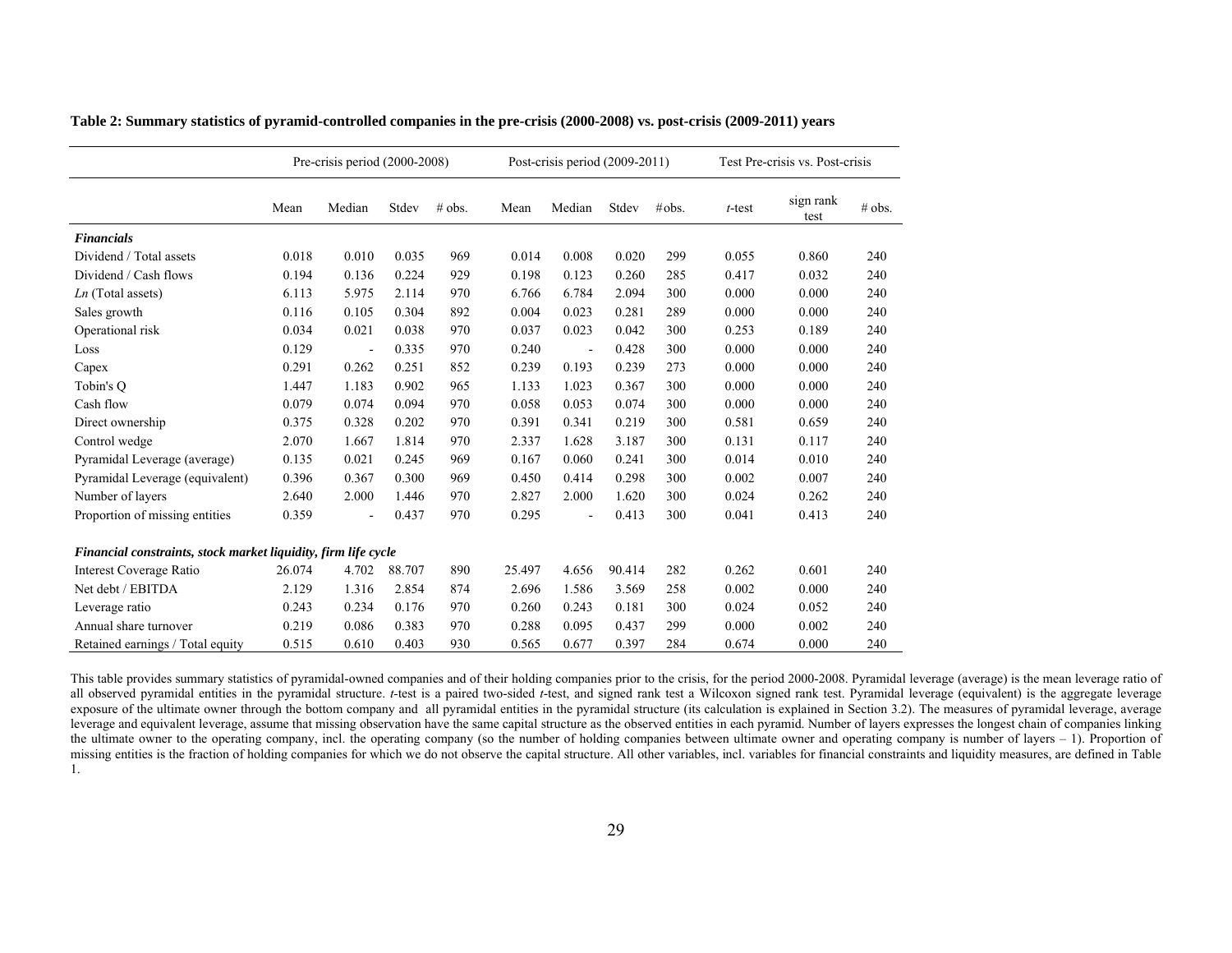# **Table 3 : Determinants of dividend payouts for all firms, 2000-2011**

# **Panel A: Baseline regressions**

|                                                        | (1)                     | (2)                     | (3)                     | (4)                     | (5)                     | (6)                     |
|--------------------------------------------------------|-------------------------|-------------------------|-------------------------|-------------------------|-------------------------|-------------------------|
| Variables                                              | Div / TA                | Div / TA                | Div / TA                | Div / TA                | Div / TA                | Div / TA                |
|                                                        |                         |                         |                         |                         |                         |                         |
| dBlock-owned pyramid                                   | $-0.00152$<br>(0.00308) | $-0.00178$<br>(0.00326) | $-0.00200$<br>(0.00318) | $-0.00152$<br>(0.00307) | $-0.00178$<br>(0.00325) | $-0.00200$<br>(0.00317) |
|                                                        |                         |                         |                         |                         |                         |                         |
| dBlock-owned non-pyramid                               | $-0.00552**$            | $-0.00549**$            | $-0.00586**$            | $-0.00542**$            | $-0.00539**$            | $-0.00575**$            |
|                                                        | (0.00272)               | (0.00273)               | (0.00274)               | (0.00267)               | (0.00267)               | (0.00268)               |
| $d$ Block-owned pyramid $\times$                       | 0.00571                 | 0.00008                 | 0.00037                 | 0.00069                 | 0.00024                 | 0.00053                 |
| dPostCrisis                                            | (0.00352)               | (0.00340)               | (0.00344)               | (0.00357)               | (0.00351)               | (0.00353)               |
|                                                        |                         |                         |                         |                         |                         |                         |
| $d\text{Block-owned non-pyramid}\times$<br>dPostCrisis | 0.00158                 | 0.00119                 | 0.00146                 | 0.00132                 | 0.000957                | 0.00118                 |
|                                                        | (0.00309)               | (0.00294)               | (0.00302)               | (0.00300)               | (0.00285)               | (0.00293)               |
| Leverage                                               | $-0.0204**$             | $-0.0204**$             | $-0.0197**$             | $-0.0179$               | $-0.0181$               | $-0.0172$               |
|                                                        | (0.00891)               | (0.0101)                | (0.00999)               | (0.0109)                | (0.0120)                | (0.0119)                |
| Leverage $\times$ dPostCrisis                          |                         |                         |                         | $-0.00955$              | $-0.00902$              | $-0.00994$              |
|                                                        |                         |                         |                         | (0.0101)                | (0.0107)                | (0.0108)                |
|                                                        |                         |                         |                         |                         |                         |                         |
| $Ln(Total$ assets)                                     | $-0.00001$              | 0.00002                 | $-0.00007$              | $-0.00007$              | $-0.00003$              | $-0.00005$              |
|                                                        | (0.00050)               | (0.00050)               | (0.00052)               | (0.00049)               | (0.00049)               | (0.00051)               |
| Cash and equivalents                                   | 0.00343                 | 0.00243                 | 0.00233                 | 0.00339                 | 0.00238                 | 0.00227                 |
|                                                        | (0.00738)               | (0.00718)               | (0.00713)               | (0.00738)               | (0.00717)               | (0.00713)               |
|                                                        |                         |                         |                         |                         |                         |                         |
| $d$ Loss                                               | 0.00327                 | 0.00456                 | 0.00544                 | 0.00349                 | 0.00477                 | 0.00567                 |
|                                                        | (0.00387)               | (0.00441)               | (0.00459)               | (0.00376)               | (0.00429)               | (0.00448)               |
| Operating risk                                         | 0.00126                 | 0.0151                  | 0.0217                  | 0.00229                 | 0.0162                  | 0.0230                  |
|                                                        | (0.0254)                | (0.0305)                | (0.0321)                | (0.0256)                | (0.0308)                | (0.0324)                |
|                                                        |                         |                         |                         |                         |                         |                         |
| Sales growth                                           | $-0.00946**$            | $-0.0101**$             | $-0.00974*$             | $-0.00948**$            | $-0.0101**$             | $-0.00971*$             |
|                                                        | (0.00473)               | (0.00493)               | (0.00498)               | (0.00472)               | (0.00490)               | (0.00495)               |
| Tobin's Q                                              | $0.00965***$            | $0.00868***$            | $0.00841***$            | $0.00969$ ***           | $0.00872***$            | $0.00844***$            |
|                                                        | (0.00338)               | (0.00320)               | (0.00316)               | (0.00340)               | (0.00322)               | (0.00318)               |
| <b>ROA</b>                                             | $0.0948***$             | $0.104**$               | $0.113**$               | $0.0951***$             | $0.104**$               | $0.113**$               |
|                                                        | (0.0345)                | (0.0442)                | (0.0463)                | (0.0344)                | (0.0443)                | (0.0464)                |
|                                                        | $-0.00005$              |                         | 0.00096                 | $-0.00006$              |                         | 0.00095                 |
| Annual share turnover                                  |                         |                         |                         |                         |                         |                         |
|                                                        | (0.000965)              |                         | (0.00098)               | (0.00096)               |                         | (0.00097)               |
| Retained earnings / Total equity                       |                         | $0.00448***$            | $0.00467***$            |                         | $0.00454***$            | $0.00473***$            |
|                                                        |                         | (0.00147)               | (0.00151)               |                         | (0.00149)               | (0.00154)               |
| Year and industry FE                                   | Y                       | Y                       | Y                       | Y                       | Y                       | Y                       |
| Observations                                           | 2,620                   | 2,543                   | 2,523                   | 2,620                   | 2,543                   | 2,523                   |
| R-squared                                              | 0.244                   | 0.241                   | 0.247                   | 0.245                   | 0.241                   | 0.247                   |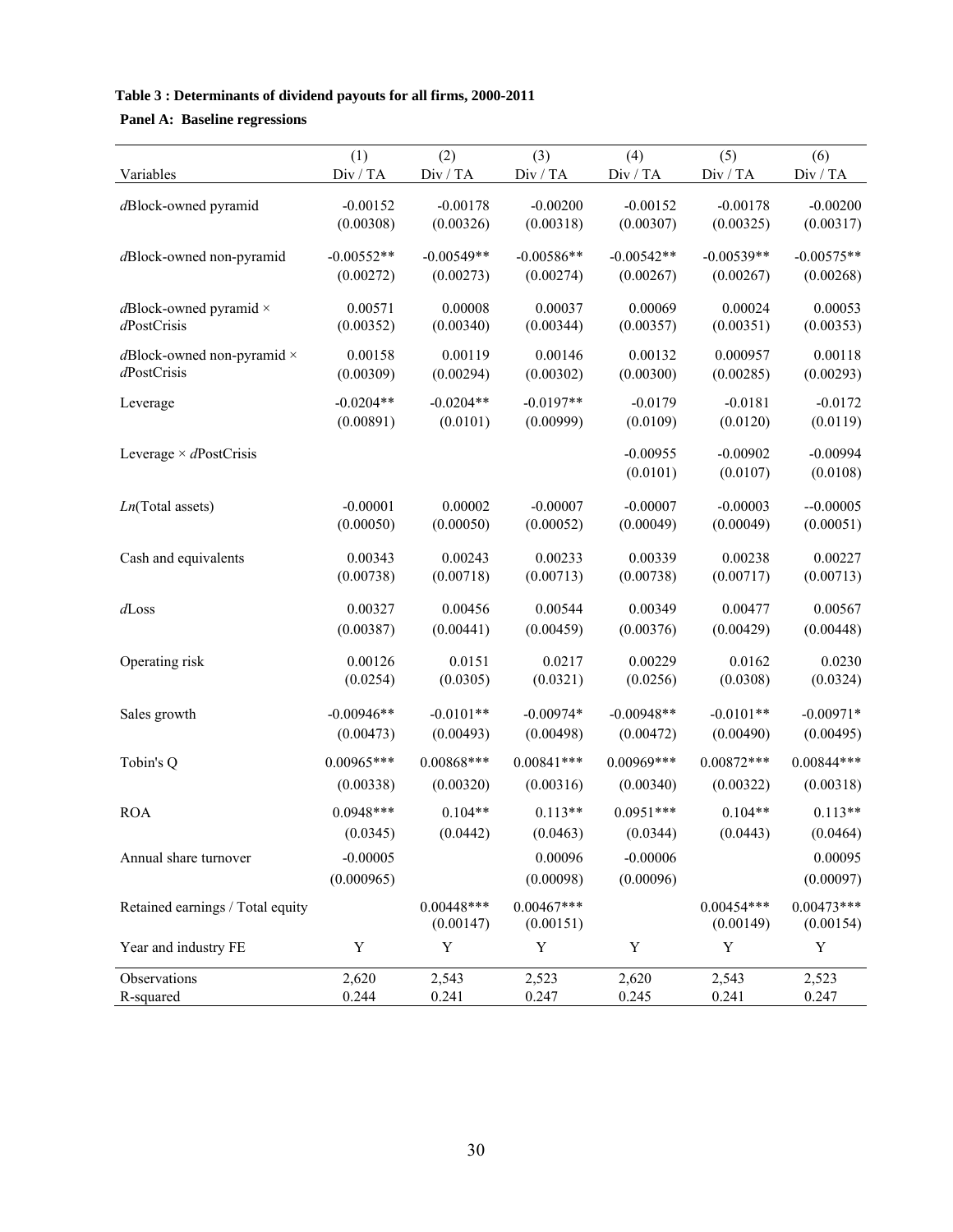|                                            | (1)          | (2)                            | (3)             | (4)          | (5)            | (6)          |
|--------------------------------------------|--------------|--------------------------------|-----------------|--------------|----------------|--------------|
| Variables                                  | Div / TA     | Div / TA                       | Div / TA        | Div / TA     | Div / TA       | Div / TA     |
| Measure of Financial Constraint            |              | <b>Interest Coverage Ratio</b> | Net Debt/EBITDA |              | Leverage Ratio |              |
| dBlock-owned pyramid                       | $-0.00212$   | $-0.00207$                     | $-0.00262$      | $-0.00261$   | $-0.00240$     | $-0.00238$   |
|                                            | (0.00275)    | (0.00275)                      | (0.00295)       | (0.00295)    | (0.00286)      | (0.00286)    |
|                                            |              | $-0.00429$                     | $-0.00646**$    | $-0.00646**$ | $-0.00619**$   | $-0.00618**$ |
| dBlock-owned non-pyramid                   | $-0.00435$   |                                |                 |              |                |              |
|                                            | (0.00265)    | (0.00265)                      | (0.00280)       | (0.00280)    | (0.00262)      | (0.00263)    |
| $d$ Block-owned pyramid $\times$           | 0.00215      | 0.00129                        | 0.00256         | 0.00228      | $-0.000165$    | 0.000636     |
| dPostCrisis                                | (0.00320)    | (0.00344)                      | (0.00367)       | (0.00401)    | (0.00337)      | (0.00362)    |
|                                            |              |                                |                 |              |                |              |
| $d\text{Block-owned non-pyramid}\times$    | $-0.000374$  | $-0.00119$                     | 0.000741        | 0.000489     | 0.00131        | 0.00210      |
| dPostCrisis                                | (0.00273)    | (0.00279)                      | (0.00305)       | (0.00297)    | (0.00288)      | (0.00293)    |
|                                            |              |                                |                 |              |                |              |
| Leverage                                   | $-0.0107$    | $-0.0105$                      | $-0.0260$       | $-0.0262$    | $-0.0197$      | $-0.0199$    |
|                                            | (0.0120)     | (0.0120)                       | (0.0161)        | (0.0160)     | (0.0168)       | (0.0169)     |
| Leverage $\times$ dPostCrisis              | $-0.00252$   | 0.00243                        | $-0.00930$      | $-0.00684$   | $-0.0115$      | $-0.0211$    |
|                                            | (0.0115)     | (0.0132)                       | (0.0153)        | (0.0190)     | (0.0149)       | (0.0185)     |
| $d$ Loss                                   | 0.00198      | 0.00237                        | 0.00357         | 0.00361      | 0.00560        | 0.00555      |
|                                            | (0.00354)    | (0.00359)                      | (0.00381)       | (0.00380)    | (0.00443)      | (0.00443)    |
|                                            |              |                                |                 |              |                |              |
| Annual share turnover                      | 0.000901     | 0.000860                       | $0.00188*$      | $0.00187*$   | 0.000922       | 0.00102      |
|                                            | (0.000954)   | (0.000955)                     | (0.00105)       | (0.00106)    | (0.000993)     | (0.00101)    |
| Retained earnings / Total equity           | $0.00453***$ | $0.00448***$                   | $0.00455**$     | $0.00456**$  |                |              |
|                                            | (0.00128)    | (0.00129)                      | (0.00177)       | (0.00176)    |                |              |
|                                            |              |                                |                 | $0.00101***$ |                |              |
| Financial Constraint                       | 0.00004      | 0.00004                        | 0.000995***     |              | $0.0048***$    | $0.0048***$  |
|                                            | (0.00003)    | (0.00003)                      | (0.000380)      | (0.000382)   | (0.00152)      | (0.00152)    |
| $d$ Constraint × $d$ Block-owned           | $-0.000697$  | $-0.000871$                    | 0.00129         | 0.00125      | 0.00153        | 0.00156      |
| pyramid                                    | (0.00187)    | (0.00189)                      | (0.00348)       | (0.00350)    | (0.00402)      | (0.00403)    |
| $d$ Constraint × $d$ Block-owned           | $-0.00141$   | $-0.00163$                     | 0.00248         | 0.00245      | 0.00177        | 0.00176      |
| non-pyramid                                | (0.00215)    | (0.00213)                      | (0.00415)       | (0.00414)    | (0.00406)      | (0.00406)    |
|                                            |              |                                |                 |              |                |              |
| $d$ Constraint × $d$ Block-owned           | $-0.00225$   | 0.000414                       | $-0.00507$      | $-0.00412$   | 0.00218        | $-0.00114$   |
| pyramid $\times$ dPostCrisis               | (0.00305)    | (0.00413)                      | (0.00371)       | (0.00513)    | (0.00425)      | (0.00523)    |
|                                            |              |                                |                 |              |                |              |
| $d$ Constraint × $d$ Block-owned           | 0.00232      | 0.00467                        | 0.000551        | 0.00143      | $-0.000611$    | $-0.00379$   |
| non-pyramid × dPostCrisis                  | (0.00299)    | (0.00348)                      | (0.00452)       | (0.00483)    | (0.00527)      | (0.00572)    |
|                                            |              |                                |                 |              |                |              |
| $d$ Constraint × Leverage ×<br>dPostCrisis |              | $-0.00961$                     |                 | $-0.00381$   |                | 0.0135       |
|                                            |              | (0.00783)                      |                 | (0.0121)     |                | (0.0110)     |
| Additional control variables               | Y            | Y                              | Y               | Y            | Y              | Y            |
| Year and industry FE                       | Y            | Y                              | Y               | Y            | Y              | Y            |
| Observations                               | 2,338        | 2,338                          | 2,237           | 2,237        | 2,523          | 2,523        |
| R-squared                                  | 0.183        | 0.184                          | 0.280           | 0.280        | 0.248          | 0.248        |

# **(***Table 3 continued***) Panel B: Interaction with financial constraints variables in post-crisis period**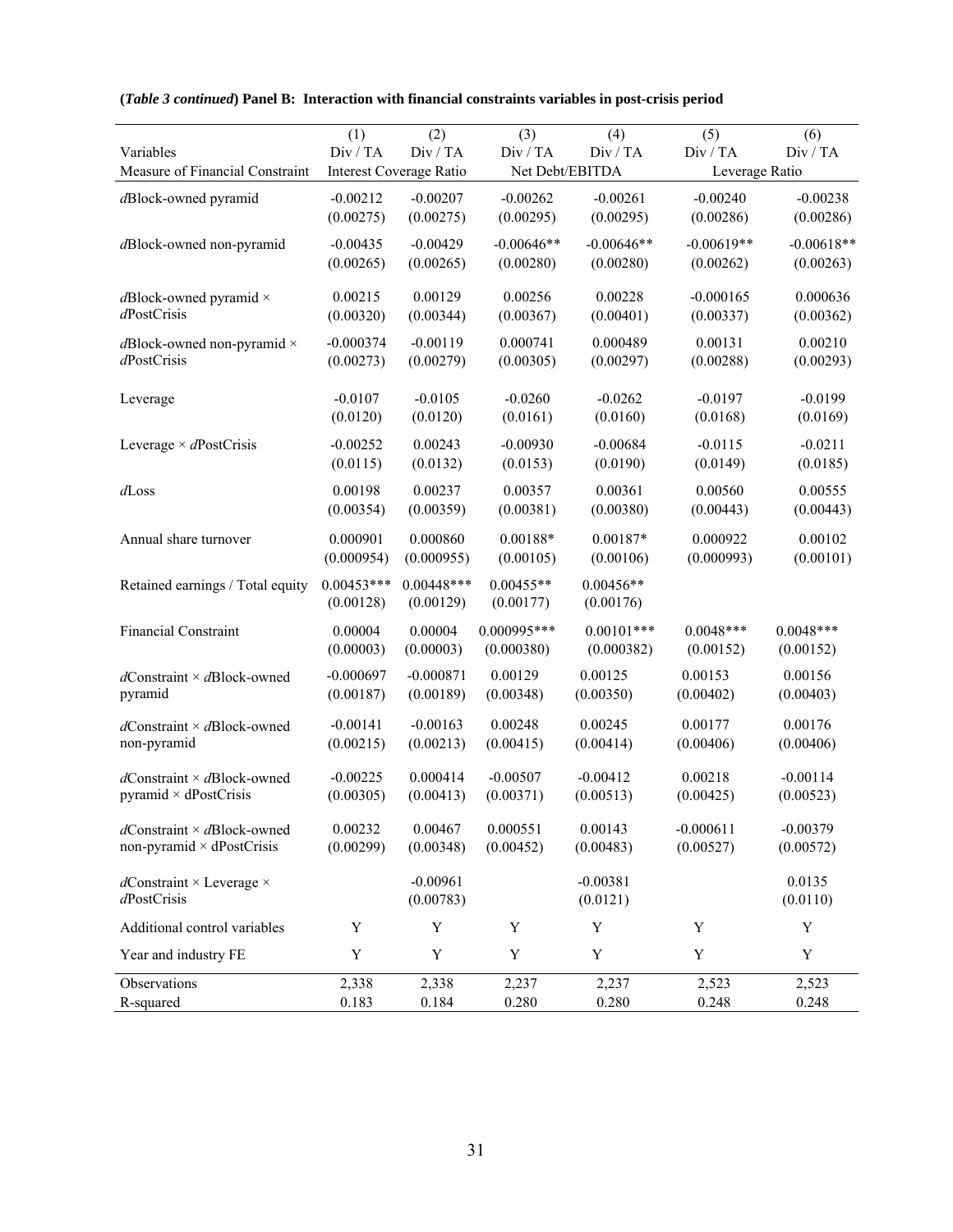### **(***Table 3 continued***)**

This table shows regressions explaining the dividend payouts by the operating company for all firms. The independent variable is Dividends over Total assets of the listed operating company. The dummy variable *d*Block-owned pyramid is equal to one if the company has a blockholder (control of 20% of more of shares in the operating company) and if the company's ownership structure contains at least one holding company. The dummy variable *d*Block-owned-no pyramid is equal to one if the company has a blockholder (control of 20% of more of shares in the operating company) but no pyramidal holding company.

The dummy *d*PostCrisis is equal to one for the years 2009-2011. If the capital structure of a pyramidal entity is unknown, its value is replaced by the average of all the holdings in the same pyramid (in both measures of pyramidal leverage).

In Panel B, three variables of exposure to financial distress are added and their interactions with *d*Block-owned pyramid, *d*Block-owned-no pyramid and *d*PostCrisis are reported. In columns (1) and (2), the measure for financial distress is the interest coverage ratio; in columns (3) and (4), the measure for financial distress is Net debt/EBITDA, and in columns (5) and (6), the measure for financial distress is the Leverage ratio (Total (financial) debt over Total assets). In addition to the variables of Panel A, the triple interaction terms *d*Constraint × *d*Block-owned pyramid × dPostCrisis and *d*Constraint × *d*Block-owned non- pyramid × *d*PostCrisis are included. Six industry dummies and year dummies are always included. Panel B includes the same set of variables as Panel A and hence, in addition to the reported variables, the following control variables: *Ln*(Total assets), Cash and cash equivalents, Operating risk, and Sales Growth. Since we include year dummies, the dummy variable *d*PostCrisis for the three post-crisis years 2009-2001 is not included and only appears in the interaction terms. Robust standard errors in parentheses. \*\*\*  $p < 0.01$ , \*\*  $p < 0.05$ , \*  $p < 0.1$ . See Tables 1 and 2 for all variable definitions.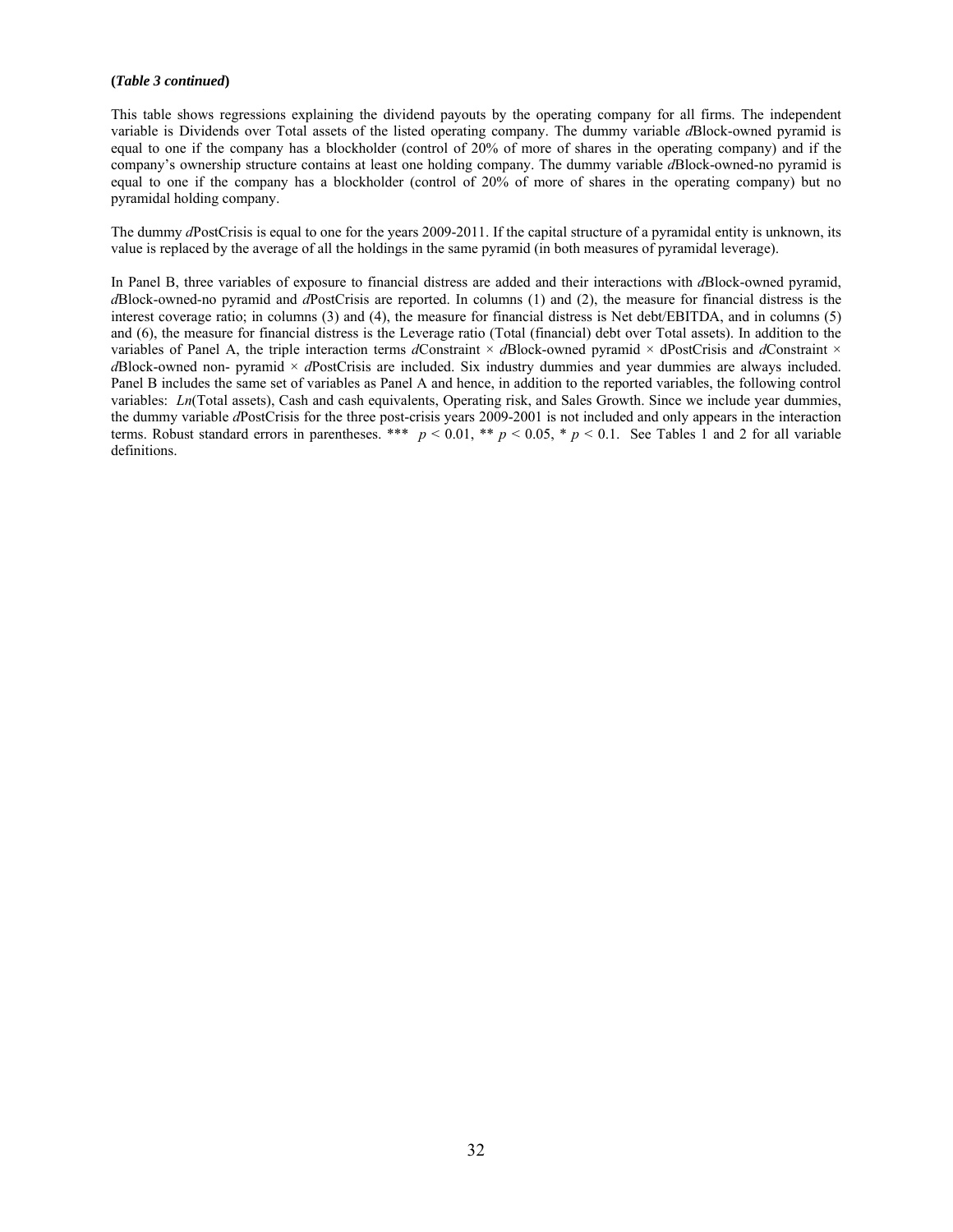| $\frac{1}{2}$                 |                         | Pyramidal leverage (average) |                       |                         | Pyramidal leverage (equivalent) |                       |
|-------------------------------|-------------------------|------------------------------|-----------------------|-------------------------|---------------------------------|-----------------------|
|                               | (1)                     | (2)                          | (3)                   | (4)                     | (5)                             | (6)                   |
| Variables                     | Div / TA                | Div / TA                     | Div / TA              | Div / TA                | Div / TA                        | Div / TA              |
| Pyramidal Leverage            | $-0.00748*$             | $-0.00664$                   | $-0.00665$            | $-0.00490$              | $-0.00347$                      | $-0.00348$            |
|                               | (0.00440)               | (0.00468)                    | (0.00468)             | (0.00553)               | (0.00564)                       | (0.00570)             |
| Pyramidal Leverage ×          | $0.0146**$              | $0.0156**$                   | $0.0155**$            | $0.0111*$               | $0.0116*$                       | $0.0115*$             |
| dPostCrisis                   | (0.00716)               | (0.00733)                    | (0.00725)             | (0.00659)               | (0.00656)                       | (0.00656)             |
| Leverage                      | $-0.0304***$            | $-0.0321***$                 | $-0.0321***$          | $-0.0265***$            | $-0.0291**$                     | $-0.0291**$           |
|                               | (0.00901)               | (0.0104)                     | (0.0103)              | (0.0102)                | (0.0113)                        | (0.0112)              |
| Leverage $\times$             | $-0.00666$              | $-0.00370$                   | $-0.00356$            | $-0.0149$               | $-0.0120$                       | $-0.0119$             |
| dPostCrisis                   | (0.0129)                | (0.0150)                     | (0.0152)              | (0.0151)                | (0.0172)                        | (0.0174)              |
| $Ln(Total$ assets)            | 0.000769                | 0.000871                     | 0.000868              | 0.000745                | 0.000847                        | 0.000843              |
|                               | (0.000640)              | (0.000573)                   | (0.000613)            | (0.000637)              | (0.000570)                      | (0.000611)            |
| Cash and equivalents          | 0.00131                 | $-0.000252$                  | $-0.000266$           | 0.00193                 | 0.000694                        | 0.000659              |
|                               | (0.00929)               | (0.00923)                    | (0.00921)             | (0.00922)               | (0.00913)                       | (0.00911)             |
| $d$ Loss                      | 0.00857*                | $0.0104*$                    | $0.0104*$             | 0.00853*                | $0.0104*$                       | $0.0105*$             |
|                               | (0.00454)               | (0.00544)                    | (0.00554)             | (0.00464)               | (0.00558)                       | (0.00569)             |
| Operating risk                | 0.0601                  | 0.0615                       | 0.0611                | 0.0584                  | 0.0593                          | 0.0591                |
|                               | (0.0438)                | (0.0483)                     | (0.0488)              | (0.0433)                | (0.0478)                        | (0.0484)              |
| Sales growth                  | $-0.00145$              | $-0.00166$                   | $-0.00166$            | $-0.00113$              | $-0.00133$                      | $-0.00134$            |
|                               | (0.00335)               | (0.00348)                    | (0.00348)             | (0.00342)               | (0.00355)                       | (0.00356)             |
| Control wedge                 | $-0.00058**$            | $-0.00055*$                  | $-0.00055**$          | $-0.00055$              | $-0.00057*$                     | $-0.00057*$           |
|                               | (0.00026)               | (0.00028)                    | (0.00027)             | (0.00034)               | (0.00034)                       | (0.00033)             |
| Tobin's Q                     | $0.00821**$             | $0.00642**$                  | $0.00641**$           | $0.00814**$             | $0.00631**$                     | $0.00631**$           |
|                               | (0.00347)               | (0.00298)                    | (0.00298)             | (0.00346)               | (0.00298)                       | (0.00298)             |
| <b>ROA</b>                    | $0.135**$               | $0.159**$                    | $0.159**$             | $0.134**$               | $0.159*$                        | $0.159*$              |
|                               | (0.0589)                | (0.0802)                     | (0.0802)              | (0.0597)                | (0.0812)                        | (0.0812)              |
| Annual share turnover         | $-0.00126$<br>(0.00201) |                              | 0.000139<br>(0.00207) | $-0.00128$<br>(0.00210) |                                 | 0.000110<br>(0.00215) |
| Ret. earnings/Total<br>equity |                         | 0.000362<br>(0.00305)        | 0.000401<br>(0.00311) |                         | 0.000545<br>(0.00300)           | 0.000565<br>(0.00306) |
| Year and industry FE          | Y                       | Y                            | Y                     | Y                       | Y                               | Y                     |
| Observations                  | 1,172                   | 1,121                        | 1,120                 | 1,172                   | 1,121                           | 1,120                 |
| R-squared                     | 0.325                   | 0.319                        | 0.318                 | 0.323                   | 0.317                           | 0.317                 |

**Table 4: Determinants of dividend payouts for pyramid-controlled firms Panel A: Baseline regressions**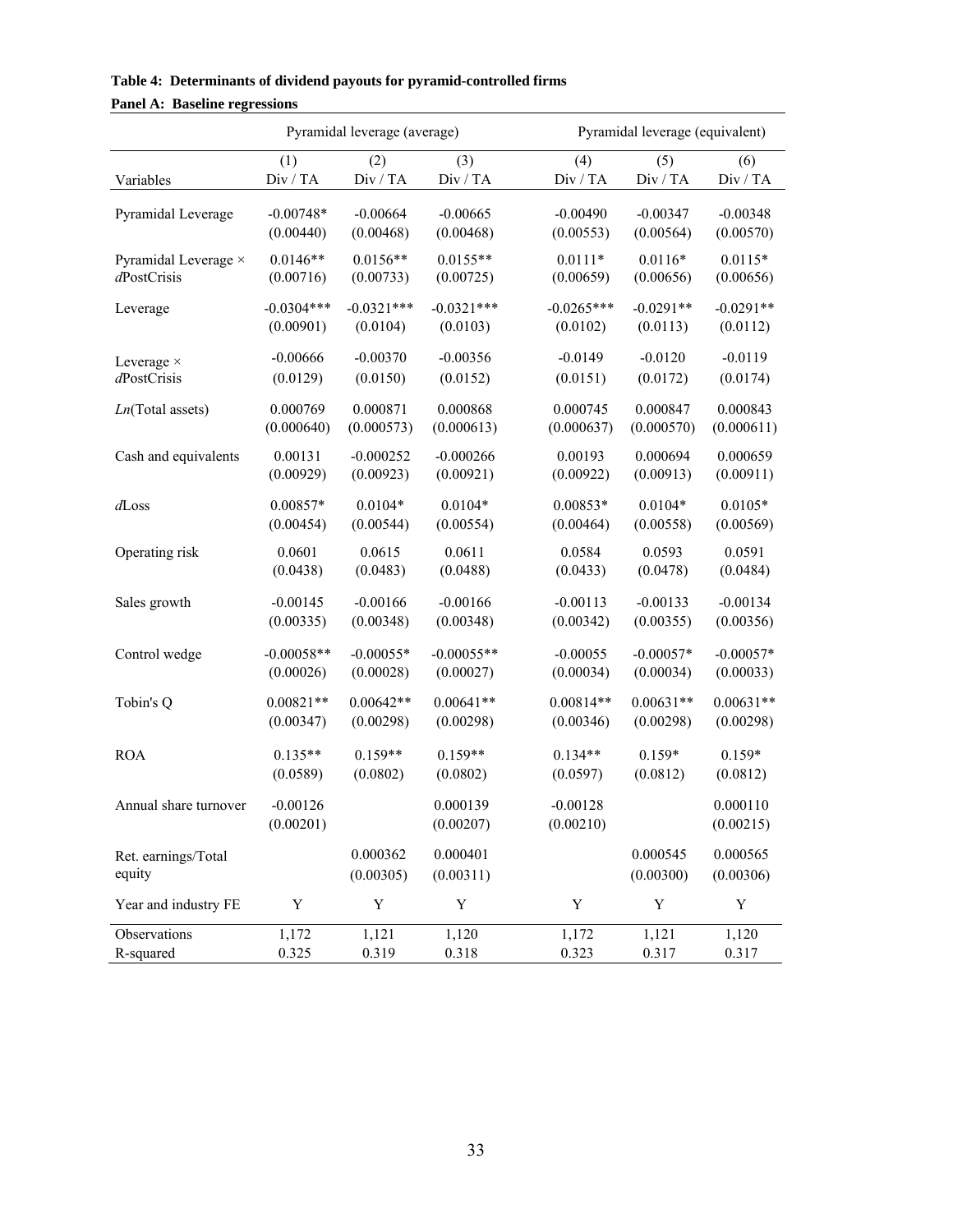|                                                                             |                         | Pyramidal leverage (average) |                         |                         | Pyramidal leverage (equivalent) |                      |
|-----------------------------------------------------------------------------|-------------------------|------------------------------|-------------------------|-------------------------|---------------------------------|----------------------|
| Variables                                                                   | (1)                     | (2)                          | (3)                     | (4)                     | (5)                             | (6)                  |
|                                                                             | Div / TA                | Div / TA                     | Div / TA                | Div / TA                | Div / TA                        | Div / TA             |
| Pyramidal Leverage                                                          | $-0.00341$              | $-0.00646$                   | $-0.00665$              | $-0.00398$              | $-0.00275$                      | $-0.00357$           |
|                                                                             | (0.00370)               | (0.00437)                    | (0.00469)               | (0.00433)               | (0.00551)                       | (0.00569)            |
| Pyramidal Leverage ×                                                        | $0.00845*$              | $0.0209**$                   | $0.0160*$               | $0.0111**$              | $0.0148**$                      | 0.00989              |
| $d$ PostCrisis                                                              | (0.00511)               | (0.00978)                    | (0.00820)               | (0.00523)               | (0.00732)                       | (0.00622)            |
| Leverage                                                                    | $-0.0218***$            | $-0.0346***$                 | $-0.0321***$            | $-0.0187***$            | $-0.0323**$                     | $-0.0291**$          |
|                                                                             | (0.00754)               | (0.0127)                     | (0.0103)                | (0.00647)               | (0.0137)                        | (0.0112)             |
| Leverage $\times$ dPostCrisis                                               | $-0.00294$              | $-0.00356$                   | $-0.00272$              | $-0.00786$              | $-0.0105$                       | $-0.0198$            |
|                                                                             | (0.0133)                | (0.0170)                     | (0.0162)                | (0.0145)                | (0.0216)                        | (0.0236)             |
| Interest Coverage Ratio                                                     | 0.00007<br>(0.00005)    |                              |                         | 0.00007<br>(0.00005)    |                                 |                      |
| $d$ Interest Coverage Ratio $\times$<br>Pyramidal Lev. $\times$ dPostCrisis | $-0.00469$<br>(0.00824) |                              |                         | $-0.00472$<br>(0.00532) |                                 |                      |
| Net Debt/EBITDA                                                             |                         | 0.00098*<br>(0.00056)        |                         |                         | $0.00103*$<br>(0.00055)         |                      |
| $d(Net Debt/EBITDA) \times$<br>Pyramidal Lev. $\times$ dPostCrisis          |                         | $-0.0190**$<br>(0.00886)     |                         |                         | $-0.00910**$<br>(0.00457)       |                      |
| $d$ Leverage $\times$<br>Pyramidal Lev. $\times$ dPostCrisis                |                         |                              | $-0.00221$<br>(0.00911) |                         |                                 | 0.00680<br>(0.00725) |
| $d$ Loss                                                                    | 0.00627                 | $0.00874**$                  | $0.0104*$               | 0.00645                 | 0.00885**                       | $0.0103*$            |
|                                                                             | (0.00417)               | (0.00432)                    | (0.00558)               | (0.00418)               | (0.00440)                       | (0.00577)            |
| Control wedge                                                               | $-0.00058**$            | $-0.00064**$                 | $-0.00055**$            | $-0.00062**$            | $-0.00075**$                    | $-0.00055*$          |
|                                                                             | (0.00026)               | (0.00029)                    | (0.00027)               | (0.00027)               | (0.00034)                       | (0.00032)            |
| Tobin's Q                                                                   | 0.00130                 | $0.00567*$                   | $0.00640**$             | 0.00131                 | $0.00558*$                      | $0.00633**$          |
|                                                                             | (0.00215)               | (0.00302)                    | (0.00298)               | (0.00215)               | (0.00302)                       | (0.00299)            |
| <b>ROA</b>                                                                  | $0.0962*$               | $0.234***$                   | $0.159**$               | 0.0947*                 | $0.234***$                      | $0.158*$             |
|                                                                             | (0.0553)                | (0.0880)                     | (0.0804)                | (0.0559)                | (0.0887)                        | (0.0816)             |
| Annual share turnover                                                       | 0.00128                 | 0.000764                     | 0.000117                | 0.00127                 | 0.000719                        | 0.000281             |
|                                                                             | (0.00179)               | (0.00250)                    | (0.00209)               | (0.00182)               | (0.00260)                       | (0.00225)            |
| Ret. earnings/Total equity                                                  | 0.00102                 | $-0.00026$                   | 0.00036                 | 0.00096                 | 0.00021                         | 0.00072              |
|                                                                             | (0.00210)               | (0.00322)                    | (0.00315)               | (0.00212)               | (0.00313)                       | (0.00311)            |
| Additional control variables                                                | Y                       | Y                            | Y                       | Y                       | Y                               | Y                    |
| Year and industry FE                                                        | Y                       | Y                            | Y                       | $\mathbf Y$             | Y                               | $\mathbf Y$          |
| Observations                                                                | 1,042                   | 1,006                        | 1,120                   | 1,042                   | 1,006                           | 1,120                |
| R-squared                                                                   | 0.296                   | 0.386                        | 0.318                   | 0.298                   | 0.384                           | 0.317                |

**(***Table 4 continued***) Panel B: Interaction of pyramidal leverage and operating company financial constraints** 

Table 4 shows regressions explaining the dividend payouts by the operating company for firms controlled by a pyramid. The independent variable is Dividends over Total assets of the listed operating company. Pyramidal leverage is measured by average leverage in equations (1) to (3), and equivalent leverage in equations (4) to (6) of each panel. Both panels include an identical set of control variables. Panel A reports the full set of control variables except for the six industry dummies (not shown). Panel B includes the same set of variables and hence, in addition to the reported variables, the following control variables: *Ln*(Total assets), Cash and cash equivalents, Operating risk, and Sales growth. If the capital structure of a pyramidal entity is unknown, its value is replaced by the average of all the holdings in the same pyramid (in both measures of pyramidal leverage). Six industry dummies and year dummies are always included. Since we include year dummies, the dummy variable *d*PostCrisis for the three post-crisis years 2009-2001 is not included and only appears in the interaction terms. Robust standard errors in parentheses. \*\*\* *p* < 0.01, \*\* *p* < 0.05, \* *p* < 0.1. See Tables 1 and 2 for all variable definitions.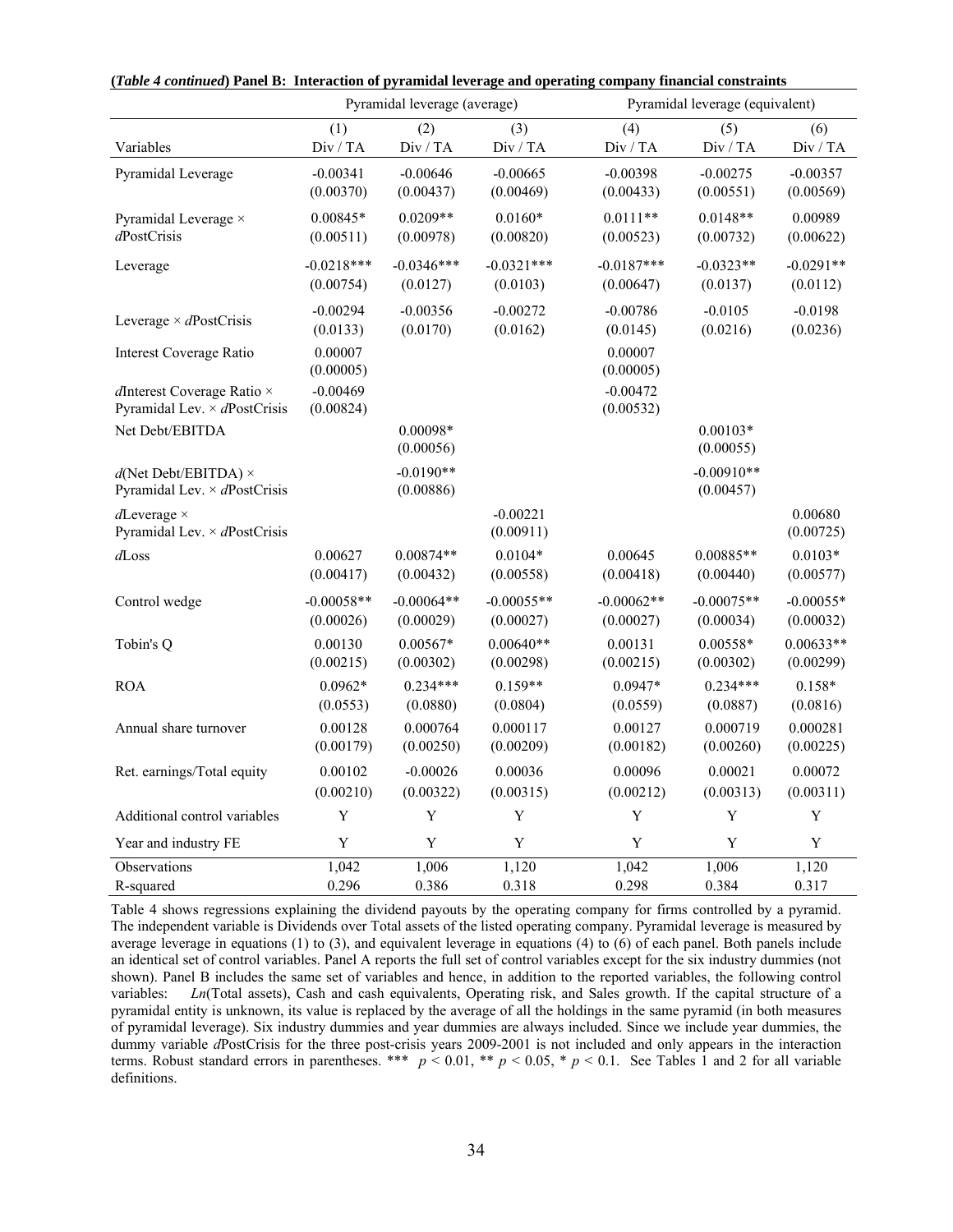### **Table 5: Summary statistics pyramid-owned companies and holding companies**

|                                                              | Pre-crisis period (2000-<br>2008) |                      |        |         |        | Post-crisis period (2009-2011) |        |         |           | Tests pre-crisis v.<br>post-crisis |       |  |
|--------------------------------------------------------------|-----------------------------------|----------------------|--------|---------|--------|--------------------------------|--------|---------|-----------|------------------------------------|-------|--|
|                                                              | Mean                              | Media<br>$\mathbf n$ | Stdev  | $#$ obs | Mean   | Media<br>$\mathbf n$           | Stdev  | $#$ obs | $t$ -test | sign rank<br>test                  | #obs. |  |
| Dividends received / Total assets                            | 0.046                             | 0.011                | 0.092  | 1 2 0 5 | 0.036  | 0.008                          | 0.061  | 476     | 0.117     | 0.336                              | 69    |  |
| Interest expense / Total assets                              | 0.012                             | 0.007                | 0.017  | 1 1 8 6 | 0.015  | 0.006                          | 0.042  | 434     | 0.262     | 0.595                              | 64    |  |
| Total debt / Total assets                                    | 0.191                             | 0.099                | 0.220  | 1 1 8 2 | 0.209  | 0.128                          | 0.229  | 432     | 0.099     | 0.145                              | 64    |  |
| LT debt / Total assets                                       | 0.158                             | 0.017                | 0.215  | 1 1 8 2 | 0.208  | 0.124                          | 0.228  | 432     | 0.001     | 0.002                              | 64    |  |
| Cash / Total assets                                          | 0.079                             | 0.014                | 0.131  | 1 2 1 2 | 0.065  | 0.007                          | 0.131  | 435     | 0.792     | 0.640                              | 65    |  |
| Investment ratio                                             | 1.049                             | 0.635                | 1.453  | 1 0 4 9 | 1.092  | 0.767                          | 1.394  | 396     | 0.585     | 0.060                              | 59    |  |
| Investment ratio, capped between 0 and 1                     | 0.594                             | 0.666                | 0.393  | 1 0 9 7 | 0.615  | 0.763                          | 0.400  | 409     | 0.273     | 0.280                              | 60    |  |
| $Ln$ (Total assets)                                          | 5.623                             | 5.295                | 2.522  | 1 207   | 5.679  | 5.248                          | 2.388  | 434     | 0.000     | 0.000                              | 64    |  |
| dNext is Ultimate Owner                                      | 0.513                             | 1.000                | 0.500  | 2 5 9 6 | 0.469  | $\blacksquare$                 | 0.499  | 868     | 0.008     | 0.021                              | 84    |  |
| Ownership stake                                              | 0.607                             | 0.533                | 0.278  | 2 5 9 6 | 0.634  | 0.557                          | 0.282  | 868     | 0.360     | 0.062                              | 84    |  |
| Div. received / (Interest exp. $\times$ Investment<br>ratio) | 82.84                             | 2.75                 | 317.56 | 956     | 32.294 | 3.492                          | 164.95 | 338     | 0.647     | 0.240                              | 49    |  |
| Div. received / (Interest expense $\times$                   | 91.59                             | 3.091                | 323.72 | 932     | 52.386 | 3.725                          | 238.72 | 332     | 0.794     | 0.219                              | 47    |  |
| Investment ratio capped between 0 and 1)                     |                                   |                      |        |         |        |                                |        |         |           |                                    |       |  |

# **Panel A: Summary statistics for all holding companies per period, pre-crisis and post-crisis period**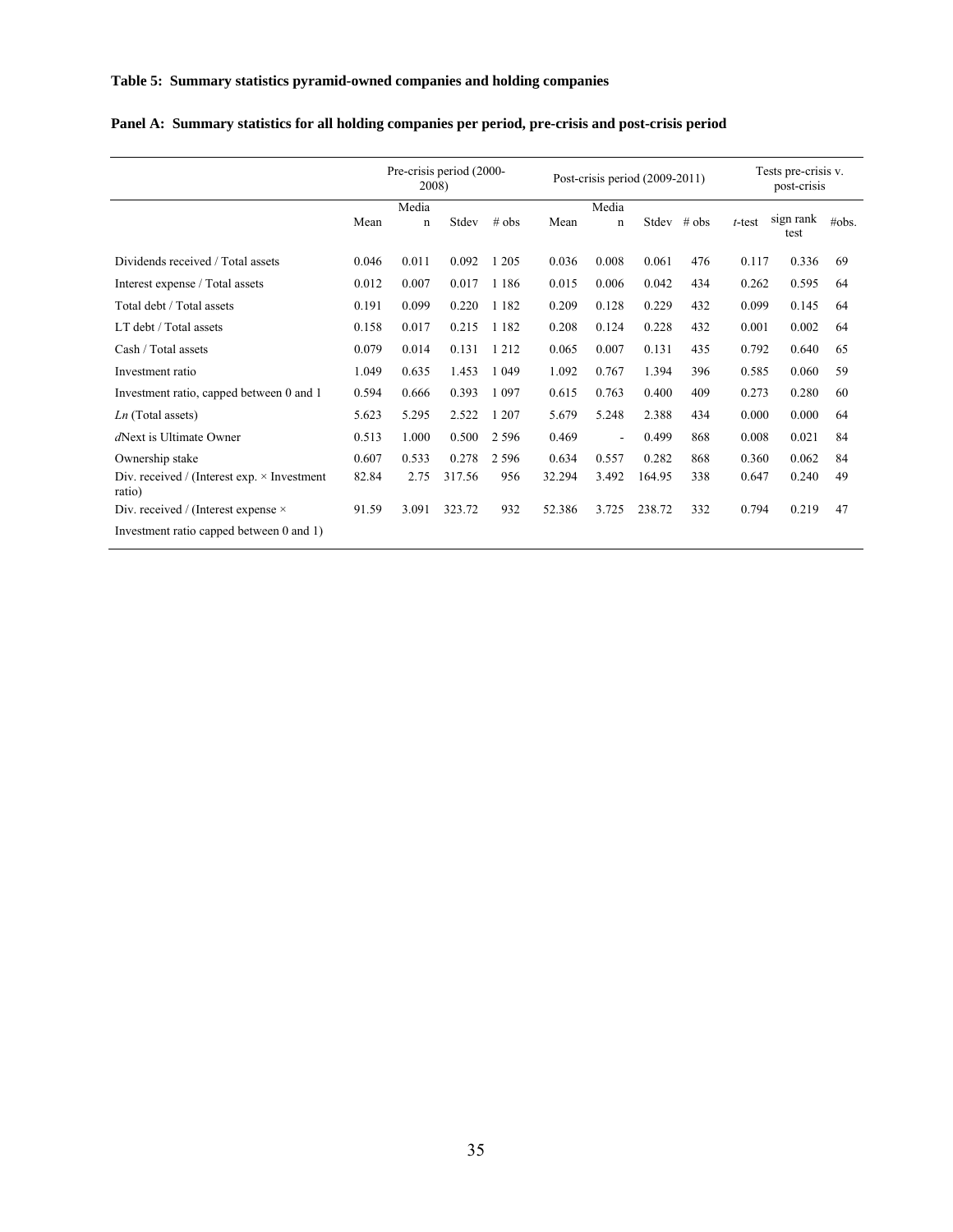### **Panel B: Summary statistics of all holding companies, pre- and post-crisis, with sample split by leverage ratio (Total debt / Total assets)**

*Observations with leverage ratio in the top quartile* 

|                                                           |       | Pre-crisis period $(2000-2008)$ |        |         | Post-crisis period $(2009-2011)$                  |
|-----------------------------------------------------------|-------|---------------------------------|--------|---------|---------------------------------------------------|
|                                                           | Mean  | Median                          | Stdev  | $#$ obs | # obs<br>Median<br>Stdev<br>Mean                  |
| Dividends received / Total assets                         | 0.033 | 0.008                           | 0.084  | 256     | 92<br>0.033<br>0.016<br>0.040                     |
|                                                           |       |                                 |        |         |                                                   |
| Interest expense / Total assets                           | 0.024 | 0.023                           | 0.015  | 292     | 0.031<br>0.024<br>0.069<br>108                    |
| Total debt / Total assets                                 | 0.523 | 0.507                           | 0.122  | 296     | 0.122<br>108<br>0.540<br>0.526                    |
| LT debt / Total assets                                    | 0.458 | 0.477                           | 0.196  | 296     | 0.522<br>0.124<br>108<br>0.538                    |
| Cash / Total assets                                       | 0.067 | 0.017                           | 0.096  | 296     | 0.048<br>0.010<br>0.096<br>108                    |
| Investment ratio                                          | 0.562 | 0.325                           | 0.724  | 264     | 99<br>0.735<br>0.663<br>0.630                     |
| Investment ratio, capped between 0 and 1                  | 0.436 | 0.325                           | 0.353  | 276     | 0.642<br>0.376<br>103<br>0.583                    |
| $Ln(Total$ assets)                                        | 6.850 | 6.970                           | 2.134  | 296     | 6.754<br>6.839<br>2.305<br>107                    |
| dNext is Ultimate Owner                                   | 0.402 | $\blacksquare$                  | 0.491  | 296     | 0.435<br>0.498<br>108<br>$\overline{\phantom{a}}$ |
| Ownership stake                                           | 0.701 | 0.669                           | 0.290  | 296     | 108<br>0.688<br>0.675<br>0.278                    |
| Div. received / (Interest exp. $\times$ Investment ratio) | 5.458 | 1.284                           | 29.054 | 236     | 85<br>1.488<br>26.933<br>7.824                    |
| Div. received / (Interest expense $\times$                | 9.031 | 1.566                           | 34.440 | 232     | 82<br>8.392<br>27.348<br>2.061                    |
| Investment ratio capped between 0 and 1)                  |       |                                 |        |         |                                                   |

*Observations with leverage ratio in the three bottom quartiles* 

|                                                                        |         |        | Pre-crisis period $(2000-2008)$ |         |        |                | Post-crisis period (2009-2011) |         |
|------------------------------------------------------------------------|---------|--------|---------------------------------|---------|--------|----------------|--------------------------------|---------|
|                                                                        | Mean    | Median | Stdev                           | $#$ obs | Mean   | Median         | Stdev                          | $#$ obs |
| Dividends received / Total assets                                      | 0.051   | 0.016  | 0.089                           | 762     | 0.036  | 0.007          | 0.062                          | 287     |
| Interest expense / Total assets                                        | 0.008   | 0.003  | 0.016                           | 874     | 0.009  | 0.002          | 0.024                          | 323     |
| Total debt / Total assets                                              | 0.080   | 0.018  | 0.102                           | 886     | 0.098  | 0.011          | 0.127                          | 324     |
| LT debt / Total assets                                                 | 0.057   | 0.000  | 0.094                           | 886     | 0.098  | 0.009          | 0.126                          | 324     |
| Cash / Total assets                                                    | 0.079   | 0.014  | 0.133                           | 886     | 0.072  | 0.005          | 0.141                          | 324     |
| Investment ratio                                                       | 1.156   | 0.786  | 1.440                           | 763     | 1.201  | 0.789          | 1.553                          | 294     |
| Investment ratio, capped between 0 and 1                               | 0.642   | 0.818  | 0.393                           | 796     | 0.622  | 0.805          | 0.407                          | 303     |
| $Ln(Total$ assets)                                                     | 5.274   | 5.033  | 2.500                           | 882     | 5.336  | 5.114          | 2.320                          | 324     |
| <i>d</i> Next is Ultimate Owner                                        | 0.616   | 1.000  | 0.487                           | 886     | 0.497  | $\blacksquare$ | 0.501                          | 324     |
| Ownership stake                                                        | 0.547   | 0.511  | 0.266                           | 886     | 0.552  | 0.511          | 0.269                          | 324     |
| Div. received / (Interest exp. $\times$ Investment ratio)              | 111.283 | 4.964  | 357.186                         | 573     | 42.780 | 4.396          | 207.594                        | 189     |
| Div. received / (Interest expense $\times$<br>Investment ratio capped) | 113.672 | 5.374  | 346.443                         | 558     | 77.240 | 4.401          | 308.130                        | 186     |

This table provides summary statistics of pyramidal-owned companies and of their holding companies prior to the crisis, for the entire sample period, but only for companies with complete observation of the capital structure of all holding companies in the pyramid. The measures of pyramidal leverage, average leverage and equivalent leverage, assume that missing observation have the same capital structure as the observed entities in each pyramid. Robust standard errors in parentheses. Investment ratio is the part of all asset of a holding company that is constituted by the ultimate owners' equity stake in the pyramidal entity directly below, or in the listed operating company if the listed operating company is placed immediately below the holding entity (investment ratios are lagged by one period, and capped within the interval [0, 1]). Dividends received is the amount of dividends received by the holding entity (in euros). Dividends Received/Total assets is dividends received, divided by the total assets of the holding entity. See Tables 1 and 2 for the definitions of all other variables. In Panel A, the column *t*-test reports paired two sided *t*-tests of differences between the mean of the 2000-2008 period and of the 2009-2011 period. The column sign rank test is a Wilcoxon signed rank test of differences between the median of the 2000-2008 period and of the 2009-2011 period. To include an observation in the test, we require that there be at least 4 observations in the pre-crisis period (2000 - 2008) and at least 2 observations in the post-crisis period (2009 - 2011), explaining the low observation count and power of the tests for differences.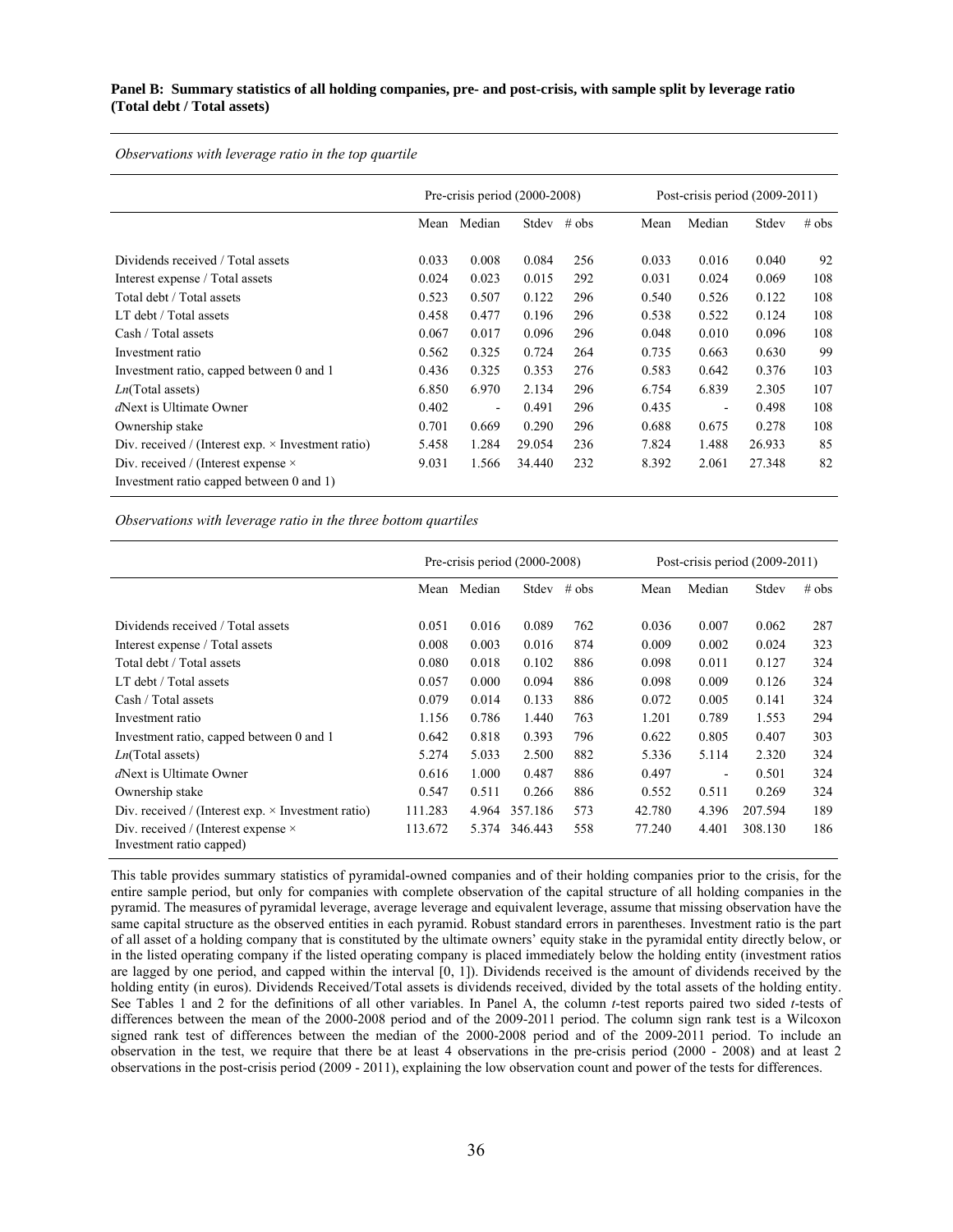### **Table 6: Determinants of dividend passed through to dominant owners, based on pyramidal leverage**

| Panel A: Summary statistics of dividend pass-through |  |  |  |
|------------------------------------------------------|--|--|--|
|------------------------------------------------------|--|--|--|

|                                        |        | Pre-crisis (2000-2008) |         | Post-crisis (2009 - 2011) |        |         |  |  |  |
|----------------------------------------|--------|------------------------|---------|---------------------------|--------|---------|--|--|--|
|                                        | Mean   | Median                 | $#$ obs | Mean                      | Median | $#$ obs |  |  |  |
|                                        |        |                        |         |                           |        |         |  |  |  |
| Dividend pass-through (DivPassThrough) | 0.5959 | 0.6636                 | 527     | 0.7073                    | 0.8338 | 146     |  |  |  |
| Pyramid leverage (average), lagged     | 0.1217 | 0.0029                 | 527     | 0.1300                    | 0.0012 | 146     |  |  |  |
| Pyramid leverage (equivalent), lagged  | 0.3794 | 0.3684                 | 527     | 0.4071                    | 0.3640 | 146     |  |  |  |
| Number of layers                       | 2.4573 | 2.0000                 | 527     | 2.6370                    | 2.0000 | 146     |  |  |  |
| Proportion missing entities            | 0.3060 | 0.0000                 | 527     | 0.3279                    | 0.0000 | 146     |  |  |  |

#### **Panel B: Regression analysis of dividend pass-through**

|                                          | Pyramidal leverage not lagged |                                                             | Pyramidal leverage lagged |              |  |  |  |  |
|------------------------------------------|-------------------------------|-------------------------------------------------------------|---------------------------|--------------|--|--|--|--|
|                                          | (1)                           | (2)                                                         | (3)                       | (4)          |  |  |  |  |
|                                          |                               | DivPassThrough DivPassThrough DivPassThrough DivPassThrough |                           |              |  |  |  |  |
| Number of layers                         | $-0.0710***$                  | $-0.0614***$                                                | $-0.0767***$              | $-0.0636***$ |  |  |  |  |
|                                          | (0.0117)                      | (0.0126)                                                    | (0.0108)                  | (0.0147)     |  |  |  |  |
| Pyramid leverage (average)               | $-0.346**$                    |                                                             | $-0.283$                  |              |  |  |  |  |
|                                          | (0.162)                       |                                                             | (0.179)                   |              |  |  |  |  |
| Pyramidal leverage (equivalent)          |                               | $-0.278***$                                                 |                           | $-0.267***$  |  |  |  |  |
|                                          |                               | (0.0880)                                                    |                           | (0.0984)     |  |  |  |  |
| Pyramid leverage (average) $\times$      |                               |                                                             |                           |              |  |  |  |  |
| $d$ PostCrisis                           | 0.00794                       |                                                             | $-0.130$                  |              |  |  |  |  |
|                                          | (0.207)                       |                                                             | (0.216)                   |              |  |  |  |  |
| Pyramidal leverage (equivalent) $\times$ |                               |                                                             |                           |              |  |  |  |  |
| dPostCrisis                              |                               | 0.196                                                       |                           | 0.101        |  |  |  |  |
|                                          |                               | (0.122)                                                     |                           | (0.120)      |  |  |  |  |
|                                          |                               |                                                             |                           |              |  |  |  |  |
| Observations                             | 872                           | 872                                                         | 673                       | 673          |  |  |  |  |
| R-squared                                | 0.145                         | 0.143                                                       | 0.173                     | 0.174        |  |  |  |  |

This table analyzes the fraction of the dividends that the ultimate owner in a pyramid-controlled company receives through the pyramidal structure, as a function of the combined debt service obligation of the pyramidal layer(s). DivPassThrough (or dividend passed through) is the fraction of the dividends that the operating company makes available to the dominant owner that is eventually received by the dominant owner, i.e. dividends received by the dominant owner / (dominant owner's combined ownership in the operating company × dividend paid by operating company). The measure of pyramidal leverage of the pyramid of holding companies is average leverage in equation (1) and (3), and equivalent leverage in equations  $(2)$ and (4). If the capital structure of a pyramidal entity is unknown, its value is replaced by the average of all the holdings in the same pyramid. If the capital structure of none of the holding companies can be observed, pyramidal leverage is assumed to be zero (in both measures of pyramidal leverage). Robust standard errors in parentheses. \*\*\*  $p < 0.01$ , \*\*  $p < 0.05$ , \*  $p <$ 0.1. See Tables 1 and 2 for other variable definitions.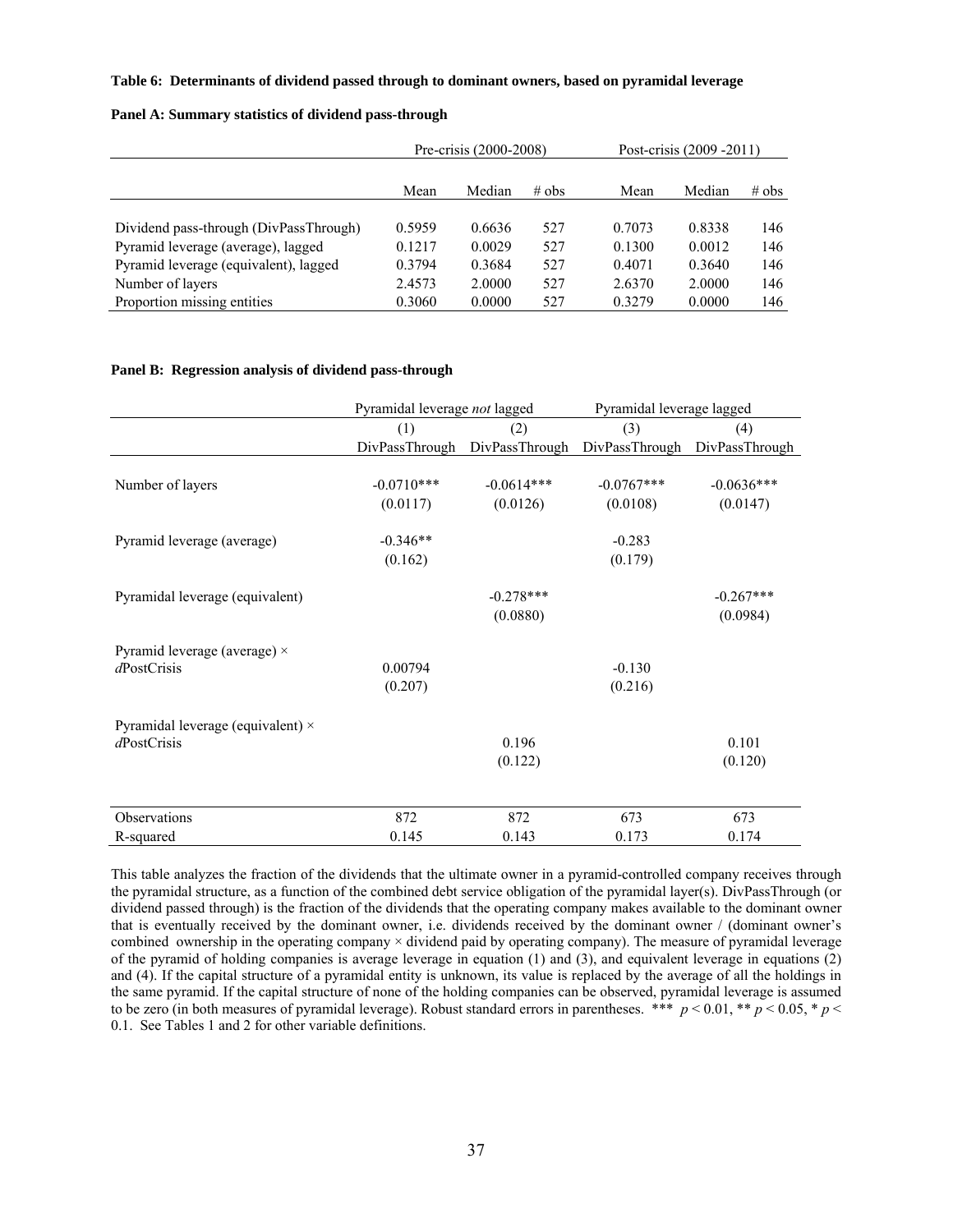| Pyramidal leverage, missing $= 0$                                           |                         | Pyramidal leverage (average) |                         | Pyramidal leverage (equivalent) |                           |                      |  |  |  |
|-----------------------------------------------------------------------------|-------------------------|------------------------------|-------------------------|---------------------------------|---------------------------|----------------------|--|--|--|
| Variables                                                                   | (1)                     | (2)                          | (3)                     | (4)                             | (5)                       | (6)                  |  |  |  |
|                                                                             | Div / TA                | Div / TA                     | Div / TA                | Div / TA                        | Div / TA                  | Div / TA             |  |  |  |
| Pyramidal Leverage                                                          | $-0.00200$              | $-0.00580$                   | $-0.00570$              | $-0.00295$                      | $-0.00214$                | $-0.00270$           |  |  |  |
|                                                                             | (0.00369)               | (0.00464)                    | (0.00496)               | (0.00425)                       | (0.00591)                 | (0.00604)            |  |  |  |
| Pyramidal Leverage $\times$ dPostCrisis                                     | 0.00685                 | $0.0203**$                   | $0.0151*$               | $0.0101*$                       | $0.0144*$                 | 0.00915              |  |  |  |
|                                                                             | (0.00502)               | (0.00999)                    | (0.00837)               | (0.00513)                       | (0.00774)                 | (0.00644)            |  |  |  |
| Leverage                                                                    | $-0.0216***$            | $-0.0344***$                 | $-0.0318***$            | $-0.0192***$                    | $-0.0326**$               | $-0.0294**$          |  |  |  |
|                                                                             | (0.00754)               | (0.0127)                     | (0.0103)                | (0.00640)                       | (0.0141)                  | (0.0116)             |  |  |  |
| Leverage $\times$ dPostCrisis                                               | $-0.00294$              | $-0.00378$                   | $-0.00253$              | $-0.00725$                      | $-0.0103$                 | $-0.0195$            |  |  |  |
|                                                                             | (0.0134)                | (0.0168)                     | (0.0159)                | (0.0146)                        | (0.0219)                  | (0.0238)             |  |  |  |
| Interest Coverage Ratio                                                     | 0.00007<br>(0.00005)    |                              |                         | 0.00007<br>(0.00005)            |                           |                      |  |  |  |
| $d$ Interest Coverage Ratio $\times$<br>Pyramidal Lev. $\times$ dPostCrisis | $-0.00533$<br>(0.00913) |                              |                         | $-0.00487$<br>(0.00561)         |                           |                      |  |  |  |
| Net Debt/EBITDA                                                             |                         | 0.000982*<br>(0.000554)      |                         |                                 | $0.00104*$<br>(0.000547)  |                      |  |  |  |
| $d(Net Debt/EBITDA) \times$<br>Pyramidal Lev. $\times$ dPostCrisis          |                         | $-0.0209**$<br>(0.00918)     |                         |                                 | $-0.00936**$<br>(0.00466) |                      |  |  |  |
| dLeverage $\times$ Pyramidal Lev. $\times$<br>dPostCrisis                   |                         |                              | $-0.00308$<br>(0.00973) |                                 |                           | 0.00686<br>(0.00734) |  |  |  |
| $d$ Loss                                                                    | 0.00637                 | 0.00889**                    | $0.0106*$               | 0.00657                         | $0.00893**$               | $0.0104*$            |  |  |  |
|                                                                             | (0.00415)               | (0.00433)                    | (0.00557)               | (0.00417)                       | (0.00439)                 | (0.00576)            |  |  |  |
| Control wedge                                                               | $-0.00059**$            | $-0.000642**$                | $-0.000546**$           | $-0.000643**$                   | $-0.000763**$             | $-0.000567*$         |  |  |  |
|                                                                             | (0.000262)              | (0.000285)                   | (0.000275)              | (0.000273)                      | (0.000349)                | (0.000327)           |  |  |  |
| Tobin's Q                                                                   | 0.00125                 | $0.00562*$                   | $0.00635**$             | 0.00127                         | $0.00556*$                | $0.00630**$          |  |  |  |
|                                                                             | (0.00214)               | (0.00302)                    | (0.00298)               | (0.00215)                       | (0.00302)                 | (0.00299)            |  |  |  |
| <b>ROA</b>                                                                  | $0.0968*$               | $0.235***$                   | $0.160**$               | $0.0956*$                       | $0.234***$                | $0.159*$             |  |  |  |
|                                                                             | (0.0552)                | (0.0881)                     | (0.0804)                | (0.0559)                        | (0.0885)                  | (0.0814)             |  |  |  |
| Annual share turnover                                                       | 0.00122                 | 0.000774                     | 0.00005                 | 0.00119                         | 0.000687                  | 0.000220             |  |  |  |
|                                                                             | (0.00178)               | (0.00249)                    | (0.00208)               | (0.00181)                       | (0.00259)                 | (0.00223)            |  |  |  |
| Ret. Earnings/TE                                                            | 0.00104                 | $-0.000243$                  | 0.000371                | 0.000978                        | 0.000238                  | 0.000763             |  |  |  |
|                                                                             | (0.00210)               | (0.00322)                    | (0.00314)               | (0.00212)                       | (0.00310)                 | (0.00309)            |  |  |  |
| Additional control variables                                                | Y                       | Y                            | Y                       | Y                               | Y                         | Y                    |  |  |  |
| Year and industry FE                                                        | Y                       | Y                            | Y                       | Y                               | Y                         | Y                    |  |  |  |
| Observations                                                                | 1,042                   | 1,006                        | 1,120                   | 1,042                           | 1,006                     | 1,120                |  |  |  |
| R-squared                                                                   | 0.296                   | 0.386                        | 0.318                   | 0.298                           | 0.384                     | 0.317                |  |  |  |

**Table 7: Determinants of dividend payouts for all firms - alternative definition of pyramidal leverage** 

Table 7 reproduces the estimation of Table 4, Panel B, with an alternative measure of pyramidal leverage: for both average leverage and equivalent leverage, instead of assuming that missing holding entities have the mean leverage, we now conservatively set their leverage to zero. Regressions explain the dividend payouts by the operating company for firms controlled by a pyramid. The independent variable is Dividends over Total Assets. Pyramidal leverage is measured by average leverage in equations (1) to (3), and equivalent leverage in equations (4) to (6) of each panel. Both panels include the same set of independent variables as does Table 4. The additional control variables not reported in the Table are : *Ln*(Assets), Cash and cash equivalents, Operating risk, and Sales Growth. Six industry dummies and year dummies are always included. Since we include year dummies, the dummy variable *d*PostCrisis for the three post-crisis years 2009-2001 is not included and only appears in the interaction terms. Robust standard errors in parentheses. \*\*\*  $p < 0.01$ , \*\*  $p < 0.05$ , \*  $p < 0.1$ . See Tables 1 and 2 for all variable definitions.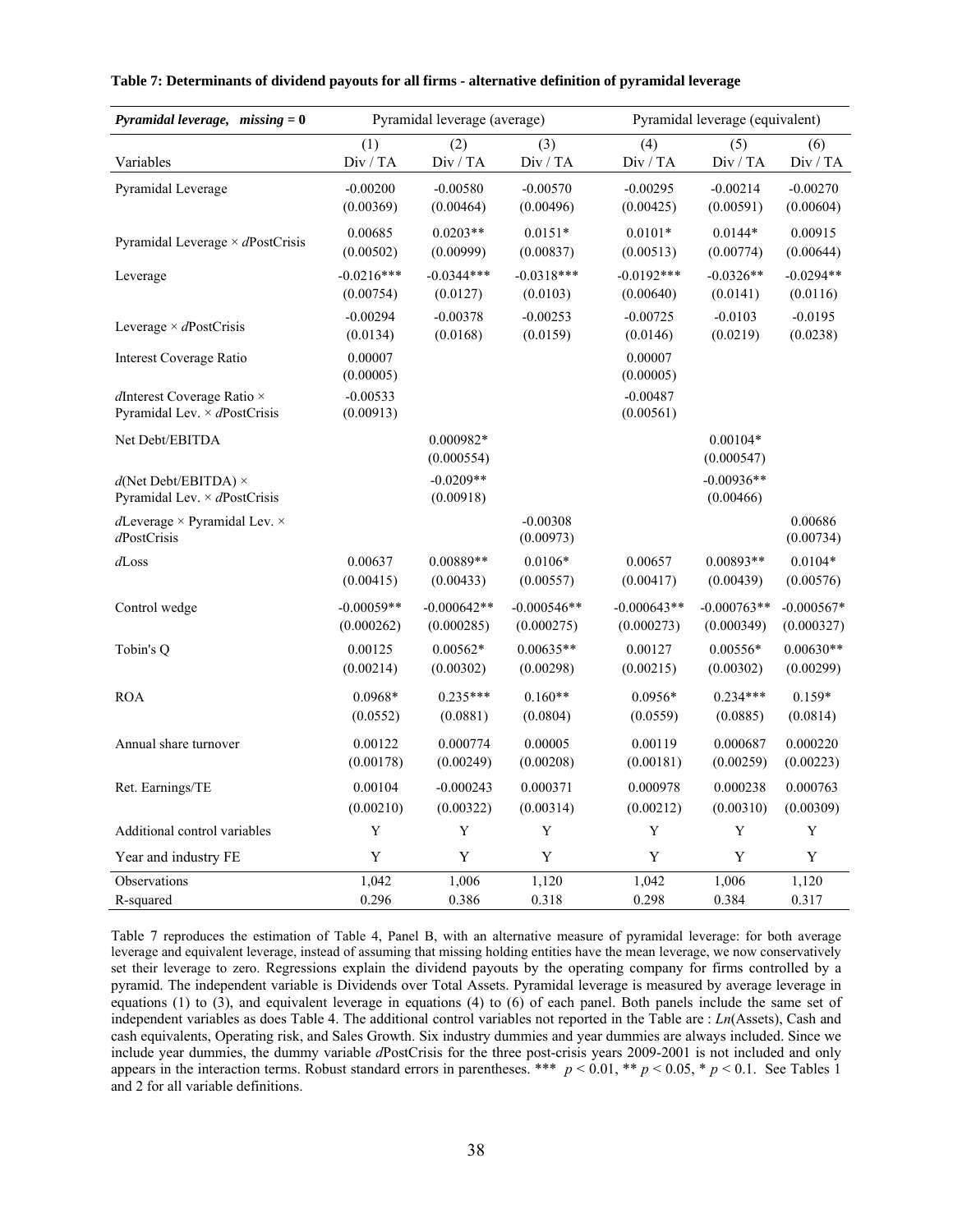| Pyramidal leverage, missing $= 0$                       |              | Pyramidal leverage not lagged                               | Pyramidal leverage lagged |              |  |  |  |
|---------------------------------------------------------|--------------|-------------------------------------------------------------|---------------------------|--------------|--|--|--|
|                                                         | (1)          | (2)                                                         | (3)                       | (4)          |  |  |  |
|                                                         |              | DivPassThrough DivPassThrough DivPassThrough DivPassThrough |                           |              |  |  |  |
|                                                         |              |                                                             |                           |              |  |  |  |
| Number of layers                                        | $-0.0716***$ | $-0.0610***$                                                | $-0.0765***$              | $-0.0621***$ |  |  |  |
|                                                         | (0.0116)     | (0.0127)                                                    | (0.0107)                  | (0.0148)     |  |  |  |
| Pyramid leverage (average)                              | $-0.354**$   |                                                             | $-0.330*$                 |              |  |  |  |
|                                                         | (0.167)      |                                                             | (0.187)                   |              |  |  |  |
| Pyramidal leverage (equivalent)                         |              | $-0.282***$                                                 |                           | $-0.286***$  |  |  |  |
|                                                         |              | (0.0904)                                                    |                           | (0.101)      |  |  |  |
| Pyramid leverage (average) $\times$ dPostCrisis         | $-0.101$     |                                                             | $-0.124$                  |              |  |  |  |
|                                                         | (0.214)      |                                                             | (0.232)                   |              |  |  |  |
|                                                         |              | 0.172                                                       |                           | 0.0981       |  |  |  |
| Pyramidal leverage (equivalent) $\times$<br>dPostCrisis |              | (0.126)                                                     |                           | (0.123)      |  |  |  |
|                                                         |              |                                                             |                           |              |  |  |  |
| Observations                                            | 872          | 872                                                         | 673                       | 673          |  |  |  |
| R-squared                                               | 0.145        | 0.143                                                       | 0.173                     | 0.174        |  |  |  |

### **Table 8: Determinants of dividends pass-through - alternative definition of pyramidal leverage**

In this table, we reproduce the estimation of Table 6 Panel B with an alternative measure of pyramidal leverage; for average leverage and equivalent leverage, instead of assuming that missing holding entities have the mean leverage, we now conservatively set their leverage to zero. Robust standard errors in parentheses. \*\*\*  $p < 0.01$ , \*\*  $p < 0.05$ , \*  $p < 0.1$ . See Tables 1 and 2 for variable definitions.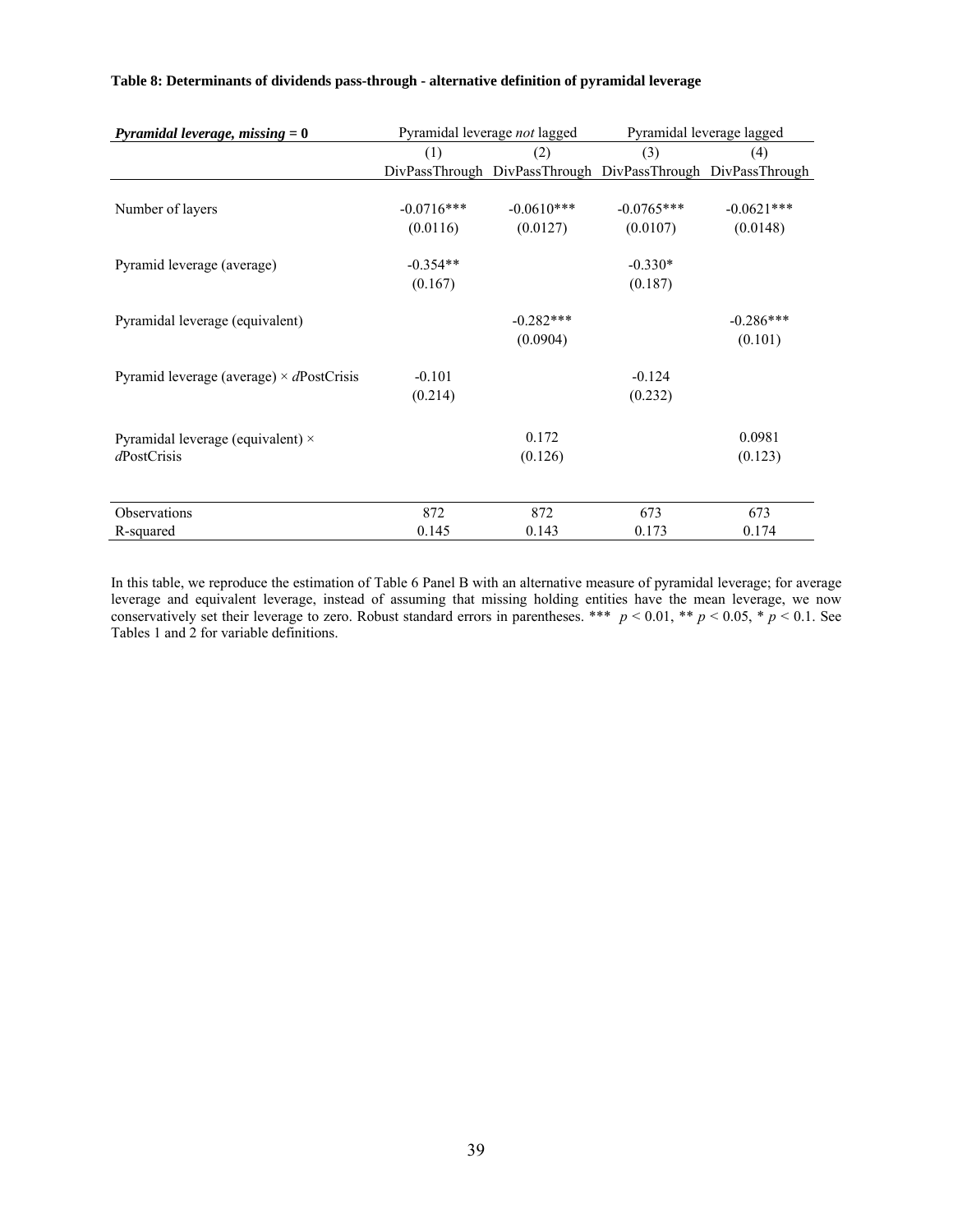

Stylized example in which Ms. *X* holds a 70% equity stake in *HoldCo*2*, HoldCo*2 holds a 60% stake in *HoldCo*1, and *HoldCo*1 holds a 30% stake in *OpCo*. *HoldCo*2 is financed with 80% equity and 20% debt, *HoldCo*1 with 65% equity and 35% debt, and OpCo with 90% equity and 10% debt.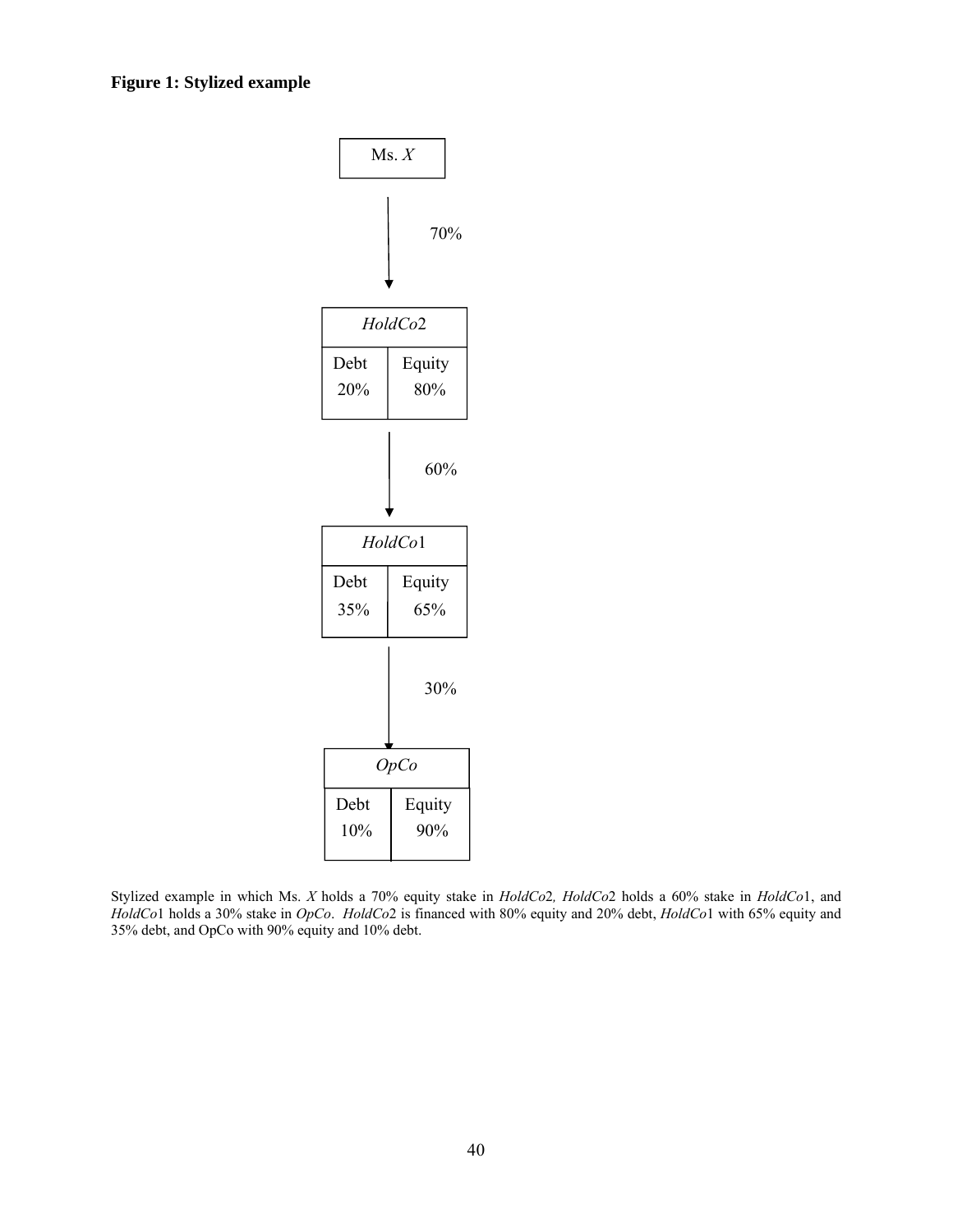### **Appendix A: Full Algorithms for the Equivalent Leverage and Control Wedge**

To correctly identify dominant owners and their control and cash flow rights, we first identify for each company all direct equity stakes in excess of 5%. We then determine whether the entities owning these blocks of shares are directly or indirectly owned by other shareholders or entities with stakes in excess of 5%. This process is iterated until we reach the ultimate owners.26 For the set of *N* entities found in this process, including ultimate owners and the operating company, we denote the equity stake of entity *i* in entity *j* by  $a_{ij}$ . Let  $A = (a_{ij})$  be the *NxN*-matrix of all shareholdings in the pyramid, including those of ultimate owners. We place the operating company in the last position, so that  $\alpha_{iN}$  denotes entity *i*'s stake in the operating company. Let  $a_k$  be the column vector of direct stockholdings of ultimate shareholder  $k$  in the  $N$  entities. Then the cash flow rights  $f_k$  of ultimate shareholder  $k$  in all entities are consistently defined by the vector: $27$ 

$$
\mathbf{f}_k = (\mathbf{I} \cdot \mathbf{A})^{-1} \mathbf{a}_k,
$$

where **I** is the identity matrix. The *N*-th element of this vector,  $f_{kN}$ , denotes shareholder  $k$ 's level of cash flow rights in the operating firm. For example, if the pyramid consists only of a single control chain of vertically stacked entities (as in the Section 2.2 example), this algorithm determines  $f_{kN}$  simply as the product of all ownership stakes along this control chain,  $f_{kN} = \prod_{i=k,...,N-1} \alpha_{i,i+1}$  $f_{kN} = \prod_{i=k,\dots,N-1} \alpha_{i,i+1}$ . If the ultimate owner

is linked to the operating company via multiple but disjointed control chains, the algorithm will calculate the product of ownership stakes along each control chain and then add these products to obtain  $f_{kN}$ <sup>28</sup> Following Almeida et al. (2011), we capture the discontinuous character of control rights by introducing a threshold that indicates the level of control above which the shareholder is said to assume absolute control; we also fix its value at 50%. Adopting this majority rule, we convert effective control rights (i.e. the sum of direct and indirect voting rights in a company) of greater than 50% in any entity into full control of 100%. The other stakes are then allocated zero control rights. Formally, we redefine the control right stake of owner *k* in entity *j* as:

$$
c_{kj} = \begin{cases} 1 & \text{if } f_{kj} > 0.5\\ 0 & \text{if } \exists i \neq k, f_{ij} > 0.5\\ f_{kj} & \text{otherwise} \end{cases}
$$

l

This algorithm must be applied iteratively, by replacing  $f_{kj}$  by  $c_{kj}$  for all ultimate owners and repeating the algorithm until the procedure converges to a vector **c***k*, which in our sample it does in all cases after

<sup>&</sup>lt;sup>26</sup> For ultimate owners identified in this procedure, we also record share stakes smaller than 5% that they hold in the operating company or in another entity.

 $^{27}$  This procedure is used and explained e.g. in Almeida et al. (2011) and Chapelle and Szafarz (2005). It follows the classical example of input-output analysis and can handle any level of pyramidal complexity.

 $28$  The matrix approach is only needed to properly define ownership rights in more complex pyramidal structures, such as cross-holdings, and it handles any level of complexity consistently. For the implementation of the matrix algorithm, we use a consistent and conventional procedure to resolve possible conflicts and to assign the appropriate stake to the applicable control chain, by checking whether a particular stake occurs twice and then stopping tracing.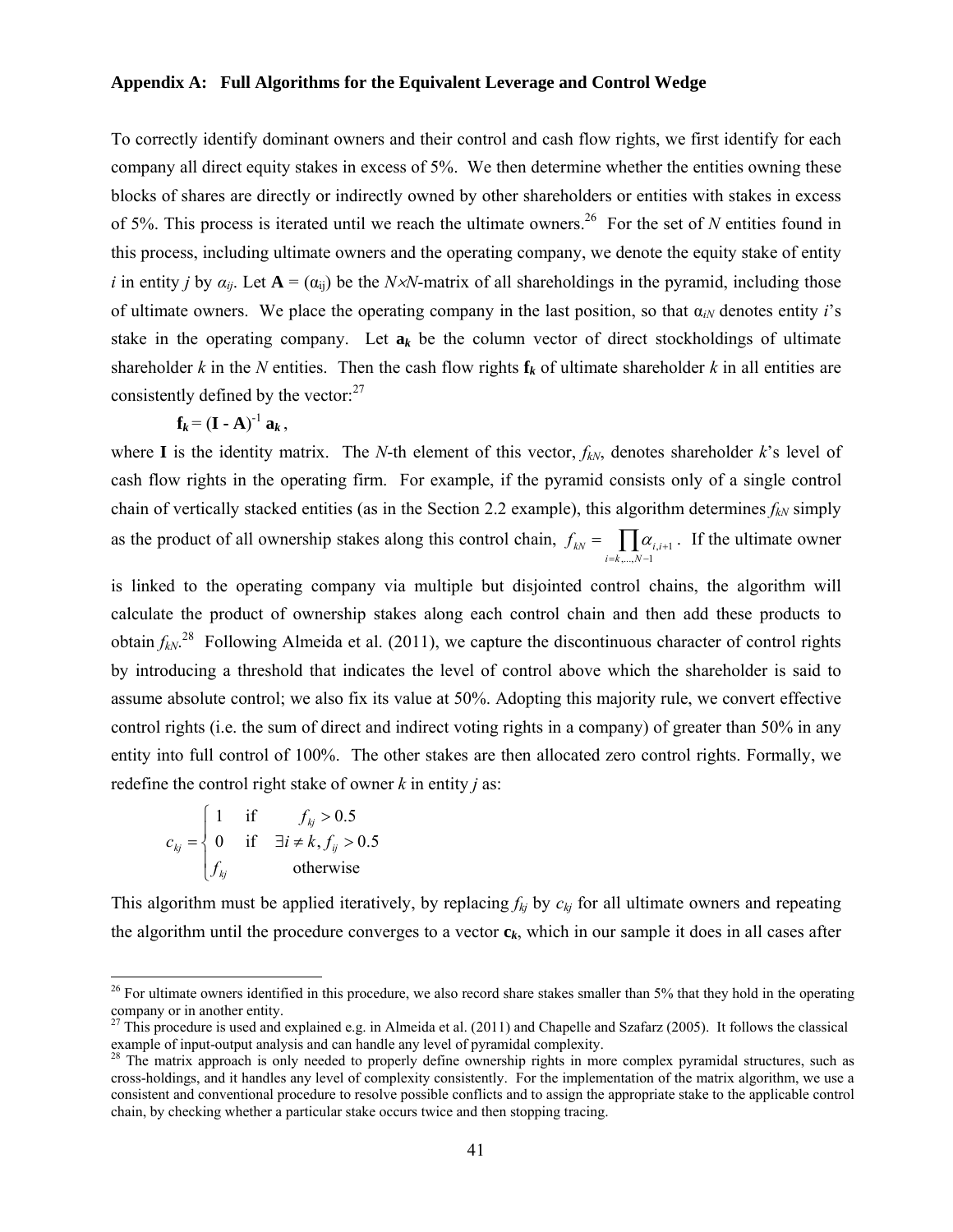only a few rounds.<sup>29</sup> After the iterative process converges,  $c_{kN}$ , the *N*-th element in the vector  $c_k$ , denotes shareholder  $k$ 's level of control rights in the operating firm.<sup>30</sup> We define the control wedge of owner *k* as:

$$
Control Wedge_k = \frac{c_{kN}}{f_{kN}}.
$$

We calculate *equivalent leverage* in complex pyramids as follows. Let *li* denote the leverage ratio (1 equity/total assets) of entity *i* ( $l_i = 0$  for ultimate owners). We define  $\beta_{ij} = \alpha_{ij} \cdot (1 - l_i)$  as the debtadjusted cash flow right of entity *i* after receiving dividends from entity *j* and paying its debt service. Let  $\mathbf{B} = (\beta_{ii})$  be the *NxN*-matrix of all debt-adjusted cash flow rights in the pyramid, and  $\mathbf{b}_k$  as the vector of debt-adjusted cash flow rights of shareholder *k*. Following the same procedure as for unadjusted cash flow rights, we obtain the vector  $\mathbf{d}_k = (\mathbf{I} \cdot \mathbf{B})^{-1} \mathbf{b}_k$ , where the *N*-th element  $d_{kN}$  denotes shareholder  $k$ 's level of debt-adjusted cash flow rights in the operating firm. That is, we decompose  $f_{kN}$ introduced above into two components:  $f_{kN}$  -  $d_{kN}$  is the part that is consumed by debt service obligations, and  $d_{kN}$  is the part that is left for the ultimate owner. Taking into account that we need to scale by the aggregate cash flow rights, we define the equivalent leverage of ultimate owner *k* as:

$$
\text{Equivalent pyramidal leverage}_{k} = \frac{f_{kN} - d_{kN}}{f_{kN}}.
$$

To provide some intuition for this matrix expression, in the case where there are just two distinct control chains (but there are no crossholdings or loops), this expression can be written as:

Equivalent pyramidal leverage<sub> $k$ </sub> =

$$
\frac{f_{kN}-d_{kN}}{f_{kN}} = \frac{\prod_{i=k,\dots,N-1} a_{i,i+1}}{m-k+1,\dots,N-1} \left(l_m \prod_{n=m+1,\dots,N} (1-l_n)\right) + \prod_{i=k,\dots,N-1} \alpha_{i,i+1} \sum_{m-k+1,\dots,N-1} \left(l_m \prod_{n=m+1,\dots,N} (1-l_n)\right)}{d_{kN} \prod_{i=k,\dots,N-1} \alpha_{i,i+1} + \prod_{i=k,\dots,N-1} \alpha_{i,i+1}}
$$

Obviously, in the case of a single control chain (as in the Section 2.2 example), there is a single product of equity stakes,  $\prod_{i=k,\dots,N-1} a_i$  $\ddot{}$  $,..., N-1$  $, i+1$  $i = k, \ldots, N$  $\alpha_{i,i+1}$ , that cancels out from both the numerator and denominator, and we are left with the expression given in Section 2.2.

<sup>&</sup>lt;sup>29</sup> The iteration is only needed if an ultimate owner *k* has several, direct or indirect, holdings in an entity *j*; if their sum  $f_{kj}$ exceeds 0.5, the algorithm will convert  $f_{kj}$  to  $c_{kj} = 1$ , which in turn may lead the combined holdings of owner *k* in another entity *m* to exceed 0.5 and hence trigger the next round of conversions, etc.

<sup>&</sup>lt;sup>30</sup> It is instructive to compare this measure of control rights to the widely used weakest link rule (see La Porta, Lopez-de-Silanes, and Shleifer, 1999). In a single control chain such as in the Figure 1 example, the weakest link equates control rights with the smallest equity stake along the chain, thus implicitly converting the control rights of all other links to 100% similar to our rule. Since this conversion, however, also applies to equity stakes smaller than 50% but larger than the weakest link, the weakest link rule often leads to assigning larger control rights to dominant owners than our rule does. The control rights assigned by the weakest link rule are not always larger in the case of multiple and complex control chains.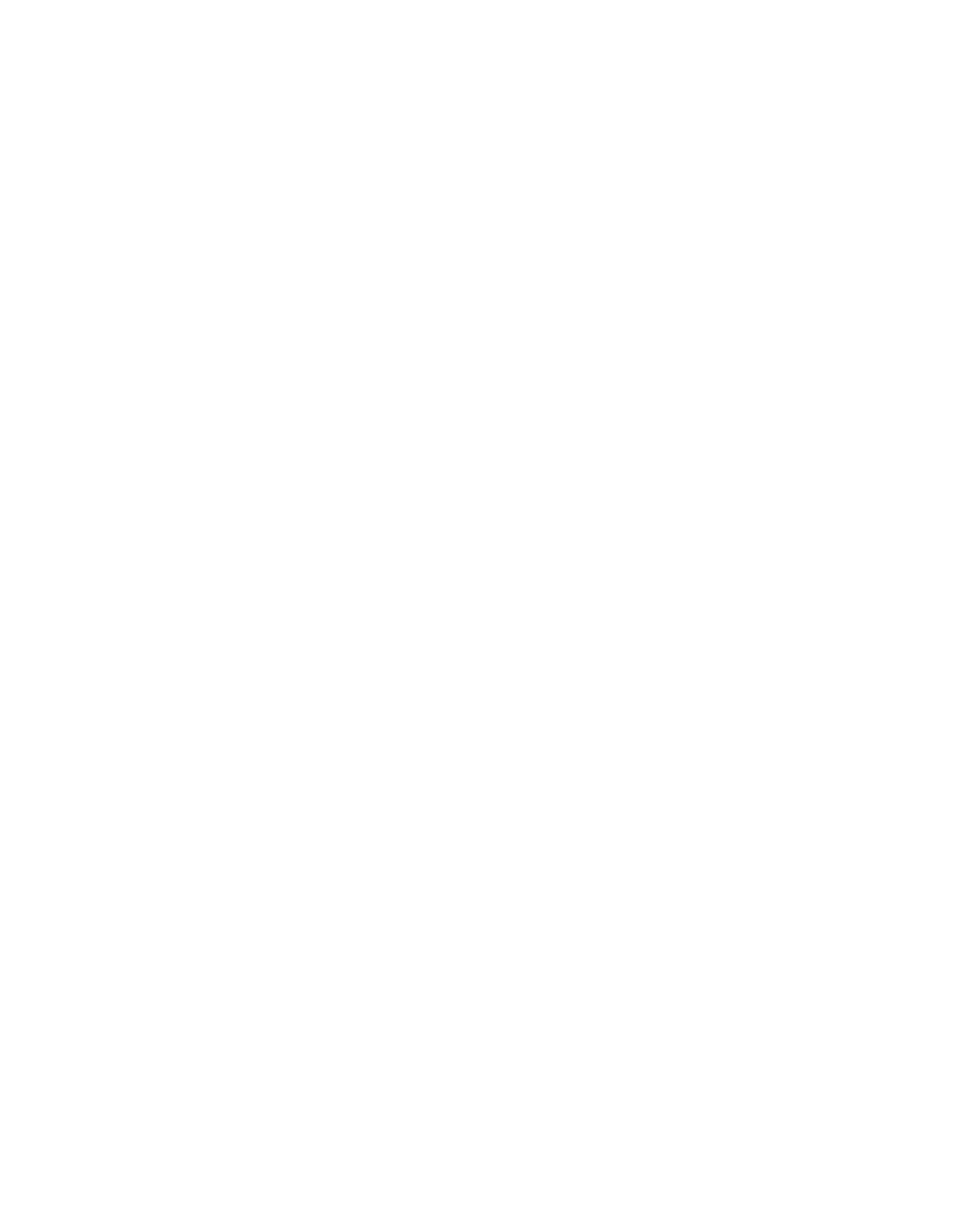# **Internet Appendix to "Blockholder Leverage and Payout Policy: Evidence from French Holding Companies"**

October 2019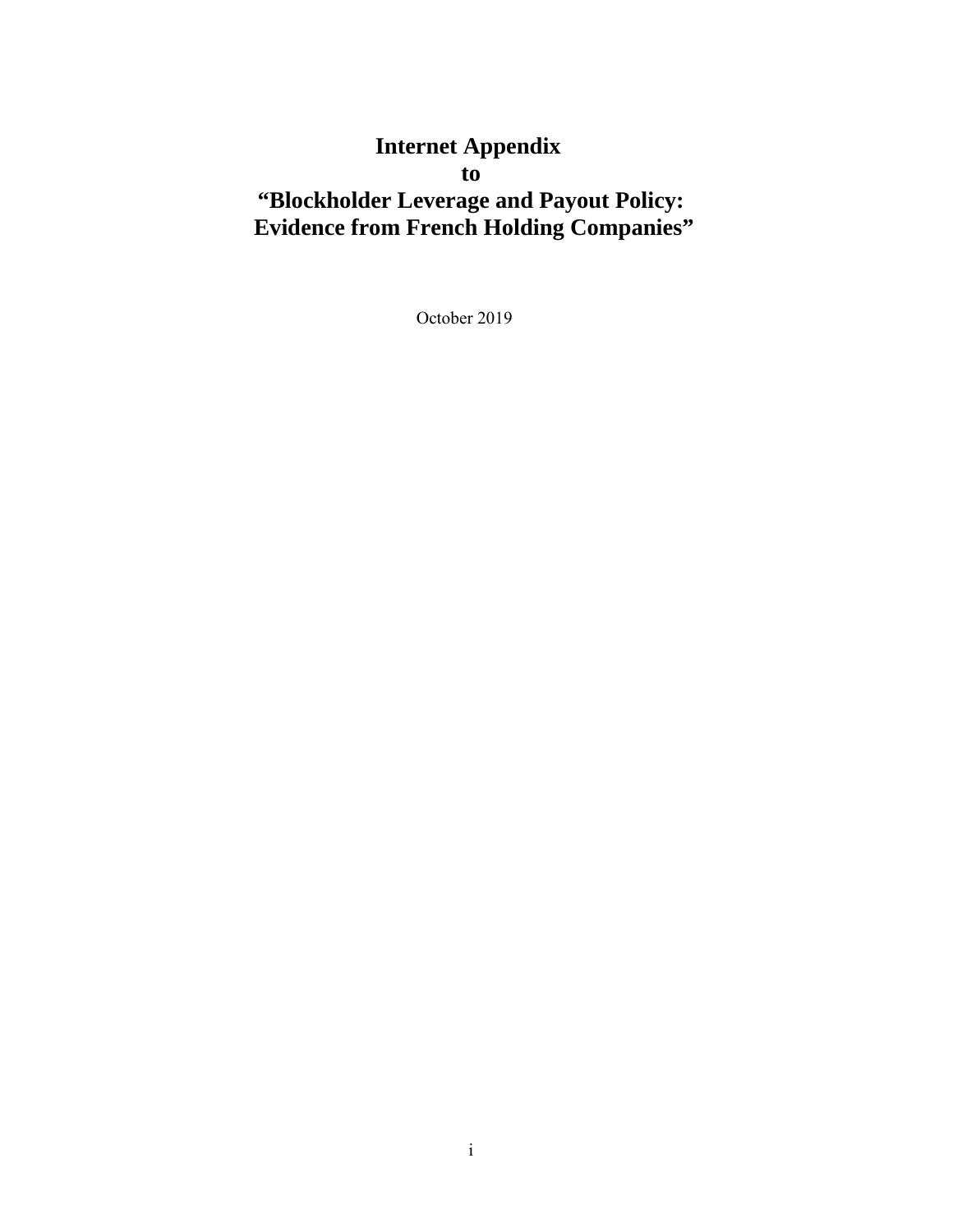# **Table IA.1: Investment regressions**

| Pyramidal leverage, missing $= 0$             |             |             |
|-----------------------------------------------|-------------|-------------|
|                                               | (1)         | (2)         |
| <b>VARIABLES</b>                              | Capex       | Capex       |
| Tobin's Q                                     | $0.0706***$ | $0.0697***$ |
|                                               | (0.0176)    | (0.0176)    |
|                                               |             |             |
| Cash flow                                     | $0.495**$   | $0.491**$   |
|                                               | (0.201)     | (0.204)     |
| Dividend / Cash flow                          | $-0.101**$  | $-0.0990**$ |
|                                               | (0.0467)    | (0.0481)    |
|                                               |             |             |
| Pyramidal leverage (average)                  | $-0.0245$   |             |
|                                               | (0.0698)    |             |
| Pyramidal leverage (equivalent)               |             | $-0.0315$   |
|                                               |             | (0.0412)    |
| Pyramidal leverage (average) * dPostCrisis    | 0.128       |             |
|                                               | (0.0812)    |             |
|                                               |             |             |
| Pyramidal leverage (equivalent) * dPostCrisis |             | 0.0343      |
|                                               |             | (0.0585)    |
| Other control variables                       | Y           | Y           |
| Year and industry FE                          | Y           | Y           |
| Observations                                  | 1,087       | 1,087       |
| R-squared                                     | 16.6%       | 16.4%       |

In this table, we test whether there is a significant change in investment expenditures (capex) after the crisis, as a function of pyramidal leverage. Robust standard errors in parentheses. \*\*\* *p* < 0.01, \*\* *p* < 0.05, \* *p* < 0.1. See Tables 1 and 2 for variable definitions.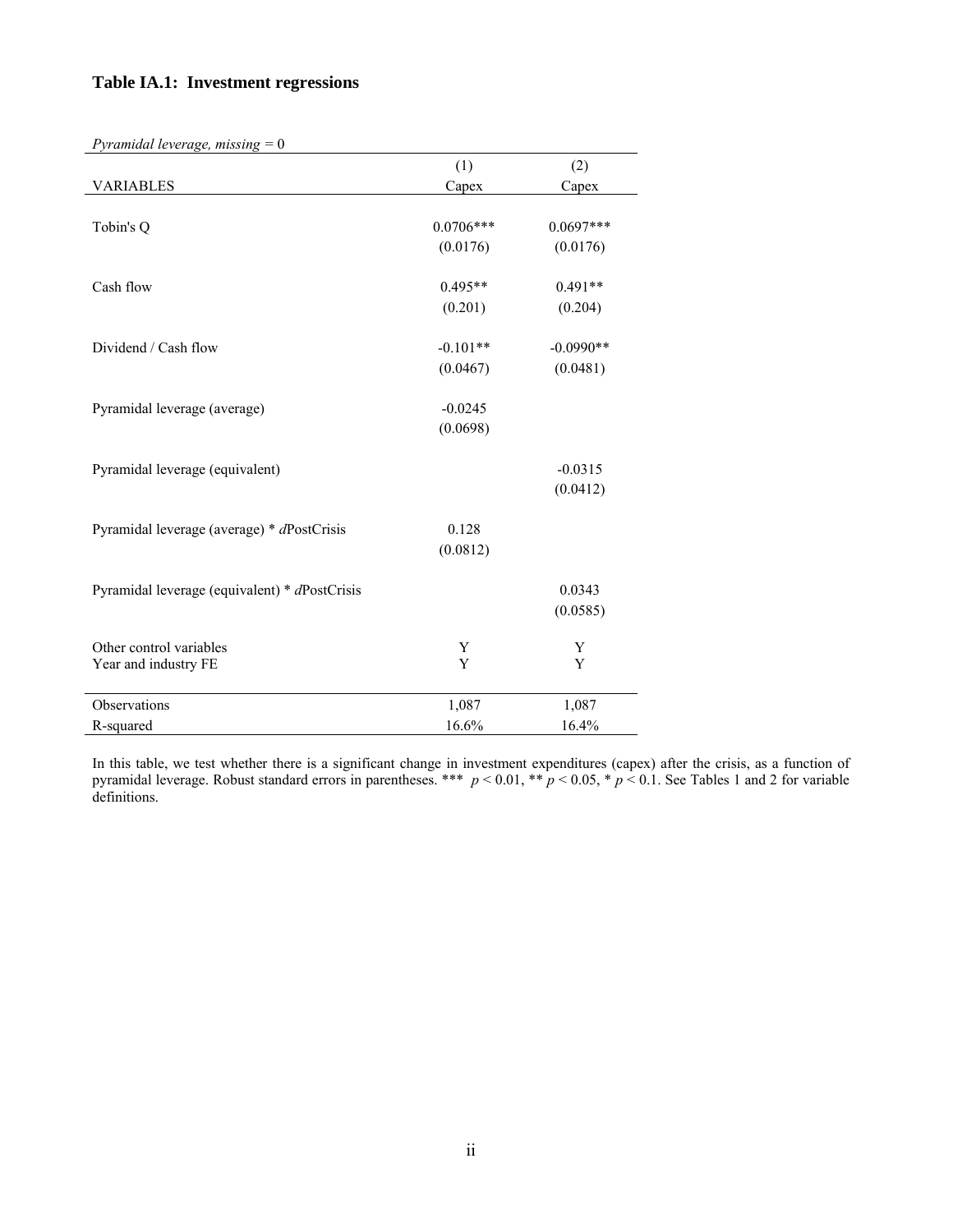|                                         | (1)                   | (2)                   | (3)                    | (4)                    | (5)                    | (6)                    |
|-----------------------------------------|-----------------------|-----------------------|------------------------|------------------------|------------------------|------------------------|
| Variables                               | Div/Sales             | Div/Sales             | Div/Sales              | Div/CF                 | Div/CF                 | Div/CF                 |
| Pyramidal leverage                      | $-0.0421***$          | $-0.0425**$           | $-0.0411**$            | $-0.0333$              | $-0.0224$              | $-0.0231$              |
|                                         | (0.0150)              | (0.0163)              | (0.0159)               | (0.0394)               | (0.0416)               | (0.0415)               |
| Leverage                                | $-0.0116$             | $-0.0181$             | $-0.0150$              | $-0.213***$            | $-0.188***$            | $-0.188***$            |
| Ln (assets)                             | (0.0322)<br>0.00552   | (0.0332)<br>0.00446   | (0.0334)<br>0.00547    | (0.0605)<br>$0.0168**$ | (0.0663)<br>$0.0170**$ | (0.0663)<br>$0.0166**$ |
| Cash and equivalents                    | (0.00367)<br>0.0950   | (0.00332)<br>0.0771   | (0.00373)<br>0.0851    | (0.00701)<br>0.185     | (0.00672)<br>0.198     | (0.00745)<br>0.197     |
| $d$ Loss                                | (0.0612)<br>$0.0184*$ | (0.0646)<br>$0.0197*$ | (0.0632)<br>$0.0211*$  | (0.137)<br>$-0.0295$   | (0.134)<br>$-0.0187$   | (0.134)<br>$-0.0168$   |
| Operating risk                          | (0.0103)<br>$0.393**$ | (0.0113)<br>$0.423*$  | (0.0115)<br>$0.438*$   | (0.0401)<br>0.162      | (0.0439)<br>0.423      | (0.0447)<br>0.410      |
|                                         | (0.196)               | (0.222)               | (0.226)                | (0.388)                | (0.474)                | (0.480)                |
| Growth                                  | $-0.0244$             | $-0.0264$             | $-0.0275$              | $-0.0589*$             | $-0.0602*$             | $-0.0606*$             |
|                                         | (0.0177)              | (0.0178)              | (0.0181)               | (0.0352)               | (0.0362)               | (0.0361)               |
| Control wedge                           | 0.00498               | 0.00515               | 0.00500                | 0.00493                | 0.00484                | 0.00487                |
|                                         | (0.00475)             | (0.00483)             | (0.00474)              | (0.00590)              | (0.00583)              | (0.00583)              |
| Tobin's Q                               | 0.00495               | $-0.0009$             | $-0.0004$              | 0.0114                 | 0.00920                | 0.00873                |
|                                         | (0.0132)              | (0.0104)              | (0.0104)               | (0.0136)               | (0.0141)               | (0.0141)               |
| <b>ROA</b>                              | $0.328***$            | $0.383***$            | $0.383***$             | 0.112                  | 0.0217                 | 0.0263                 |
|                                         | (0.114)               | (0.143)               | (0.143)                | (0.213)                | (0.323)                | (0.324)                |
| Pyramidal leverage $\times$ dPostCrisis | $0.0409**$            | $0.0394**$            | $0.0416**$             | $0.111*$               | $0.111*$               | $0.107*$               |
|                                         | (0.0187)              | (0.0183)              | (0.0184)               | (0.0624)               | (0.0631)               | (0.0628)               |
| Leverage $\times$ dPostCrisis           | 0.00630               | 0.00754               | 0.0112                 |                        |                        |                        |
|                                         | (0.0398)              | (0.0437)              | (0.0432)               |                        |                        |                        |
| Liquidity                               | $-0.0193*$            |                       | $-0.0158$              | $-0.0136$              |                        | 0.00871                |
| Retained earnings / Total equity        | (0.0106)              | $-0.00017$            | (0.0107)<br>$-0.00074$ | (0.0297)               | 0.0419                 | (0.0283)<br>0.0436     |
|                                         |                       | (0.00848)             | (0.00838)              |                        | (0.0303)               | (0.0305)               |
| Year and industry FE                    | $\mathbf Y$           | Y                     | $\mathbf Y$            | $\mathbf Y$            | $\mathbf Y$            | Y                      |
| Observations                            | 1,151                 | 1,101                 | 1,100                  | 1,126                  | 1,077                  | 1,076                  |
| R-squared                               | 0.134                 | 0.142                 | 0.142                  | 0.133                  | 0.141                  | 0.142                  |

**Table IA.2: Alternative dividend variables** 

This table follows our main regression of Table 4, Panel A, but uses alternative measures for the left-hand side variable: Dividend/Sales (Div/Sales) in columns (1) to (3), and Dividend/Cash Flow (Div/CF) in columns (4) to (6). Pyramidal leverage used in the regressions reported in this table is pyramidal leverage (average). Robust standard errors in parentheses. \*\*\* *p* < 0.01, \*\*  $p < 0.05$ , \*  $p < 0.1$ . See Tables 1 and 2 for variable definitions.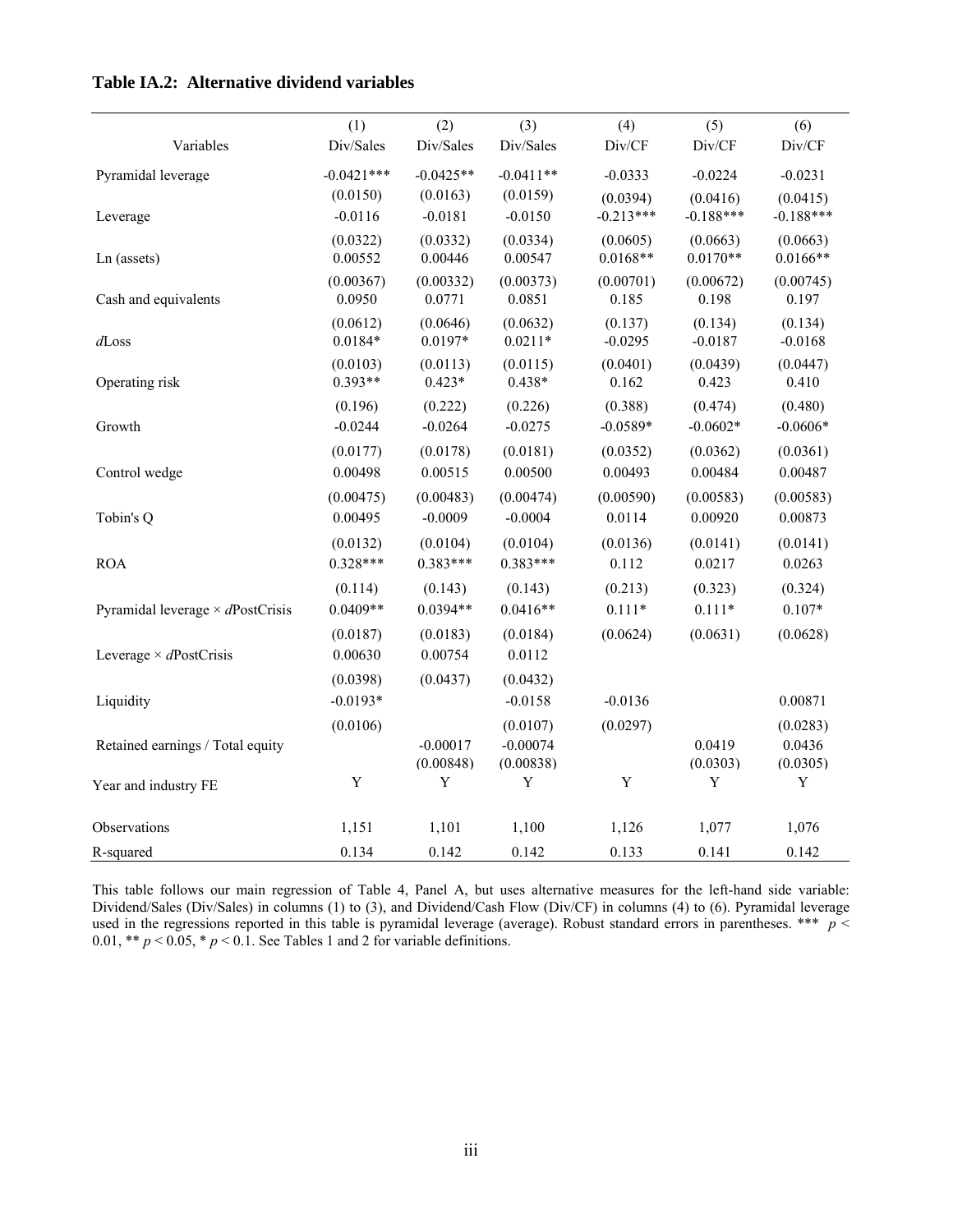### **Table IA.3 : Summary statistics pyramid-owned companies and holding companies**

|                                                                |        | Pre-crisis period (2000-2008) |        |       | Post-crisis period $(2009-2011)$ |                          |         |         |  |  |  |
|----------------------------------------------------------------|--------|-------------------------------|--------|-------|----------------------------------|--------------------------|---------|---------|--|--|--|
|                                                                | Mean   | Median                        | Stdev  | # obs | Mean                             | Median                   | Stdev   | $#$ obs |  |  |  |
| <b>Financials</b>                                              |        |                               |        |       |                                  |                          |         |         |  |  |  |
| Dividend / Total assets                                        | 0.020  | 0.012                         | 0.040  | 540   | 0.014                            | 0.007                    | 0.023   | 184     |  |  |  |
| Dividend / Cash flows                                          | 0.201  | 0.158                         | 0.224  | 517   | 0.186                            | 0.120                    | 0.236   | 178     |  |  |  |
| $Ln(Total$ assets)                                             | 6.464  | 6.442                         | 2.160  | 540   | 6.796                            | 6.899                    | 2.110   | 184     |  |  |  |
| Leverage ratio                                                 | 0.229  | 0.232                         | 0.162  | 540   | 0.242                            | 0.224                    | 0.182   | 184     |  |  |  |
| Sales growth                                                   | 0.117  | 0.100                         | 0.302  | 502   | 0.000                            | 0.033                    | 0.290   | 177     |  |  |  |
| Operational risk                                               | 0.036  | 0.022                         | 0.038  | 540   | 0.039                            | 0.028                    | 0.041   | 184     |  |  |  |
| Loss                                                           | 0.119  | $\overline{\phantom{a}}$      | 0.324  | 540   | 0.234                            | $\overline{\phantom{a}}$ | 0.424   | 184     |  |  |  |
| Capex                                                          | 0.295  | 0.269                         | 0.250  | 473   | 0.270                            | 0.223                    | 0.240   | 167     |  |  |  |
| Tobin's O                                                      | 1.477  | 1.205                         | 0.856  | 539   | 1.163                            | 1.031                    | 0.406   | 184     |  |  |  |
| Cash flow                                                      | 0.083  | 0.075                         | 0.100  | 540   | 0.063                            | 0.055                    | 0.075   | 184     |  |  |  |
| Direct ownership                                               | 0.372  | 0.326                         | 0.202  | 540   | 0.389                            | 0.341                    | 0.220   | 184     |  |  |  |
| Control wedge                                                  | 2.215  | 1.659                         | 2.262  | 540   | 2.648                            | 1.769                    | 3.951   | 184     |  |  |  |
| Pyramidal leverage (average)                                   | 0.198  | 0.136                         | 0.293  | 539   | 0.229                            | 0.165                    | 0.271   | 184     |  |  |  |
| Pyramidal leverage (equivalent)                                | 0.435  | 0.409                         | 0.327  | 539   | 0.483                            | 0.489                    | 0.308   | 184     |  |  |  |
| Number of layers                                               | 2.620  | 2.000                         | 1.608  | 540   | 2.728                            | 2.000                    | 1.650   | 184     |  |  |  |
| Proportion of missing entities                                 |        |                               |        | 540   |                                  |                          |         | 184     |  |  |  |
| Financial constraints, stock market liquidity, firm life cycle |        |                               |        |       |                                  |                          |         |         |  |  |  |
| Interest coverage ratio                                        | 28.180 | 5.098                         | 86.716 | 491   | 35.522                           | 4.980                    | 113.271 | 173     |  |  |  |
| Net debt / EBITDA                                              | 1.943  | 1.226                         | 2.704  | 482   | 2.456                            | 1.314                    | 3.303   | 161     |  |  |  |
| Annual share turnover                                          | 0.235  | 0.098                         | 0.361  | 540   | 0.314                            | 0.086                    | 0.492   | 183     |  |  |  |
| Retained earnings / Total equity                               | 0.535  | 0.622                         | 0.382  | 519   | 0.591                            | 0.701                    | 0.403   | 174     |  |  |  |

#### **Panel B: Summary statistics holding companies in pyramids, pyramids with complete information only**

|                                          |       | Pre-crisis (2000-2008) |     | Post-crisis (2009-2011) |        |         |  |  |
|------------------------------------------|-------|------------------------|-----|-------------------------|--------|---------|--|--|
|                                          | Mean  | Median $# obs$         |     | Mean                    | Median | $#$ obs |  |  |
| Dividends received / Total assets        | 0.041 | 0.013                  | 770 | 0.033                   | 0.007  | 281     |  |  |
| Interest expense / Total assets          | 0.012 | 0.007                  | 770 | 0.012                   | 0.005  | 281     |  |  |
| Total debt / Total assets                | 0.190 | 0.102                  | 770 | 0.196                   | 0.080  | 281     |  |  |
| LT debt / Total assets                   | 0.164 | 0.031                  | 770 | 0.195                   | 0.063  | 281     |  |  |
| Cash / Total assets                      | 0.069 | 0.012                  | 770 | 0.059                   | 0.007  | 281     |  |  |
| Investment ratio                         | 1.012 | 0.651                  | 770 | 1.136                   | 0.813  | 281     |  |  |
| Investment ratio, capped between 0 and 1 | 0.597 | 0.651                  | 770 | 0.639                   | 0.813  | 281     |  |  |
| $Ln(Total$ assets)                       | 5.641 | 5.207                  | 770 | 5.620                   | 5.175  | 281     |  |  |
| <i>d</i> Next is Ultimate Owner          | 0.626 | 1.000                  | 770 | 0.534                   | 1.000  | 281     |  |  |
| Ownership stake                          | 0.565 | 0.517                  | 770 | 0.583                   | 0.553  | 281     |  |  |

In this table, we provide additional summary statistics on pyramidal-owned companies and of their holding companies for the entire sample period, in addition to the summary statistics provided in Table 5. Panel A and Panel B of this table only include holding companies for companies with complete observation of the pyramidal variables, in contrast to Table 5, Panel A and Panel B, that includes all companies, including companies with incomplete observation of the pyramidal entities. See Tables 1 and 2 for variable definitions.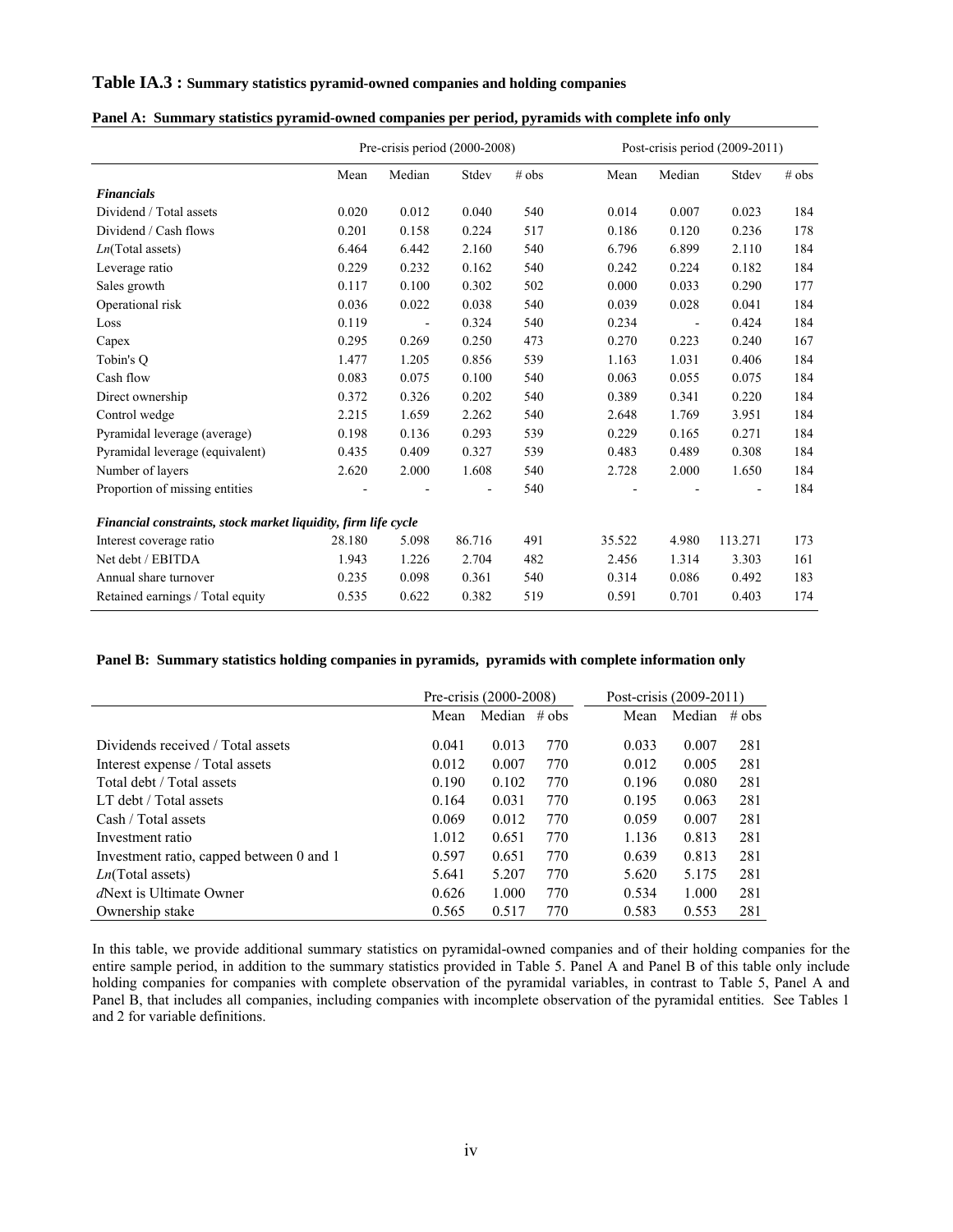|                                                    |        | Observations with top quartile pyramidal average leverage |        |       |        |                         |        |         |        | Observations with bottom three quartiles pyramidal average leverage |        |         |                          |                         |         |         |
|----------------------------------------------------|--------|-----------------------------------------------------------|--------|-------|--------|-------------------------|--------|---------|--------|---------------------------------------------------------------------|--------|---------|--------------------------|-------------------------|---------|---------|
|                                                    |        | Pre-crisis (2000-2008)                                    |        |       |        | Post-crisis (2009-2011) |        |         |        | Pre-crisis (2000-2008)                                              |        |         |                          | Post-crisis (2009-2011) |         |         |
|                                                    |        | Mean Median                                               | Stdev  | # obs |        | Mean Median             | Stdev  | $#$ obs |        | Mean Median                                                         | Stdev  | $#$ obs | Mean                     | Median                  | Stdev   | $#$ obs |
| Dividend / Total assets                            | 0.022  | 0.012                                                     | 0.058  | 135   | 0.021  | 0.011                   | 0.037  | 46      | 0.019  | 0.012                                                               | 0.033  | 404     | 0.011                    | 0.007                   | 0.014   | 138     |
| Ln (Total assets)                                  | 6.921  | 7.255                                                     | 2.408  | 135   | 6.862  | 6.759                   | 2.112  | 46      | 6.321  | 6.206                                                               | 2.045  | 404     | 6.774                    | 6.919                   | 2.117   | 138     |
| Leverage ratio                                     | 0.256  | 0.258                                                     | 0.149  | 135   | 0.238  | 0.230                   | 0.189  | 46      | 0.220  | 0.218                                                               | 0.166  | 404     | 0.244                    | 0.220                   | 0.180   | 138     |
| Sales growth                                       | 0.112  | 0.123                                                     | 0.326  | 126   | 0.058  | 0.056                   | 0.158  | 43      | 0.120  | 0.096                                                               | 0.294  | 375     | $-0.018$                 | 0.028                   | 0.319   | 134     |
| Operational risk                                   | 0.039  | 0.022                                                     | 0.044  | 135   | 0.050  | 0.039                   | 0.043  | 46      | 0.034  | 0.021                                                               | 0.036  | 404     | 0.035                    | 0.022                   | 0.040   | 138     |
| Loss                                               | 0.156  |                                                           | 0.364  | 135   | 0.239  |                         | 0.431  | 46      | 0.104  |                                                                     | 0.306  | 404     | 0.232                    |                         | 0.424   | 138     |
| Capex                                              | 0.291  | 0.281                                                     | 0.260  | 114   | 0.307  | 0.224                   | 0.270  | 44      | 0.296  | 0.267                                                               | 0.248  | 359     | 0.257                    | 0.213                   | 0.228   | 123     |
| Tobin's O                                          | 1.428  | 1.271                                                     | 0.583  | 135   | 1.216  | 1.072                   | 0.425  | 46      | 1.493  | 1.182                                                               | 0.930  | 403     | 1.146                    | 1.011                   | 0.399   | 138     |
| Cash flow                                          | 0.056  | 0.063                                                     | 0.129  | 135   | 0.056  | 0.055                   | 0.063  | 46      | 0.093  | 0.080                                                               | 0.084  | 404     | 0.065                    | 0.055                   | 0.079   | 138     |
| Dividend / Cash flows                              | 0.205  | 0.167                                                     | 0.218  | 131   | 0.223  | 0.183                   | 0.232  | 46      | 0.200  | 0.154                                                               | 0.226  | 385     | 0.173                    | 0.097                   | 0.236   | 132     |
| Direct ownership                                   | 0.414  | 0.396                                                     | 0.212  | 135   | 0.440  | 0.341                   | 0.251  | 46      | 0.359  | 0.310                                                               | 0.197  | 404     | 0.372                    | 0.342                   | 0.207   | 138     |
| Control wedge                                      | 1.678  | 1.506                                                     | 0.704  | 135   | 1.482  | 1.159                   | 0.719  | 46      | 2.396  | 1.722                                                               | 2.559  | 404     | 3.036                    | 1.827                   | 4.481   | 138     |
| Pyramidal leverage (average)<br>Pyramidal leverage | 0.522  | 0.470                                                     | 0.426  | 135   | 0.580  | 0.490                   | 0.310  | 46      | 0.090  | 0.069                                                               | 0.088  | 404     | 0.111                    | 0.096                   | 0.105   | 138     |
| (equivalent)                                       | 0.727  | 0.667                                                     | 0.373  | 135   | 0.766  | 0.738                   | 0.269  | 46      | 0.337  | 0.325                                                               | 0.241  | 404     | 0.389                    | 0.362                   | 0.258   | 138     |
| Number of layers                                   | 2.681  | 2.000                                                     | 1.268  | 135   | 2.609  | 2.000                   | 0.977  | 46      | 2.601  | 2.000                                                               | 1.709  | 404     | 2.768                    | 2.000                   | 1.822   | 138     |
| Proportion of missing entities                     |        |                                                           |        | 135   |        |                         |        | 46      |        |                                                                     |        | 404     | $\overline{\phantom{a}}$ |                         |         | 138     |
| Interest coverage ratio                            | 15.821 | 4.478                                                     | 42.726 | 126   | 25.627 | 7.372                   | 55.483 | 45      | 32.586 | 5.787                                                               | 97.178 | 364     | 39.000                   | 4.604                   | 127.527 | 128     |
| Net debt / EBITDA                                  | 2.166  | 1.775                                                     | 2.083  | 118   | 2.513  | 1.143                   | 3.343  | 39      | 1.871  | 0.963                                                               | 2.876  | 364     | 2.437                    | 1.362                   | 3.304   | 122     |
| Annual share turnover<br>Retained earnings / Total | 0.352  | 0.152                                                     | 0.488  | 135   | 0.445  | 0.078                   | 0.654  | 46      | 0.195  | 0.087                                                               | 0.299  | 404     | 0.270                    | 0.087                   | 0.418   | 137     |
| equity                                             | 0.427  | 0.432                                                     | 0.397  | 129   | 0.579  | 0.701                   | 0.412  | 44      | 0.570  | 0.665                                                               | 0.370  | 390     | 0.596                    | 0.699                   | 0.402   | 130     |

### **Table IA.4: Summary statistics pyramid-owned companies per period, pyramids with complete information only, with sample split by pyramidal average leverage**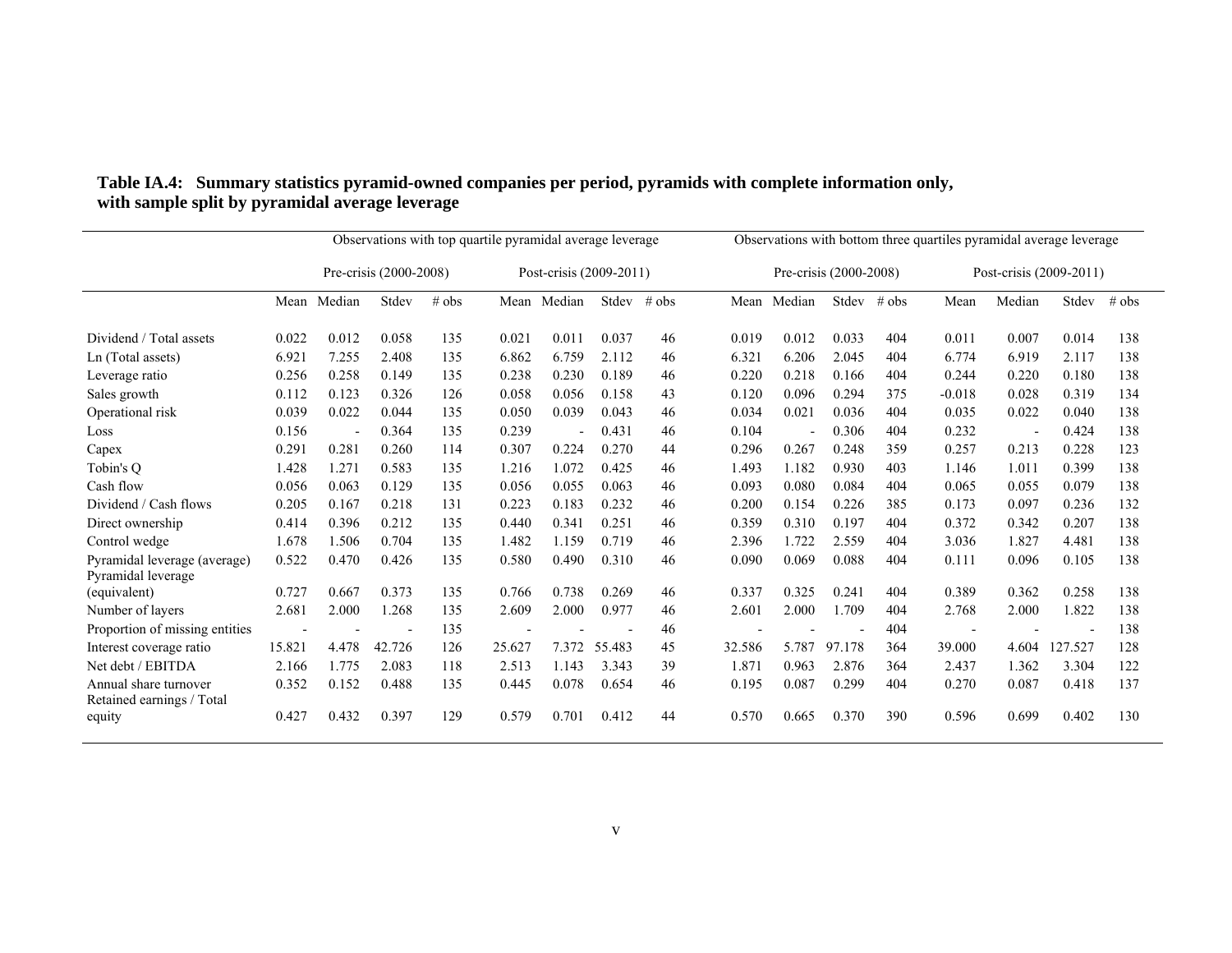# *Table IA.4 (continued)***:**

**Summary statistics pyramid-owned companies per period, pyramids with complete information only, with sample split by pyramidal equivalent leverage**

|                                                    |       | Observations with top quartile pyramidal equivalent leverage |        |       |                         |             |        | Observations with bottom three quartiles pyramidal equivalent leverage |                        |        |        |         |                         |                          |         |         |
|----------------------------------------------------|-------|--------------------------------------------------------------|--------|-------|-------------------------|-------------|--------|------------------------------------------------------------------------|------------------------|--------|--------|---------|-------------------------|--------------------------|---------|---------|
|                                                    |       | Pre-crisis (2000-2008)                                       |        |       | Post-crisis (2009-2011) |             |        |                                                                        | Pre-crisis (2000-2008) |        |        |         | Post-crisis (2009-2011) |                          |         |         |
|                                                    | Mean  | Median                                                       | Stdev  | # obs |                         | Mean Median | Stdev  | $#$ obs                                                                | Mean                   | Median | Stdev  | $#$ obs | Mean                    | Median                   | Stdev   | $#$ obs |
| Dividend / Total assets                            | 0.018 | 0.010                                                        | 0.044  | 135   | 0.009                   | 0.003       | 0.013  | 46                                                                     | 0.019                  | 0.012  | 0.033  | 404     | 0.011                   | 0.007                    | 0.014   | 138     |
| Ln (Total assets)                                  | 7.590 | 7.755                                                        | 2.295  | 135   | 7.152                   | 6.853       | 2.130  | 46                                                                     | 6.321                  | 6.206  | 2.045  | 404     | 6.774                   | 6.919                    | 2.117   | 138     |
| Leverage ratio                                     | 0.287 | 0.306                                                        | 0.160  | 135   | 0.329                   | 0.342       | 0.219  | 46                                                                     | 0.220                  | 0.218  | 0.166  | 404     | 0.244                   | 0.220                    | 0.180   | 138     |
| Sales growth                                       | 0.080 | 0.091                                                        | 0.310  | 127   | $-0.053$                | 0.009       | 0.326  | 41                                                                     | 0.120                  | 0.096  | 0.294  | 375     | $-0.018$                | 0.028                    | 0.319   | 134     |
| Operational risk                                   | 0.036 | 0.019                                                        | 0.041  | 135   | 0.045                   | 0.036       | 0.046  | 46                                                                     | 0.034                  | 0.021  | 0.036  | 404     | 0.035                   | 0.022                    | 0.040   | 138     |
| Loss                                               | 0.141 |                                                              | 0.349  | 135   | 0.326                   |             | 0.474  | 46                                                                     | 0.104                  |        | 0.306  | 404     | 0.232                   | $\overline{\phantom{a}}$ | 0.424   | 138     |
| Capex                                              | 0.275 | 0.264                                                        | 0.245  | 114   | 0.247                   | 0.213       | 0.228  | 41                                                                     | 0.296                  | 0.267  | 0.248  | 359     | 0.257                   | 0.213                    | 0.228   | 123     |
| Tobin's O                                          | 1.344 | 1.198                                                        | 0.502  | 135   | 1.107                   | 0.994       | 0.294  | 46                                                                     | 1.493                  | 1.182  | 0.930  | 403     | 1.146                   | 1.011                    | 0.399   | 138     |
| Cash flow                                          | 0.039 | 0.051                                                        | 0.117  | 135   | 0.032                   | 0.031       | 0.058  | 46                                                                     | 0.093                  | 0.080  | 0.084  | 404     | 0.065                   | 0.055                    | 0.079   | 138     |
| Dividend / Cash flows                              | 0.234 | 0.165                                                        | 0.282  | 124   | 0.137                   | 0.047       | 0.182  | 45                                                                     | 0.200                  | 0.154  | 0.226  | 385     | 0.173                   | 0.097                    | 0.236   | 132     |
| Direct ownership                                   | 0.299 | 0.259                                                        | 0.181  | 135   | 0.359                   | 0.323       | 0.243  | 46                                                                     | 0.359                  | 0.310  | 0.197  | 404     | 0.372                   | 0.342                    | 0.207   | 138     |
| Control wedge                                      | 3.644 | 2.000                                                        | 3.971  | 135   | 4.385                   | 1.687       | 6.677  | 46                                                                     | 2.396                  | 1.722  | 2.559  | 404     | 3.036                   | 1.827                    | 4.481   | 138     |
| Pyramidal leverage (average)<br>Pyramidal leverage | 0.431 | 0.342                                                        | 0.459  | 135   | 0.440                   | 0.366       | 0.384  | 46                                                                     | 0.090                  | 0.069  | 0.088  | 404     | 0.111                   | 0.096                    | 0.105   | 138     |
| (equivalent)                                       | 0.829 | 0.771                                                        | 0.337  | 135   | 0.861                   | 0.810       | 0.209  | 46                                                                     | 0.337                  | 0.325  | 0.241  | 404     | 0.389                   | 0.362                    | 0.258   | 138     |
| Number of layers                                   | 3.874 | 3.000                                                        | 1.945  | 135   | 4.043                   | 3.000       | 2.573  | 46                                                                     | 2.601                  | 2.000  | 1.709  | 404     | 2.768                   | 2.000                    | 1.822   | 138     |
| Proportion of missing entities                     |       |                                                              |        | 135   |                         |             |        | 46                                                                     |                        |        |        | 404     |                         |                          |         | 138     |
| Interest coverage ratio                            | 9.618 | 3.350                                                        | 34.404 | 116   | 8.329                   | 2.821       | 19.408 | 43                                                                     | 32.586                 | 5.787  | 97.178 | 364     | 39.000                  | 4.604                    | 127.527 | 128     |
| Net debt / EBITDA                                  | 2.868 | 2.292                                                        | 3.277  | 115   | 3.509                   | 2.734       | 3.739  | 38                                                                     | 1.871                  | 0.963  | 2.876  | 364     | 2.437                   | 1.362                    | 3.304   | 122     |
| Annual share turnover<br>Retained earnings / Total | 0.379 | 0.188                                                        | 0.517  | 135   | 0.267                   | 0.030       | 0.417  | 46                                                                     | 0.195                  | 0.087  | 0.299  | 404     | 0.270                   | 0.087                    | 0.418   | 137     |
| equity                                             | 0.382 | 0.365                                                        | 0.440  | 131   | 0.482                   | 0.640       | 0.461  | 45                                                                     | 0.570                  | 0.665  | 0.370  | 390     | 0.596                   | 0.699                    | 0.402   | 130     |